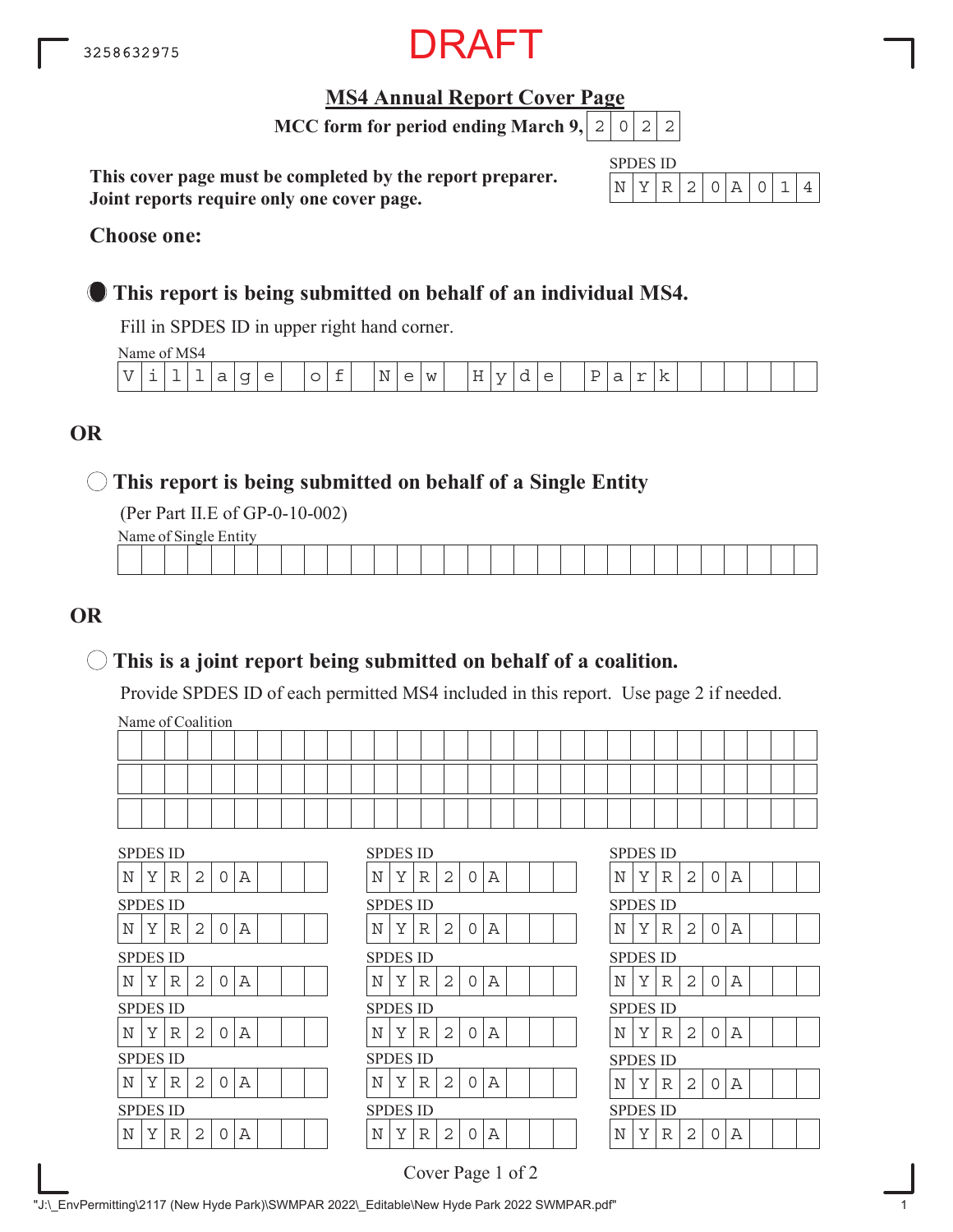# **MS4 Annual Report Cover Page**

**MCC form for period ending March 9,**  $|2|0|2|2$ 

Provide SPDES ID of each permitted MS4 included in this report.

| <b>SPDES ID</b>    |          |   |   |   |   |                    | <b>SPDES ID</b> |   |
|--------------------|----------|---|---|---|---|--------------------|-----------------|---|
| N                  | Υ        | R | 2 | 0 | Α | Ν                  | Υ               | R |
| <b>SPDES ID</b>    |          |   |   |   |   |                    | <b>SPDES ID</b> |   |
| N                  | Υ        | R | 2 | 0 | Α | N                  | Υ               | R |
| SPDES ID           |          |   |   |   |   |                    | <b>SPDES ID</b> |   |
| N                  | Υ        | R | 2 | 0 | Α | N                  | Υ               | R |
| <b>SPDES ID</b>    |          |   |   |   |   |                    | <b>SPDES ID</b> |   |
| N                  | Υ        | R | 2 | 0 | Α | Ν                  | Υ               | R |
| <b>SPDES ID</b>    |          |   |   |   |   |                    | <b>SPDES ID</b> |   |
| Ν                  | Υ        | R | 2 | 0 | Α | N                  | Υ               | R |
| <b>SPDES ID</b>    |          |   |   |   |   |                    | <b>SPDES ID</b> |   |
| N                  | Υ        | R | 2 | 0 | Α | N                  | Υ               | R |
| <b>SPDES ID</b>    |          |   |   |   |   |                    | <b>SPDES ID</b> |   |
| N                  | Υ        | R | 2 | 0 | Α | N                  | Υ               | R |
| <b>SPDES ID</b>    |          |   |   |   |   |                    | <b>SPDES ID</b> |   |
| N                  | Υ        | R | 2 | 0 | Α | N                  | Υ               | R |
| <b>SPDES ID</b>    |          |   |   |   |   |                    | <b>SPDES ID</b> |   |
| N                  | Υ        | R | 2 | 0 | Α | N                  | Υ               | R |
| <b>SPDES ID</b>    |          |   |   |   |   |                    | SPDES ID        |   |
| N                  | Υ        | R | 2 | 0 | Α | Ν                  | Υ               | R |
| <b>SPDES ID</b>    |          |   |   |   |   |                    | <b>SPDES ID</b> |   |
| Ν                  | Υ        | R | 2 | 0 | Α | Ν                  | Υ               | R |
| <b>SPDES ID</b>    |          |   |   |   |   |                    | <b>SPDES ID</b> |   |
| N                  | Υ        | R | 2 | 0 | Α | N                  | Υ               | R |
|                    | SPDES ID |   |   |   |   |                    | SPDES ID        |   |
| Ν                  | Υ        | R | 2 | 0 | Α | Ν                  | Υ               | R |
| <b>SPI</b>         | DES ID   |   |   |   |   |                    | SPDES ID        |   |
| N                  | Υ        | R | 2 | 0 | Α | $\overline{\rm N}$ | Υ               | R |
| <b>SPDES ID</b>    |          |   |   |   |   |                    | <b>SPDES ID</b> |   |
| $\overline{\rm N}$ | Υ        | R | 2 | 0 | Α | Ν                  | Υ               | R |
| <b>SPDES ID</b>    |          |   |   |   |   |                    | <b>SPDES ID</b> |   |
| Ν                  | Υ        | R | 2 | 0 | Α | N                  | Υ               | R |
| <b>SPDES ID</b>    |          |   |   |   |   |                    | <b>SPDES ID</b> |   |
| N                  | Υ        | R | 2 | 0 | Α | N                  | Y               | R |
| <b>SPDES ID</b>    |          |   |   |   |   |                    | <b>SPDES ID</b> |   |
| N                  | Υ        | R | 2 | 0 | A | $\overline{\rm N}$ | Υ               | R |

|             | <b>SPDES ID</b> |             |   |                |   |  |  |             | <b>SPDES ID</b> |             |              |   |   |  |  | <b>SPDES ID</b> |   |             |   |                |             |
|-------------|-----------------|-------------|---|----------------|---|--|--|-------------|-----------------|-------------|--------------|---|---|--|--|-----------------|---|-------------|---|----------------|-------------|
| Ν           | Υ               | R           | 2 | 0              | Α |  |  | Ν           | Υ               | R           | 2            | 0 | Α |  |  | Ν               | Υ | R           | 2 | $\overline{O}$ | $\Delta$    |
|             | <b>SPDES ID</b> |             |   |                |   |  |  |             | <b>SPDES ID</b> |             |              |   |   |  |  | <b>SPDES ID</b> |   |             |   |                |             |
| Ν           | Υ               | R           | 2 | 0              | Α |  |  | Ν           | Υ               | R           | 2            | 0 | Α |  |  | Ν               | Υ | R           | 2 | $\overline{O}$ | А           |
|             | SPDES ID        |             |   |                |   |  |  |             | <b>SPDES ID</b> |             |              |   |   |  |  | <b>SPDES ID</b> |   |             |   |                |             |
| Ν           | Υ               | R           | 2 | 0              | Α |  |  | N           | Υ               | R           | 2            | 0 | Α |  |  | Ν               | Υ | R           | 2 | 0              | Α           |
|             | <b>SPDES ID</b> |             |   |                |   |  |  |             | <b>SPDES ID</b> |             |              |   |   |  |  | <b>SPDES ID</b> |   |             |   |                |             |
| N           | Υ               | $\mathbb R$ | 2 | 0              | Α |  |  | Ν           | Y               | R           | 2            | 0 | Α |  |  | N               | Υ | R           | 2 | $0 \mid A$     |             |
|             | SPDES ID        |             |   |                |   |  |  |             | <b>SPDES ID</b> |             |              |   |   |  |  | <b>SPDES ID</b> |   |             |   |                |             |
| N           | Υ               | R           | 2 | 0              | Α |  |  | N           | Υ               | R           | 2            | 0 | Α |  |  | N               | Υ | R           | 2 | 0              | Α           |
|             | SPDES ID        |             |   |                |   |  |  |             | <b>SPDES ID</b> |             |              |   |   |  |  | <b>SPDES ID</b> |   |             |   |                |             |
| Ν           | Υ               | R           | 2 | 0              | А |  |  | N           | Υ               | R           | 2            | 0 | Α |  |  | Ν               | Υ | R           | 2 | 0              | Α           |
|             | <b>SPDES ID</b> |             |   |                |   |  |  |             | <b>SPDES ID</b> |             |              |   |   |  |  | <b>SPDES ID</b> |   |             |   |                |             |
| N           | Υ               | R           | 2 | 0              | Α |  |  | Ν           | Y               | R           | 2            | 0 | Α |  |  | Ν               | Υ | R           | 2 | $0 \mid A$     |             |
|             | <b>SPDES ID</b> |             |   |                |   |  |  |             | <b>SPDES ID</b> |             |              |   |   |  |  | <b>SPDES ID</b> |   |             |   |                |             |
| N           | Υ               | R           | 2 | 0              | Α |  |  | Ν           | Υ               | R           | 2            | 0 | Α |  |  | Ν               | Y | R           | 2 | O              | А           |
|             | <b>SPDES ID</b> |             |   |                |   |  |  |             | <b>SPDES ID</b> |             |              |   |   |  |  | <b>SPDES ID</b> |   |             |   |                |             |
| Ν           | Υ               | R           | 2 | 0              | Α |  |  | Ν           | Υ               | R           | 2            | 0 | Α |  |  | N               | Υ | R           | 2 | 0              | Α           |
|             | <b>SPDES ID</b> |             |   |                |   |  |  |             | <b>SPDES ID</b> |             |              |   |   |  |  | <b>SPDES ID</b> |   |             |   |                |             |
| Ν           | Υ               | R           | 2 | $\Omega$       | Α |  |  | N           | Y               | R           | 2            | 0 | Α |  |  | N               | Υ | R           | 2 | $\overline{O}$ | А           |
|             | SPDES ID        |             |   |                |   |  |  |             | <b>SPDES ID</b> |             |              |   |   |  |  | <b>SPDES ID</b> |   |             |   |                |             |
| N           | Υ               | R           | 2 | 0              | Α |  |  | Ν           | Υ               | R           | 2            | 0 | Α |  |  | N               | Υ | R           | 2 | 0              | $\mathbb A$ |
|             | <b>SPDES ID</b> |             |   |                |   |  |  |             | <b>SPDES ID</b> |             |              |   |   |  |  | <b>SPDES ID</b> |   |             |   |                |             |
| N           | Υ               | R           | 2 | 0              | Α |  |  | Ν           | Υ               | R           | $\mathbf{2}$ | 0 | Α |  |  | Ν               | Υ | R           | 2 | 0              | Α           |
|             | <b>SPDES ID</b> |             |   |                |   |  |  |             | <b>SPDES ID</b> |             |              |   |   |  |  | <b>SPDES ID</b> |   |             |   |                |             |
| N           | Υ               | $\mathbb R$ | 2 | 0              | Α |  |  | Ν           | Υ               | R           | 2            | 0 | Α |  |  | N               | Υ | R           | 2 | $0 \mid A$     |             |
|             | <b>SPDES ID</b> |             |   |                |   |  |  |             | <b>SPDES ID</b> |             |              |   |   |  |  | <b>SPDES ID</b> |   |             |   |                |             |
| Ν           | Y               | R           | 2 | 0              | Α |  |  | N           | Υ               | R           | 2            | 0 | Α |  |  | N               | Υ | R           | 2 | 0              | А           |
|             | <b>SPDES ID</b> |             |   |                |   |  |  |             | <b>SPDES ID</b> |             |              |   |   |  |  | <b>SPDES ID</b> |   |             |   |                |             |
| N           | Y               | $\mathbb R$ | 2 | 0 <sup>1</sup> | Α |  |  | $\rm N$     | Y               | $\mathbb R$ | 2            | 0 | A |  |  | Ν               | Υ | R           | 2 | 0              | Α           |
|             | <b>SPDES ID</b> |             |   |                |   |  |  |             | <b>SPDES ID</b> |             |              |   |   |  |  | <b>SPDES ID</b> |   |             |   |                |             |
| Ν           | Υ               | R           | 2 | 0              | Α |  |  | Ν           | Υ               | R           | 2            | 0 | Α |  |  | $\rm N$         | Υ | R           | 2 | 0              | Α           |
|             | <b>SPDES ID</b> |             |   |                |   |  |  |             | <b>SPDES ID</b> |             |              |   |   |  |  | <b>SPDES ID</b> |   |             |   |                |             |
| Ν           | Υ               | R           | 2 | 0              | Α |  |  | Ν           | Υ               | $\mathbb R$ | 2            | 0 | Α |  |  | $\mathbb N$     | Υ | R           | 2 | 0              | Α           |
|             | <b>SPDES ID</b> |             |   |                |   |  |  |             | <b>SPDES ID</b> |             |              |   |   |  |  | <b>SPDES ID</b> |   |             |   |                |             |
| $\mathbf N$ | Y               | R           | 2 | 0              | Α |  |  | $\mathbf N$ | Y               | $\mathbb R$ | $\mathbf{2}$ | 0 | Α |  |  | $\mathbb N$     | Υ | $\mathbb R$ | 2 | 0              | Α           |

|             | SPDES ID        |     |                |   |   |  |  |
|-------------|-----------------|-----|----------------|---|---|--|--|
| Ν           | Υ               | R   | $\overline{c}$ | 0 | Α |  |  |
|             | SPDES           | ID  |                |   |   |  |  |
| N           | Υ               | R   | 2              | 0 | Α |  |  |
|             | SPDES ID        |     |                |   |   |  |  |
| N           | Υ               | R   | 2              | 0 | А |  |  |
|             | <b>SPDES ID</b> |     |                |   |   |  |  |
| N           | Υ               | R   | $\overline{c}$ | 0 | Α |  |  |
|             | <b>SPDES</b>    | ID. |                |   |   |  |  |
| N           | Υ               | R   | 2              | 0 | Α |  |  |
|             | SPDES           | ID  |                |   |   |  |  |
| N           | Υ               | R   | 2              | 0 | А |  |  |
|             | <b>SPDES ID</b> |     |                |   |   |  |  |
| Ν           | Υ               | R   | $\overline{c}$ | 0 | A |  |  |
|             | SPDES           | ID  |                |   |   |  |  |
| Ν           | Υ               | R   | 2              | 0 | Α |  |  |
|             | SPDES           | ID  |                |   |   |  |  |
| N           | Y               | R   | 2              | 0 | А |  |  |
|             | SPDES           | ID  |                |   |   |  |  |
| N           | Υ               | R   | $\overline{c}$ | 0 | А |  |  |
|             | SPDES ID        |     |                |   |   |  |  |
| N           | Υ               | R   | 2              | 0 | Α |  |  |
|             | SPDES           | ID  |                |   |   |  |  |
| Ν           | Υ               | R   | 2              | 0 | Α |  |  |
|             | <b>SPDES ID</b> |     |                |   |   |  |  |
| Ν           | Υ               | R   | $\overline{2}$ | 0 | Α |  |  |
|             | <b>SPDES ID</b> |     |                |   |   |  |  |
| $\mathbb N$ | Υ               | R   | 2              | 0 | А |  |  |
|             | <b>SPDES ID</b> |     |                |   |   |  |  |
| N           | Υ               | R   | $\mathbf{2}$   | 0 | Α |  |  |
|             | SPDES ID        |     |                |   |   |  |  |
|             | Υ               | R   | 2              | 0 | Α |  |  |
| N           |                 |     |                |   |   |  |  |
|             | SPDES           | ID  |                |   |   |  |  |
| Ν           | Υ               | R   | 2              | 0 | А |  |  |
|             | SPDES           | ID  |                |   |   |  |  |
| N           | Υ               | R   | $\overline{c}$ | 0 | Α |  |  |

Cover Page 2 of 2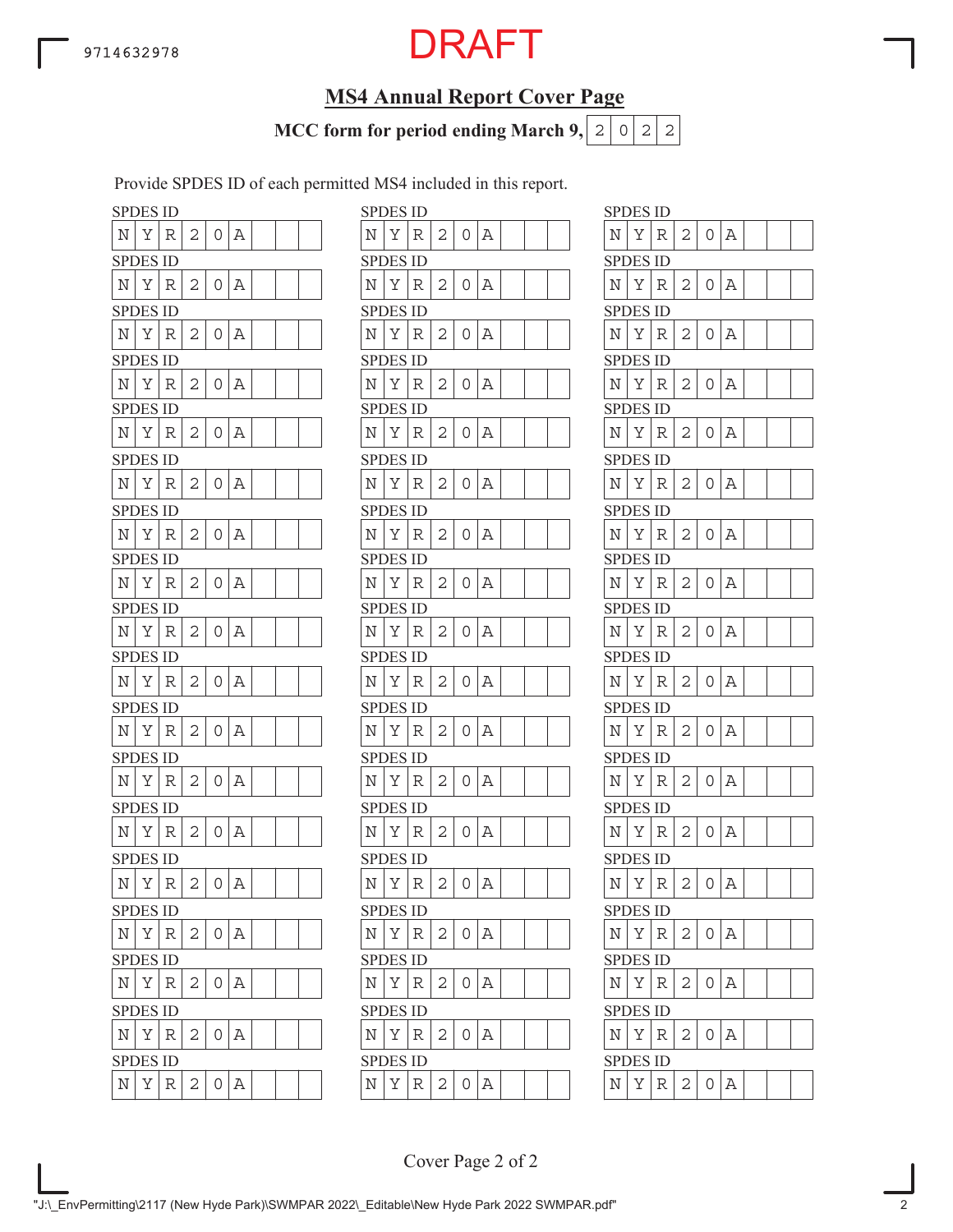

SPDES ID

**MCC form for period ending March 9, 2 0 2 2** 

Name of MS4 Village of New Hyde Park  $\vert N \vert Y \vert R \vert 2 \vert 0 \vert A \vert 0 \vert 1 \vert 4$ 

Each MS4 must submit an MCC form.

## **Section 1 - MCC Identification Page**

Indicate whether this MCC form is being submitted to certify endorsement or acceptance of:

An Annual Report for a single MS4

A Single Entity (Per Part II.E of GP-0-10-002)

O A Joint Report

Joint reports may be submitted by permittees with legally binding agreements.

If Joint Report, enter coalition name:

|  |  |    |  |  |  |  |  |  |  |  |  |  |  | __ |  |
|--|--|----|--|--|--|--|--|--|--|--|--|--|--|----|--|
|  |  | -- |  |  |  |  |  |  |  |  |  |  |  |    |  |

MCC Page 1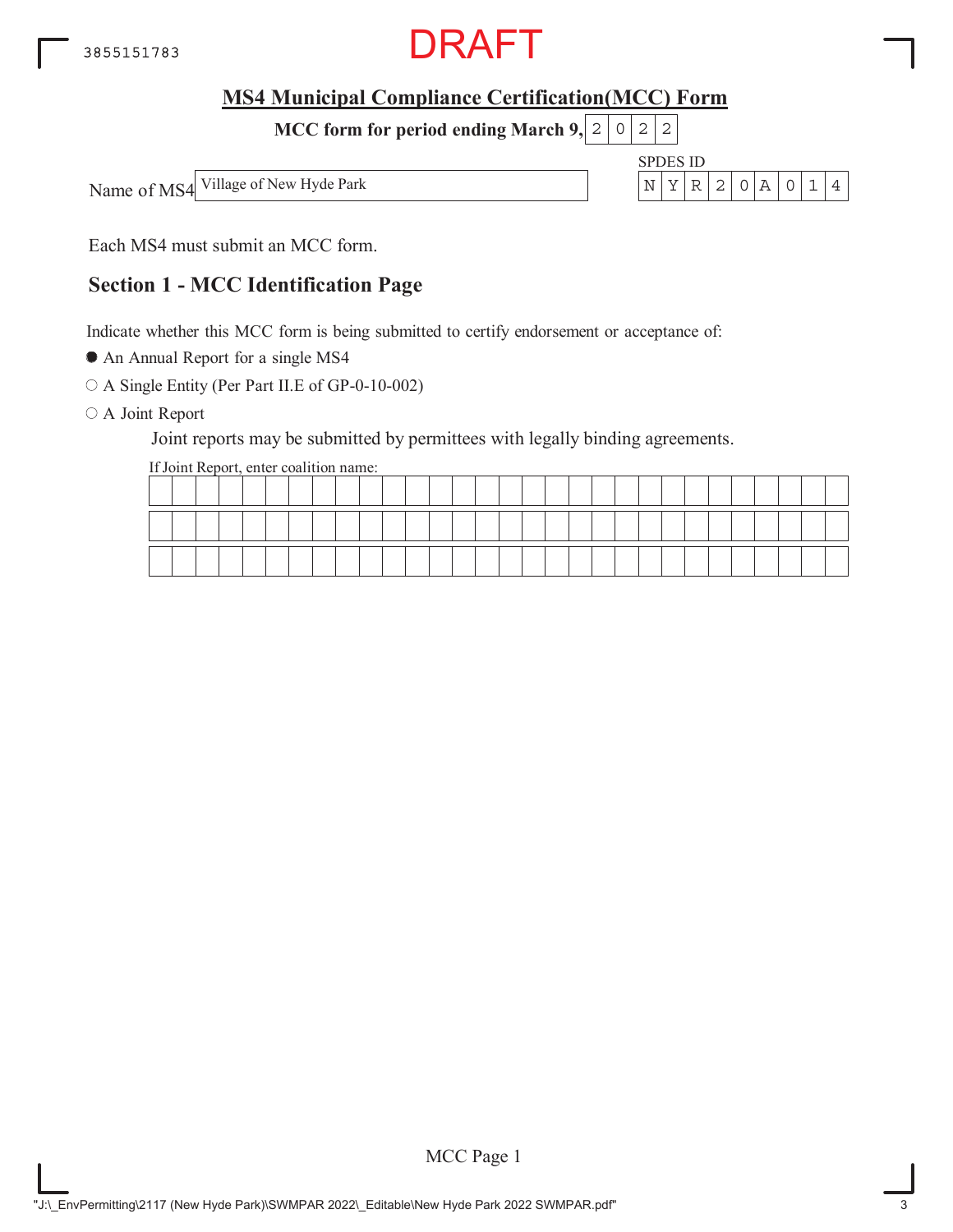

**MCC form for period ending March 9,**  $0|2|2$ 

#### SPDES ID Name of MS4 Village of New Hyde Park  $\vert N \vert Y \vert R \vert 2 \vert 0 \vert A \vert 0 \vert 1 \vert 4$

### **Section 2 - Contact Information**

Important Instructions - Please Read

Contact information must be provided for *each* of the following positions as indicated below:

- 1. Principal Executive Officer, Chief Elected Official or other qualified individual (per GP-0-08-002 Part VI.J).
- 2. Duly Authorized Representative (Information for this contact must only be submitted if a Duly Authorized Representative is signing this form)
- 3. The Local Stormwater Public Contact (required per GP-0-08-002 Part VII.A.2.c & Part VIII.A.2.c).
- 4. The Stormwater Management Program (SWMP) Coordinator (Individual responsible for coordination/implementation of SWMP).
- 5. Report Preparer (Consultants may provide company name in the space provided).

A separate sheet must be submitted for each position listed above unless more than one position is filled by the same individual. If one individual fills multiple roles, provide the contact information once and check all positions that apply to that individual.

If a new Duly Authorized Representative is signing this report, their contact information must be provided and a signature authorization form, signed by the Principal Executive Officer or Chief Elected Official must be attached.

For each contact, select all that apply:

- Principal Executive Officer/Chief Elected Official
- O Duly Authorized Representative
- Local Stormwater Public Contact
- O Stormwater Management Program (SWMP) Coordinator
- Report Preparer

| First Name  |   |                |         |         |                 |             |                |          |              |             |                |             |             |   |   | МI |         | Last Name           |   |              |       |   |              |              |             |                |             |          |  |  |
|-------------|---|----------------|---------|---------|-----------------|-------------|----------------|----------|--------------|-------------|----------------|-------------|-------------|---|---|----|---------|---------------------|---|--------------|-------|---|--------------|--------------|-------------|----------------|-------------|----------|--|--|
| $\mathsf C$ | h | r              | i       | S       | t               | $\circ$     | p              | h        | e            | r           |                |             |             |   |   |    |         | $\mathbb D$         | e | $\mathbf v$  | a     | n | e            |              |             |                |             |          |  |  |
| Title       |   |                |         |         |                 |             |                |          |              |             |                |             |             |   |   |    |         |                     |   |              |       |   |              |              |             |                |             |          |  |  |
| $\mathbb M$ | a | У              | $\circ$ | r       |                 |             |                |          |              |             |                |             |             |   |   |    |         |                     |   |              |       |   |              |              |             |                |             |          |  |  |
| Address     |   |                |         |         |                 |             |                |          |              |             |                |             |             |   |   |    |         |                     |   |              |       |   |              |              |             |                |             |          |  |  |
| $1\,$       | 4 | $\overline{2}$ | 0       |         | J               | e           | $\Upsilon$     | i        | $\mathsf{C}$ | h           | $\circ$        |             | $\mathbf T$ | u | r | n  | $\rm p$ | $\dot{\mathbbm{1}}$ | k | e            |       |   |              |              |             |                |             |          |  |  |
| City        |   |                |         |         |                 |             |                |          |              |             |                |             |             |   |   |    |         |                     |   |              | State |   | Zip          |              |             |                |             |          |  |  |
| $\mathbf N$ | e | W              |         | $\rm H$ | У               | d           | e              |          | $\, {\bf P}$ | a           | r              | $\mathbf k$ |             |   |   |    |         |                     |   | $\mathbb N$  |       | Y | $\mathbf{1}$ | $\mathbf{1}$ | $\mathbf 0$ | $\overline{4}$ | $\mathbf 0$ | $\equiv$ |  |  |
| eMail       |   |                |         |         |                 |             |                |          |              |             |                |             |             |   |   |    |         |                     |   |              |       |   |              |              |             |                |             |          |  |  |
| m           | a | У              | $\circ$ | r       | $^{\copyright}$ | $\mathbf v$ | n              | h        | p            | $\bullet$   | $\circ$        | $\Upsilon$  | g           |   |   |    |         |                     |   |              |       |   |              |              |             |                |             |          |  |  |
| Phone       |   |                |         |         |                 |             |                |          |              |             |                |             |             |   |   |    |         | County              |   |              |       |   |              |              |             |                |             |          |  |  |
|             | 5 | $\mathbf 1$    | 6       |         | 3               | 5           | $\overline{4}$ | $\equiv$ | $\mathbf 0$  | $\mathbf 0$ | $\overline{2}$ | $\sqrt{2}$  |             |   |   |    |         | $\mathbf N$         | a | $\mathtt{s}$ | S     | a | u            |              |             |                |             |          |  |  |
|             |   |                |         |         |                 |             |                |          |              |             |                |             |             |   |   |    |         | MCC Page 2          |   |              |       |   |              |              |             |                |             |          |  |  |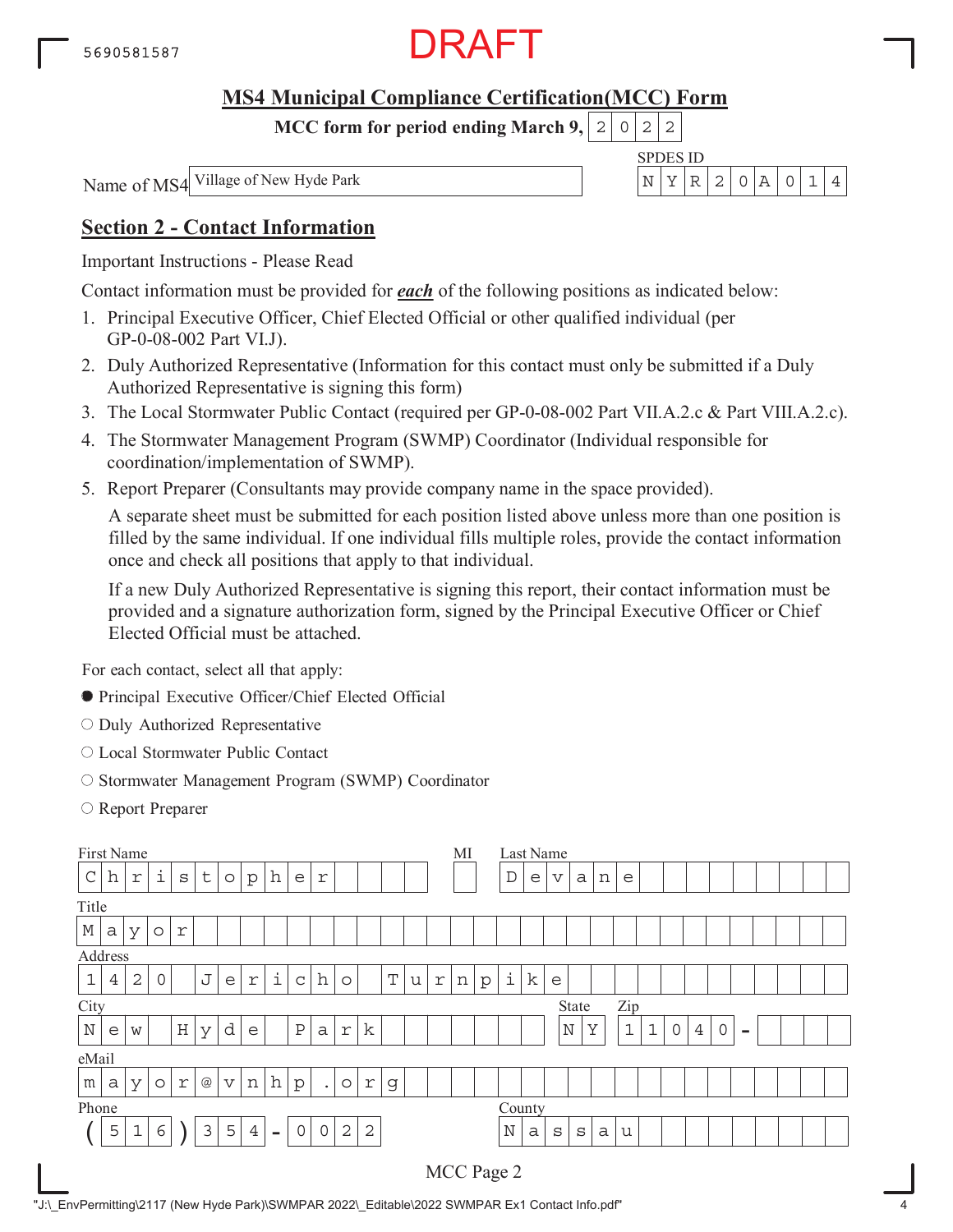

**MCC form for period ending March 9,**  $0|2|2$ 

Name of MS4 Village of New Hyde Park  $\vert N \vert Y \vert R \vert 2 \vert 0 \vert A \vert 0 \vert 1 \vert 4$ 

# SPDES ID

### **Section 2 - Contact Information**

Important Instructions - Please Read

Contact information must be provided for *each* of the following positions as indicated below:

- 1. Principal Executive Officer, Chief Elected Official or other qualified individual (per GP-0-08-002 Part VI.J).
- 2. Duly Authorized Representative (Information for this contact must only be submitted if a Duly Authorized Representative is signing this form)
- 3. The Local Stormwater Public Contact (required per GP-0-08-002 Part VII.A.2.c & Part VIII.A.2.c).
- 4. The Stormwater Management Program (SWMP) Coordinator (Individual responsible for coordination/implementation of SWMP).
- 5. Report Preparer (Consultants may provide company name in the space provided).

A separate sheet must be submitted for each position listed above unless more than one position is filled by the same individual. If one individual fills multiple roles, provide the contact information once and check all positions that apply to that individual.

If a new Duly Authorized Representative is signing this report, their contact information must be provided and a signature authorization form, signed by the Principal Executive Officer or Chief Elected Official must be attached.

For each contact, select all that apply:

O Principal Executive Officer/Chief Elected Official

- Duly Authorized Representative
- Local Stormwater Public Contact
- Stormwater Management Program (SWMP) Coordinator
- Report Preparer

|             |                                                                                                                                    | First Name  |                           |         |                         |   |                |        |              |              |             |                  |  |  |  | MI        |         |              |   | Last Name   |             |   |              |              |             |                |         |          |   |  |  |
|-------------|------------------------------------------------------------------------------------------------------------------------------------|-------------|---------------------------|---------|-------------------------|---|----------------|--------|--------------|--------------|-------------|------------------|--|--|--|-----------|---------|--------------|---|-------------|-------------|---|--------------|--------------|-------------|----------------|---------|----------|---|--|--|
|             | g                                                                                                                                  | $\circ$     | $\Upsilon$                |         |                         |   |                |        |              |              |             |                  |  |  |  |           |         | $\rm S$      | i | k           | i           | r | i            | $\mathsf{C}$ |             |                |         |          |   |  |  |
| Title       |                                                                                                                                    |             |                           |         |                         |   |                |        |              |              |             |                  |  |  |  |           |         |              |   |             |             |   |              |              |             |                |         |          |   |  |  |
| $\rm S$     | i<br>d<br>$\mathsf t$<br>t<br>e<br>n<br>$\Upsilon$<br>e<br>n<br>$\circ$<br>e<br>$\rm p$<br>n<br>u                                  |             |                           |         |                         |   |                |        |              |              |             |                  |  |  |  | $\pounds$ |         | $\, {\bf P}$ | u | $\mathbf b$ | $\mathbf 1$ | i | $\mathsf C$  |              | W           | $\circ$        | r       | k        | S |  |  |
|             |                                                                                                                                    |             |                           |         |                         |   |                |        |              |              |             |                  |  |  |  |           |         |              |   |             |             |   |              |              |             |                |         |          |   |  |  |
| $\mathbf 1$ | Address<br>i<br>J<br>$\mathbf T$<br>$\overline{2}$<br>h<br>0<br>4<br>$\Upsilon$<br>$\Upsilon$<br>e<br>$\mathsf{C}$<br>$\circ$<br>u |             |                           |         |                         |   |                |        |              |              |             |                  |  |  |  | n         | $\rm p$ | i            | k | e           |             |   |              |              |             |                |         |          |   |  |  |
| City        |                                                                                                                                    |             |                           |         |                         |   |                |        |              |              |             |                  |  |  |  |           |         |              |   |             | State       |   | Zip          |              |             |                |         |          |   |  |  |
| $\mathbb N$ | e                                                                                                                                  | W           |                           | $\rm H$ | У                       | d | e              |        | $\, {\bf P}$ | $\mathsf{a}$ | $\mathbf r$ | k                |  |  |  |           |         |              |   |             | $\mathbb N$ | Υ | $\mathbf{1}$ | $\mathbf{1}$ | $\mathbf 0$ | $\overline{4}$ | $\circ$ | $\equiv$ |   |  |  |
| eMail       |                                                                                                                                    |             |                           |         |                         |   |                |        |              |              |             |                  |  |  |  |           |         |              |   |             |             |   |              |              |             |                |         |          |   |  |  |
| i           | g                                                                                                                                  | $\circ$     | $\ensuremath{\mathbf{r}}$ | $@$     | $\overline{\mathsf{V}}$ | n | h              | p      | $\bullet$    | $\circ$      | $\Upsilon$  | g                |  |  |  |           |         |              |   |             |             |   |              |              |             |                |         |          |   |  |  |
| Phone       |                                                                                                                                    |             |                           |         |                         |   |                |        |              |              |             |                  |  |  |  |           |         | County       |   |             |             |   |              |              |             |                |         |          |   |  |  |
|             | 5                                                                                                                                  | $\mathbf 1$ | 6                         |         | 3                       | 5 | $\overline{4}$ | $\sim$ | $\mathbf 0$  | $\circ$      | 6           | $\ensuremath{4}$ |  |  |  |           |         | $\mathbb N$  | a | S           | S           | a | u            |              |             |                |         |          |   |  |  |
|             |                                                                                                                                    |             |                           |         |                         |   |                |        |              |              |             |                  |  |  |  |           |         | MCC Page 2   |   |             |             |   |              |              |             |                |         |          |   |  |  |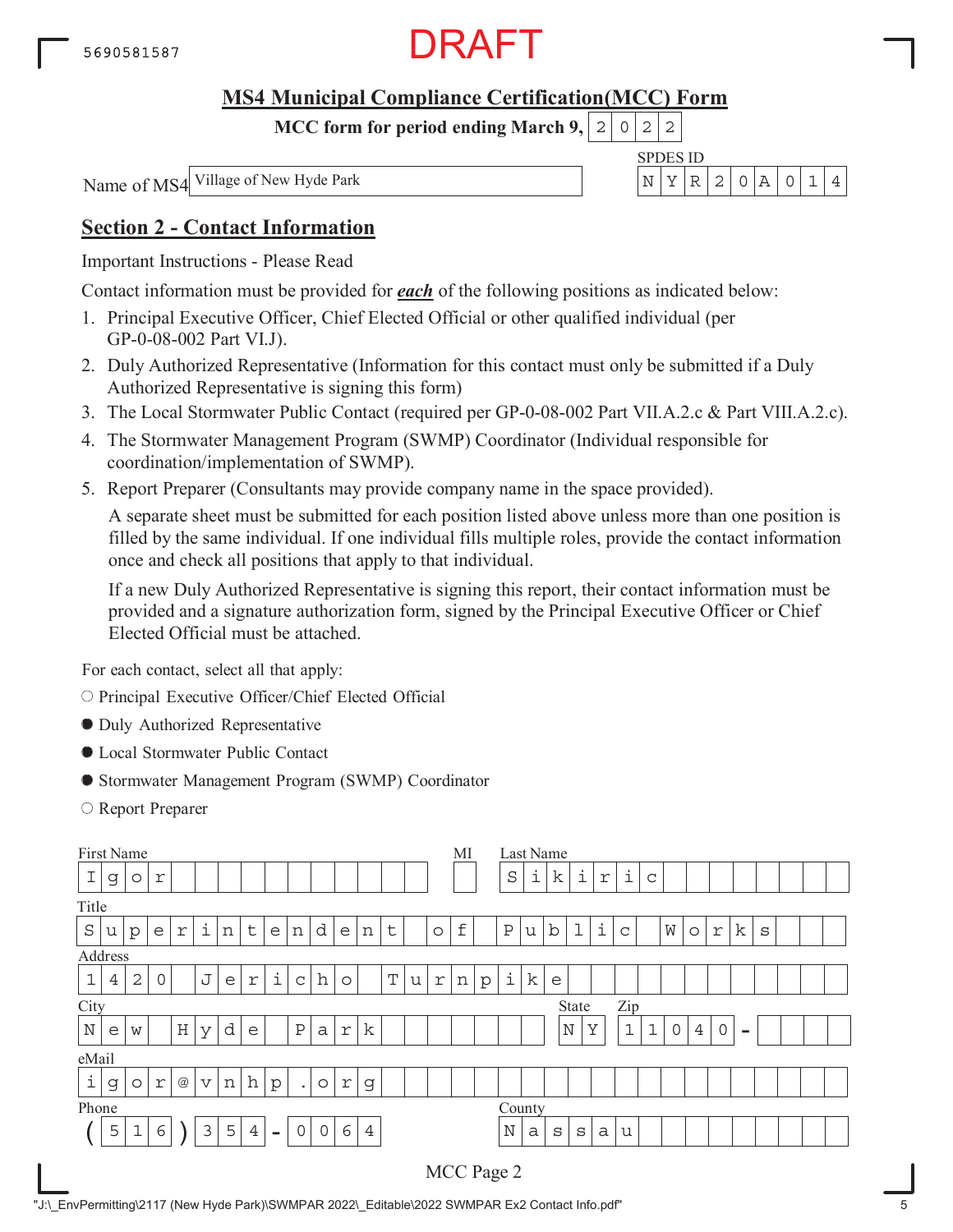

**MCC form for period ending March 9,**  $0|2|2$ 

#### SPDES ID Name of MS4 Village of New Hyde Park  $\vert N \vert Y \vert R \vert 2 \vert 0 \vert A \vert 0 \vert 1 \vert 4$

### **Section 2 - Contact Information**

Important Instructions - Please Read

Contact information must be provided for *each* of the following positions as indicated below:

- 1. Principal Executive Officer, Chief Elected Official or other qualified individual (per GP-0-08-002 Part VI.J).
- 2. Duly Authorized Representative (Information for this contact must only be submitted if a Duly Authorized Representative is signing this form)
- 3. The Local Stormwater Public Contact (required per GP-0-08-002 Part VII.A.2.c & Part VIII.A.2.c).
- 4. The Stormwater Management Program (SWMP) Coordinator (Individual responsible for coordination/implementation of SWMP).
- 5. Report Preparer (Consultants may provide company name in the space provided).

A separate sheet must be submitted for each position listed above unless more than one position is filled by the same individual. If one individual fills multiple roles, provide the contact information once and check all positions that apply to that individual.

If a new Duly Authorized Representative is signing this report, their contact information must be provided and a signature authorization form, signed by the Principal Executive Officer or Chief Elected Official must be attached.

For each contact, select all that apply:

- O Principal Executive Officer/Chief Elected Official
- $\circ$  Duly Authorized Representative
- Local Stormwater Public Contact
- O Stormwater Management Program (SWMP) Coordinator
- Report Preparer

| First Name  |                                                                                                                         |             |   |             |   |                 |                |                          |                          |   |                |              |           |   |         | MI           |   |              | Last Name   |              |                           |                 |              |             |             |             |                |                          |  |  |
|-------------|-------------------------------------------------------------------------------------------------------------------------|-------------|---|-------------|---|-----------------|----------------|--------------------------|--------------------------|---|----------------|--------------|-----------|---|---------|--------------|---|--------------|-------------|--------------|---------------------------|-----------------|--------------|-------------|-------------|-------------|----------------|--------------------------|--|--|
| $\mathbb M$ | е                                                                                                                       | r           | e | d           | i | $\sf t$         | h              |                          |                          |   |                |              |           |   |         | $\, {\bf A}$ |   | $\, {\bf B}$ | У           | e            | $\Upsilon$                | S               |              |             |             |             |                |                          |  |  |
| Title       |                                                                                                                         |             |   |             |   |                 |                |                          |                          |   |                |              |           |   |         |              |   |              |             |              |                           |                 |              |             |             |             |                |                          |  |  |
| $\mathbb D$ | $\dot{1}$<br>$\mathbf E$<br>B<br>&<br>n<br>n<br>e<br>a<br>g<br>e<br>r<br>S<br>n                                         |             |   |             |   |                 |                |                          |                          |   |                |              |           |   |         | d            |   | Α            | r           | $\mathsf{C}$ | $\boldsymbol{\mathrm{h}}$ | i               | t            | e           | $\mathsf C$ | $\mathsf t$ | S              |                          |  |  |
|             |                                                                                                                         |             |   |             |   |                 |                |                          |                          |   |                |              |           |   |         |              |   |              |             |              |                           |                 |              |             |             |             |                |                          |  |  |
| 3           | Address<br>$\mathsf C$<br>$\, {\bf P}$<br>3<br>0<br>$\Upsilon$<br>$\mathsf{a}$<br>S<br>У<br>S<br>S<br>a<br>$\circ$<br>W |             |   |             |   |                 |                |                          |                          |   |                |              |           |   |         | $\Upsilon$   | k |              | $\mathbb D$ | $\mathbf r$  | i                         | $\triangledown$ | e            |             |             |             |                |                          |  |  |
| City        |                                                                                                                         |             |   |             |   |                 |                |                          |                          |   |                |              |           |   |         |              |   |              |             |              | State                     |                 | Zip          |             |             |             |                |                          |  |  |
| W           | O                                                                                                                       | $\circ$     | d | $\mathbf b$ | u | $\Upsilon$      | У              |                          |                          |   |                |              |           |   |         |              |   |              |             |              | $\mathbb N$               | Y               | $\mathbf{1}$ | $\mathbf 1$ | 7           | $\mathsf 9$ | $\overline{7}$ | $\overline{\phantom{a}}$ |  |  |
| eMail       |                                                                                                                         |             |   |             |   |                 |                |                          |                          |   |                |              |           |   |         |              |   |              |             |              |                           |                 |              |             |             |             |                |                          |  |  |
| m           | $\mathbf b$                                                                                                             | У           | e | r           | S | $^{\copyright}$ | d              | b                        | $\overline{\phantom{m}}$ | e | n              | g            | $\bullet$ | C | $\circ$ | m            |   |              |             |              |                           |                 |              |             |             |             |                |                          |  |  |
| Phone       |                                                                                                                         |             |   |             |   |                 |                |                          |                          |   |                |              |           |   |         |              |   | County       |             |              |                           |                 |              |             |             |             |                |                          |  |  |
|             | 5                                                                                                                       | $\mathbf 1$ | 6 |             | 3 | 6               | $\overline{4}$ | $\overline{\phantom{a}}$ | 9                        | 8 | $\overline{9}$ | $\mathsf{O}$ |           |   |         |              |   | $\mathbb N$  | a           | $\mathtt{s}$ | S                         | a               | u            |             |             |             |                |                          |  |  |
|             |                                                                                                                         |             |   |             |   |                 |                |                          |                          |   |                |              |           |   |         |              |   | MCC Page 2   |             |              |                           |                 |              |             |             |             |                |                          |  |  |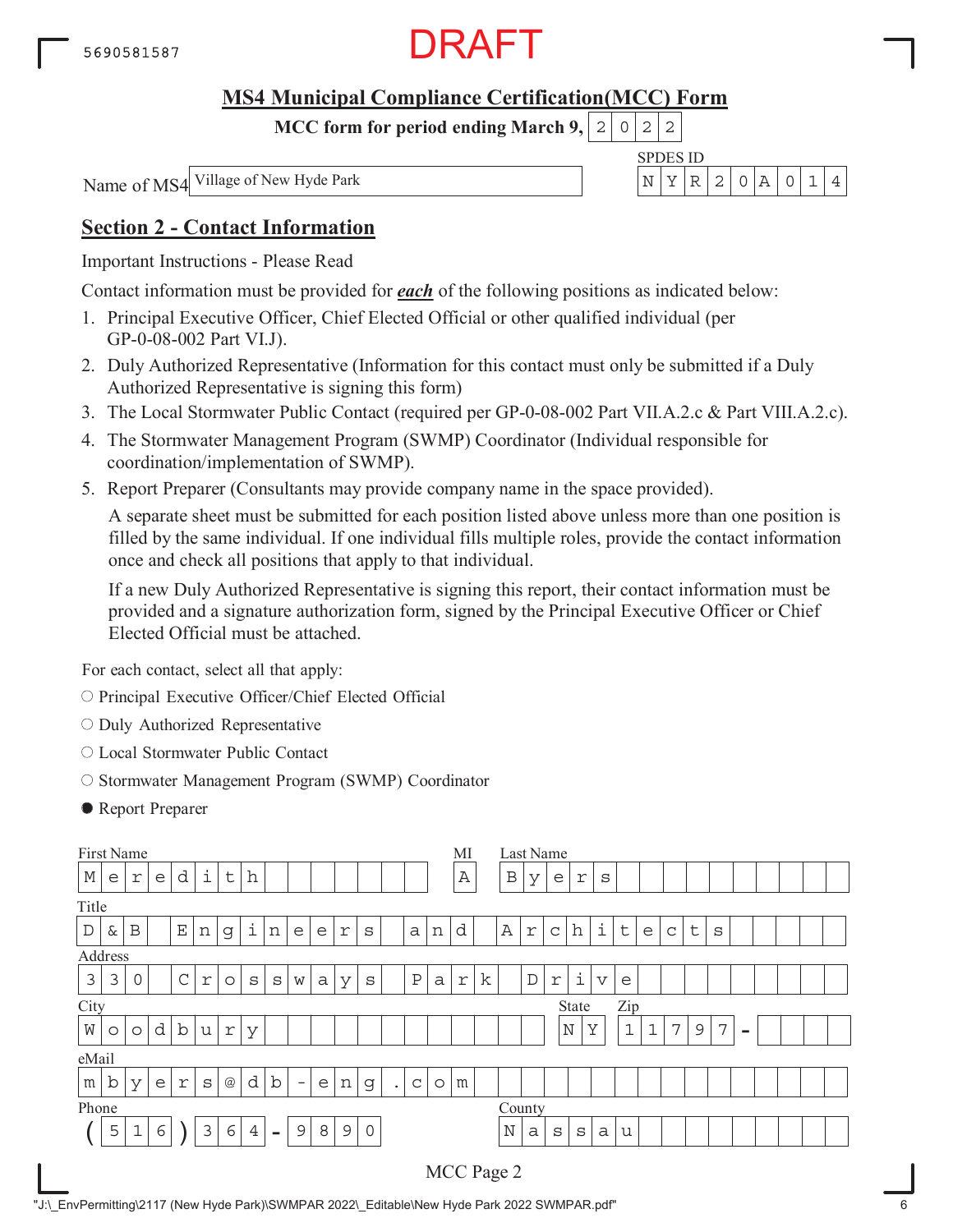

SPDES ID

**MCC form for period ending March 9, 2 0 2 2** 

Name of MS4 Village of New Hyde Park  $\left| N \right| X \left| R \right| 2 \left| 0 \right| A \left| 0 \right| 1 \left| 4 \right|$ 

### **Section 3 - Partner Information**

Did your MS4 work with partners/coalition to complete some or all permit requirements during this reporting period? Yes No

If Yes, complete information below.

Submit a separate sheet for each partner. Information provided in other formats will not be accepted. If your MS4 cooperated with a coalition, submit one sheet with the name of the coalition. It is not necessary to include a separate sheet for each MS4 in the coalition.

If No, proceed to Section 4 - Certification Statement.

|                                                                                                                                                                                                                                           | Partner/CoalitionName             |              |   |             |             |                |             |              |                |                |             |             |              |              |                 |              |   |             |         |   |        |   |             |             |                                  |                      |                |                |              |             |   |                                                                                                        |
|-------------------------------------------------------------------------------------------------------------------------------------------------------------------------------------------------------------------------------------------|-----------------------------------|--------------|---|-------------|-------------|----------------|-------------|--------------|----------------|----------------|-------------|-------------|--------------|--------------|-----------------|--------------|---|-------------|---------|---|--------|---|-------------|-------------|----------------------------------|----------------------|----------------|----------------|--------------|-------------|---|--------------------------------------------------------------------------------------------------------|
| Ν                                                                                                                                                                                                                                         | а                                 | S            | S | а           | u           |                | $\mathsf C$ | $\circ$      | u              | n              | t           | У           |              | $\rm S$      | t               | $\circ$      | r | m           | W       | а | t      | e | $\mathbf r$ |             |                                  |                      |                |                |              |             |   |                                                                                                        |
|                                                                                                                                                                                                                                           | Partner/Coalition Name (con't.)   |              |   |             |             |                |             |              |                |                |             |             |              |              |                 |              |   |             |         |   |        |   |             |             | SPDES Partner ID - If applicable |                      |                |                |              |             |   |                                                                                                        |
| $\mathcal{C}$                                                                                                                                                                                                                             | $\circ$                           | $\mathsf{a}$ | 1 | i           | $\mathsf t$ | i              | $\circ$     | n            |                |                |             |             |              |              |                 |              |   |             |         |   |        |   |             | $_{\rm N}$  | Υ                                | $\mathbb R$          | $\overline{2}$ | 0              | Α            | $\mathbf 0$ | 2 | 2                                                                                                      |
|                                                                                                                                                                                                                                           | Address                           |              |   |             |             |                |             |              |                |                |             |             |              |              |                 |              |   |             |         |   |        |   |             |             |                                  |                      |                |                |              |             |   |                                                                                                        |
| $1\,$                                                                                                                                                                                                                                     | 1                                 | 9            | 4 |             | Ρ           | $\Upsilon$     | $\circ$     | S            | $\mathbf{p}$   | e              | $\mathsf C$ | t           |              | Α            | $\triangledown$ | e            | n | u           | e       |   |        |   |             |             |                                  |                      |                |                |              |             |   |                                                                                                        |
| City                                                                                                                                                                                                                                      |                                   |              |   |             |             |                |             |              |                |                |             |             |              |              |                 |              |   |             |         |   | State  |   | Zip         |             |                                  |                      |                |                |              |             |   |                                                                                                        |
| W                                                                                                                                                                                                                                         | e                                 | S            | t | $\mathbf b$ | u           | $\,$ $\,$ $\,$ | У           |              |                |                |             |             |              |              |                 |              |   |             |         |   | Ν<br>Υ |   | $1\,$       | $\mathbf 1$ | 5                                | 9                    | 0              | $\overline{a}$ | $\mathbf{2}$ | 7           | 2 | 3                                                                                                      |
| eMail                                                                                                                                                                                                                                     |                                   |              |   |             |             |                |             |              |                |                |             |             |              |              |                 |              |   |             |         |   |        |   |             |             |                                  |                      |                |                |              |             |   |                                                                                                        |
| $\mathbf S$                                                                                                                                                                                                                               | t                                 | $\circ$      | r | m           | W           | a              | t           | e            | $\,$ $\,$ $\,$ | $\overline{c}$ | @           | n           | a            | $\mathtt{s}$ | S               | a            | u | $\mathsf C$ | $\circ$ |   | n      | t | У           | n           | У                                | $\ddot{\phantom{0}}$ | g              | $\circ$        | V            |             |   |                                                                                                        |
| u<br>Phone                                                                                                                                                                                                                                |                                   |              |   |             |             |                |             |              |                |                |             |             |              |              |                 |              |   |             |         |   |        |   |             |             |                                  |                      |                |                |              |             |   |                                                                                                        |
| Legally Binding Agreement in accordance<br>5<br>$\epsilon$<br>5<br>$\boldsymbol{7}$<br>$\mathbf 1$<br>$\overline{7}$<br>5<br>$\mathbf 1$<br>$\circ$<br>8<br>with GP-0-08-002 Part IV.G.?<br>$\blacksquare$<br>$\circ$ Yes<br>$\bullet$ No |                                   |              |   |             |             |                |             |              |                |                |             |             |              |              |                 |              |   |             |         |   |        |   |             |             |                                  |                      |                |                |              |             |   |                                                                                                        |
|                                                                                                                                                                                                                                           |                                   |              |   |             |             |                |             |              |                |                |             |             |              |              |                 |              |   |             |         |   |        |   |             |             |                                  |                      |                |                |              |             |   | What tasks/responsibilities are shared with this partner (e.g. MM1 School Programs or Multiple Tasks)? |
|                                                                                                                                                                                                                                           | OM1                               |              | М | u           | $\mathbf 1$ | t              | i           | $\mathbf{p}$ | 1              | e              |             | T           | a            | $\mathtt{s}$ | k               | $\mathbf S$  |   |             |         |   |        |   |             |             |                                  |                      |                |                |              |             |   |                                                                                                        |
|                                                                                                                                                                                                                                           | OMM2                              |              | М | u           | $\mathbf 1$ | $\sf t$        | i           | ${\rm p}$    | 1              | e              |             | T           | $\mathsf{a}$ | $\rm s$      | k               | $\mathtt{s}$ |   |             |         |   |        |   |             |             |                                  |                      |                |                |              |             |   |                                                                                                        |
|                                                                                                                                                                                                                                           | OMM3                              |              | М | u           | 1           | t              | i           | $\mathbf{p}$ | 1              | e              |             | $\mathbf T$ | a            | $\mathtt{s}$ | k               | $\rm s$      |   |             |         |   |        |   |             |             |                                  |                      |                |                |              |             |   |                                                                                                        |
|                                                                                                                                                                                                                                           | $\bigcirc$ MM4                    |              |   |             |             |                |             |              |                |                |             |             |              |              |                 |              |   |             |         |   |        |   |             |             |                                  |                      |                |                |              |             |   |                                                                                                        |
|                                                                                                                                                                                                                                           | $\circ$ MM5                       |              |   |             |             |                |             |              |                |                |             |             |              |              |                 |              |   |             |         |   |        |   |             |             |                                  |                      |                |                |              |             |   |                                                                                                        |
|                                                                                                                                                                                                                                           | $\bullet$ MM6                     |              | М | u           | $\mathbf 1$ | t              | i           | ${\rm p}$    | 1              | e              |             | T           | a            | S            | k               | S            |   |             |         |   |        |   |             |             |                                  |                      |                |                |              |             |   |                                                                                                        |
|                                                                                                                                                                                                                                           | Additional tasks/responsibilities |              |   |             |             |                |             |              |                |                |             |             |              |              |                 |              |   |             |         |   |        |   |             |             |                                  |                      |                |                |              |             |   |                                                                                                        |

 $\bigcirc$ *Watershed Improvement Strategy Best Management Practices* required for MS4s in impaired watersheds included in GP-0-08-002 Part IX.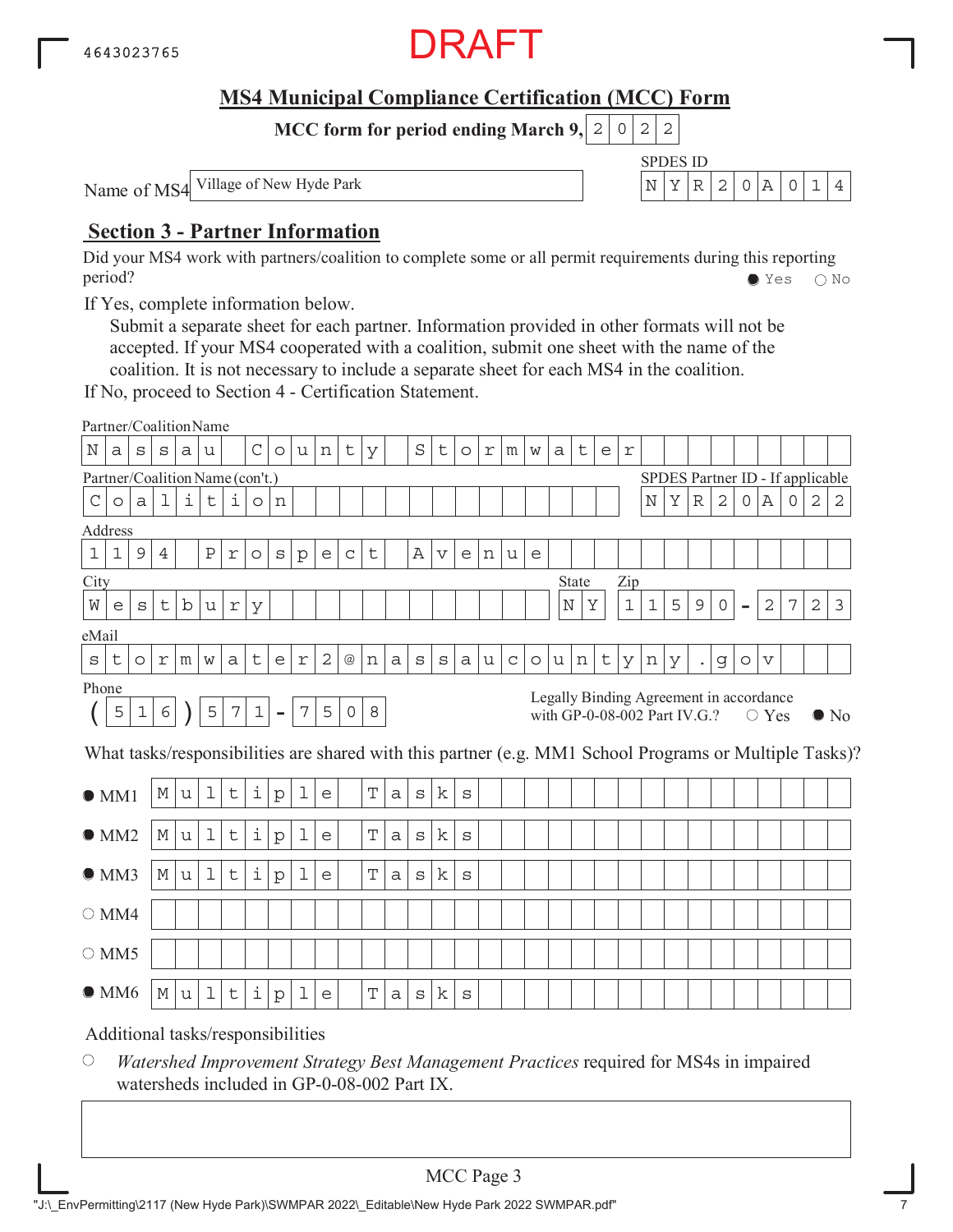

SPDES ID

**MCC form for period ending March 9, 2 0 2 2** 

Name of MS4 Village of New Hyde Park  $\left| N \right| X \left| R \right| 2 \left| 0 \right| A \left| 0 \right| 1 \left| 4 \right|$ 

### **Section 3 - Partner Information**

Did your MS4 work with partners/coalition to complete some or all permit requirements during this reporting period? Yes No

If Yes, complete information below.

Submit a separate sheet for each partner. Information provided in other formats will not be accepted. If your MS4 cooperated with a coalition, submit one sheet with the name of the coalition. It is not necessary to include a separate sheet for each MS4 in the coalition.

If No, proceed to Section 4 - Certification Statement.

|                |            |              |            |                      | Partner/CoalitionName             |                      |             |                |              |                |             |              |             |         |             |            |              |   |   |   |              |   |             |             |                                                                         |             |              |                |             |   |             |                                                                                                        |
|----------------|------------|--------------|------------|----------------------|-----------------------------------|----------------------|-------------|----------------|--------------|----------------|-------------|--------------|-------------|---------|-------------|------------|--------------|---|---|---|--------------|---|-------------|-------------|-------------------------------------------------------------------------|-------------|--------------|----------------|-------------|---|-------------|--------------------------------------------------------------------------------------------------------|
| T              | $\circ$    | W            | n          |                      | $\circ$                           | f                    |             | N              | $\circ$      | $\mathbf r$    | t           | h            |             | Η       | e           | m          | $\mathbf{p}$ | S | t | e | a            | d |             |             |                                                                         |             |              |                |             |   |             |                                                                                                        |
|                |            |              |            |                      | Partner/Coalition Name (con't.)   |                      |             |                |              |                |             |              |             |         |             |            |              |   |   |   |              |   |             |             | SPDES Partner ID - If applicable                                        |             |              |                |             |   |             |                                                                                                        |
|                |            |              |            |                      |                                   |                      |             |                |              |                |             |              |             |         |             |            |              |   |   |   |              |   |             | $\mathbf N$ | Υ                                                                       | $\mathbb R$ | $\mathbf{2}$ | 0              | Α           | 3 | $\mathbf 1$ | 8                                                                                                      |
| Address        |            |              |            |                      |                                   |                      |             |                |              |                |             |              |             |         |             |            |              |   |   |   |              |   |             |             |                                                                         |             |              |                |             |   |             |                                                                                                        |
| $\mathbf 2$    | $\sqrt{2}$ | $\mathsf{O}$ |            | Ρ                    | 1                                 | $\mathsf{a}$         | n           | d              | $\circ$      | m              | e           |              | $\mathbb R$ | $\circ$ | a           | d          |              |   |   |   |              |   |             |             |                                                                         |             |              |                |             |   |             |                                                                                                        |
| City           |            |              |            |                      |                                   |                      |             |                |              |                |             |              |             |         |             |            |              |   |   |   | State        |   | Zip         |             |                                                                         |             |              |                |             |   |             |                                                                                                        |
| М              | a          | n            | h          | a                    | S                                 | S                    | e           | t              |              |                |             |              |             |         |             |            |              |   |   |   | $\rm N$<br>Υ |   | $\mathbf 1$ | $\mathbf 1$ | $\circ$                                                                 | $\mathsf 3$ | $\mathsf{O}$ | $\blacksquare$ |             |   |             |                                                                                                        |
| eMail          |            |              |            |                      |                                   |                      |             |                |              |                |             |              |             |         |             |            |              |   |   |   |              |   |             |             |                                                                         |             |              |                |             |   |             |                                                                                                        |
|                |            |              |            |                      |                                   |                      |             |                |              |                |             |              |             |         |             |            |              |   |   |   |              |   |             |             |                                                                         |             |              |                |             |   |             |                                                                                                        |
| Phone          |            |              |            |                      |                                   |                      |             |                |              |                |             |              |             |         |             |            |              |   |   |   |              |   |             |             |                                                                         |             |              |                |             |   |             |                                                                                                        |
|                | 5          | $\mathbf 1$  | $\epsilon$ |                      | $\,8\,$                           | 6                    | $\mathsf 9$ | $\blacksquare$ | 6            | $\mathfrak{Z}$ | $\mathbf 1$ | $\mathbf 1$  |             |         |             |            |              |   |   |   |              |   |             |             | Legally Binding Agreement in accordance<br>with GP-0-08-002 Part IV.G.? |             |              |                | $\circ$ Yes |   |             | $\bullet$ No                                                                                           |
|                |            |              |            |                      |                                   |                      |             |                |              |                |             |              |             |         |             |            |              |   |   |   |              |   |             |             |                                                                         |             |              |                |             |   |             | What tasks/responsibilities are shared with this partner (e.g. MM1 School Programs or Multiple Tasks)? |
| OM1            |            |              | $\rm S$    | $\ddot{\phantom{0}}$ | T                                 | $\ddot{\phantom{0}}$ | $\bigcirc$  | $\bullet$      | $\, {\bf P}$ |                |             | $\, {\bf P}$ | $\Upsilon$  | $\circ$ | g           | $\Upsilon$ | a            | m |   |   |              |   |             |             |                                                                         |             |              |                |             |   |             |                                                                                                        |
| OMM2           |            |              | $\rm S$    | $\bullet$            | T                                 | $\bullet$            | O           | $\bullet$      | $\, {\bf P}$ | $\bullet$      |             | $\rm P$      | $\mathbf r$ | $\circ$ | $\mathsf d$ | r          | a            | m |   |   |              |   |             |             |                                                                         |             |              |                |             |   |             |                                                                                                        |
| OMM3           |            |              | 3          | $\mathbf 1$          | $\mathbf{1}$                      |                      | $\mathsf C$ | $\mathsf a$    | $\mathbf 1$  | $\mathbf 1$    |             | $\mathsf C$  | e           | n       | t           | e          | r            |   |   |   |              |   |             |             |                                                                         |             |              |                |             |   |             |                                                                                                        |
| $\bigcirc$ MM4 |            |              |            |                      |                                   |                      |             |                |              |                |             |              |             |         |             |            |              |   |   |   |              |   |             |             |                                                                         |             |              |                |             |   |             |                                                                                                        |
| $\circ$ MM5    |            |              |            |                      |                                   |                      |             |                |              |                |             |              |             |         |             |            |              |   |   |   |              |   |             |             |                                                                         |             |              |                |             |   |             |                                                                                                        |
| $\bigcirc$ MM6 |            |              |            |                      |                                   |                      |             |                |              |                |             |              |             |         |             |            |              |   |   |   |              |   |             |             |                                                                         |             |              |                |             |   |             |                                                                                                        |
|                |            |              |            |                      | Additional tasks/responsibilities |                      |             |                |              |                |             |              |             |         |             |            |              |   |   |   |              |   |             |             |                                                                         |             |              |                |             |   |             |                                                                                                        |

 $\bigcirc$ *Watershed Improvement Strategy Best Management Practices* required for MS4s in impaired watersheds included in GP-0-08-002 Part IX.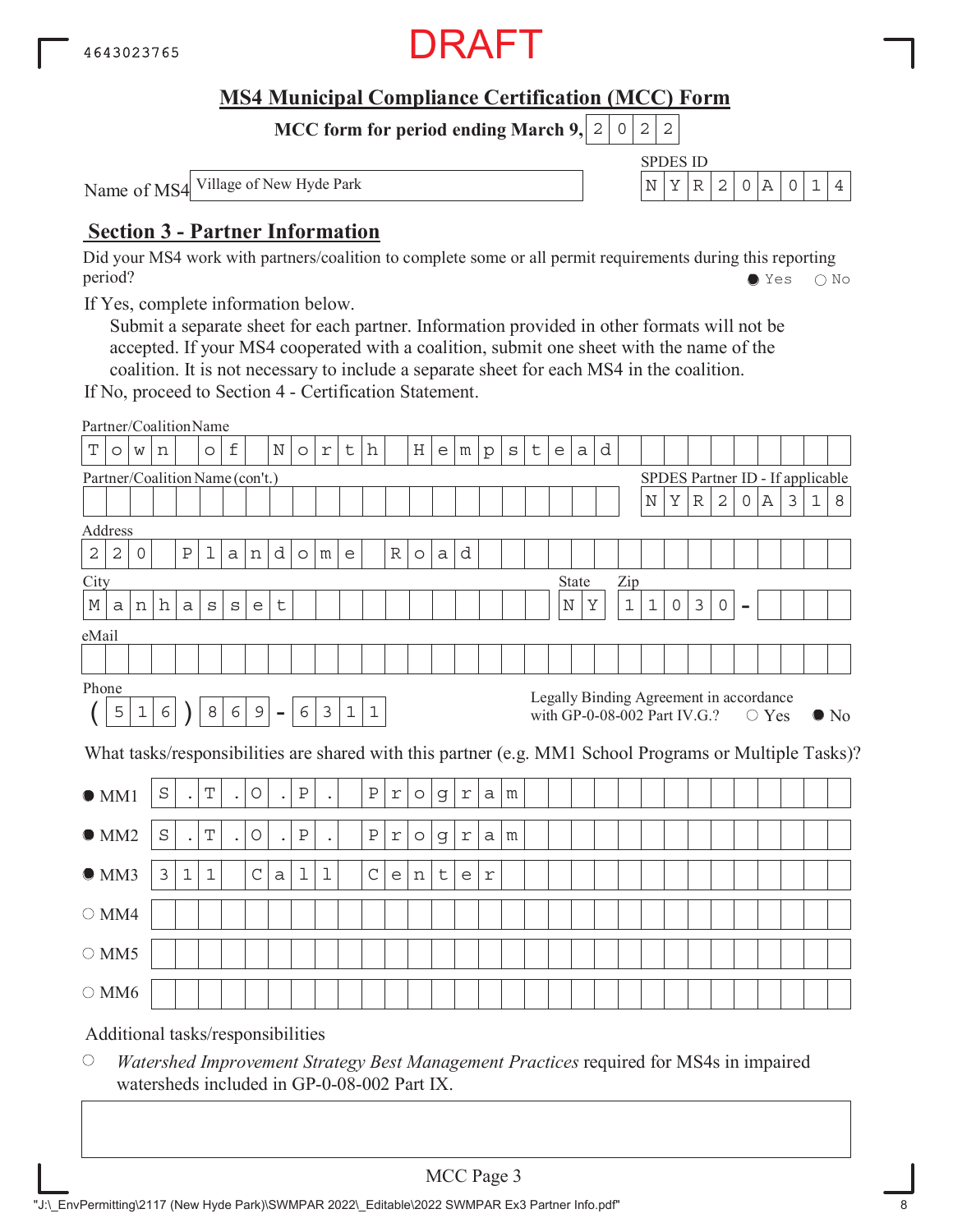

SPDES ID

**MCC form for period ending March 9, 2 0 2 2** 

Name of MS4 Village of New Hyde Park  $\left| N \right| X \left| R \right| 2 \left| 0 \right| A \left| 0 \right| 1 \left| 4 \right|$ 

### **Section 3 - Partner Information**

Did your MS4 work with partners/coalition to complete some or all permit requirements during this reporting period? Yes No

If Yes, complete information below.

Submit a separate sheet for each partner. Information provided in other formats will not be accepted. If your MS4 cooperated with a coalition, submit one sheet with the name of the coalition. It is not necessary to include a separate sheet for each MS4 in the coalition.

If No, proceed to Section 4 - Certification Statement.

|                                                  |         |                |              |           | Partner/CoalitionName           |             |                |                                   |                           |             |          |              |                    |             |             |   |   |   |  |         |                              |             |             |   |             |                                  |   |                |   |   |                                                                                                        |
|--------------------------------------------------|---------|----------------|--------------|-----------|---------------------------------|-------------|----------------|-----------------------------------|---------------------------|-------------|----------|--------------|--------------------|-------------|-------------|---|---|---|--|---------|------------------------------|-------------|-------------|---|-------------|----------------------------------|---|----------------|---|---|--------------------------------------------------------------------------------------------------------|
| Т                                                | $\circ$ | W              | n            |           | $\circ$                         | $\mathbf f$ |                | Η                                 | $\mathop{\rm e}\nolimits$ | m           | $\rm p$  | $\rm s$      | $\mathsf t$        | e           | a           | d |   |   |  |         |                              |             |             |   |             |                                  |   |                |   |   |                                                                                                        |
|                                                  |         |                |              |           | Partner/Coalition Name (con't.) |             |                |                                   |                           |             |          |              |                    |             |             |   |   |   |  |         |                              |             |             |   |             | SPDES Partner ID - If applicable |   |                |   |   |                                                                                                        |
|                                                  |         |                |              |           |                                 |             |                |                                   |                           |             |          |              |                    |             |             |   |   |   |  |         |                              |             | $\mathbb N$ | Y | $\mathbb R$ | $\overline{2}$                   | 0 | Α              | 3 | 9 | 0                                                                                                      |
| Address                                          |         |                |              |           |                                 |             |                |                                   |                           |             |          |              |                    |             |             |   |   |   |  |         |                              |             |             |   |             |                                  |   |                |   |   |                                                                                                        |
| $1\,$                                            |         | W              | a            | S         | h                               | i           | n              | g                                 | t                         | $\circ$     | n        |              | Α                  | $\mathbf v$ | e           | n | u | e |  |         |                              |             |             |   |             |                                  |   |                |   |   |                                                                                                        |
| City                                             |         |                |              |           |                                 |             |                |                                   |                           |             |          |              |                    |             |             |   |   |   |  | State   |                              | Zip         |             |   |             |                                  |   |                |   |   |                                                                                                        |
| $\rm H$                                          | e       | m <sub>1</sub> | $\mathbf{p}$ | S         | t                               | e           | a              | d                                 |                           |             |          |              |                    |             |             |   |   |   |  | $\rm N$ | Υ                            | $\mathbf 1$ | $\mathbf 1$ | 5 | 5           | $\circ$                          | - |                |   |   |                                                                                                        |
| eMail                                            |         |                |              |           |                                 |             |                |                                   |                           |             |          |              |                    |             |             |   |   |   |  |         |                              |             |             |   |             |                                  |   |                |   |   |                                                                                                        |
|                                                  |         |                |              |           |                                 |             |                |                                   |                           |             |          |              |                    |             |             |   |   |   |  |         |                              |             |             |   |             |                                  |   |                |   |   |                                                                                                        |
| Phone<br>Legally Binding Agreement in accordance |         |                |              |           |                                 |             |                |                                   |                           |             |          |              |                    |             |             |   |   |   |  |         |                              |             |             |   |             |                                  |   |                |   |   |                                                                                                        |
|                                                  | 5       | $\mathbf 1$    | 6            |           | $\overline{4}$                  | 8           | $\overline{9}$ | $\overline{a}$                    | 5                         | $\circ$     | $\circ$  | $\circ$      |                    |             |             |   |   |   |  |         | with GP-0-08-002 Part IV.G.? |             |             |   |             |                                  |   | $\bigcirc$ Yes |   |   | $\bullet$ No                                                                                           |
|                                                  |         |                |              |           |                                 |             |                |                                   |                           |             |          |              |                    |             |             |   |   |   |  |         |                              |             |             |   |             |                                  |   |                |   |   | What tasks/responsibilities are shared with this partner (e.g. MM1 School Programs or Multiple Tasks)? |
| $\bullet$ MM1                                    |         |                | $\rm S$      | $\bullet$ | T                               | $\bullet$   | $\bigcirc$     | $\ddot{\phantom{a}}$              | $\, {\bf P}$              | $\bullet$   |          | $\, {\bf P}$ | $\Upsilon$         | $\circ$     | g           | r | a | m |  |         |                              |             |             |   |             |                                  |   |                |   |   |                                                                                                        |
| OMM2                                             |         |                | $\rm S$      | $\bullet$ | $\mathbf T$                     | $\bullet$   | $\bigcirc$     | $\bullet$                         | $\, {\bf P}$              | $\bullet$   |          | $\rm P$      | $\mathbf r$        | $\circ$     | $\mathbf G$ | r | a | m |  |         |                              |             |             |   |             |                                  |   |                |   |   |                                                                                                        |
| OMM3                                             |         |                | $\mathbf T$  | $\circ$   | W                               | n           |                | $\rm H$                           | $\mathsf{e}$              | $\mathbf 1$ | $\rm{p}$ | 1            | $\dot{\mathtt{l}}$ | n           | e           |   |   |   |  |         |                              |             |             |   |             |                                  |   |                |   |   |                                                                                                        |
| $\bigcirc$ MM4                                   |         |                |              |           |                                 |             |                |                                   |                           |             |          |              |                    |             |             |   |   |   |  |         |                              |             |             |   |             |                                  |   |                |   |   |                                                                                                        |
| $\circ$ MM5                                      |         |                |              |           |                                 |             |                |                                   |                           |             |          |              |                    |             |             |   |   |   |  |         |                              |             |             |   |             |                                  |   |                |   |   |                                                                                                        |
| $\bigcirc$ MM6                                   |         |                |              |           |                                 |             |                |                                   |                           |             |          |              |                    |             |             |   |   |   |  |         |                              |             |             |   |             |                                  |   |                |   |   |                                                                                                        |
|                                                  |         |                |              |           |                                 |             |                | Additional tasks/responsibilities |                           |             |          |              |                    |             |             |   |   |   |  |         |                              |             |             |   |             |                                  |   |                |   |   |                                                                                                        |

 $\bigcirc$ *Watershed Improvement Strategy Best Management Practices* required for MS4s in impaired watersheds included in GP-0-08-002 Part IX.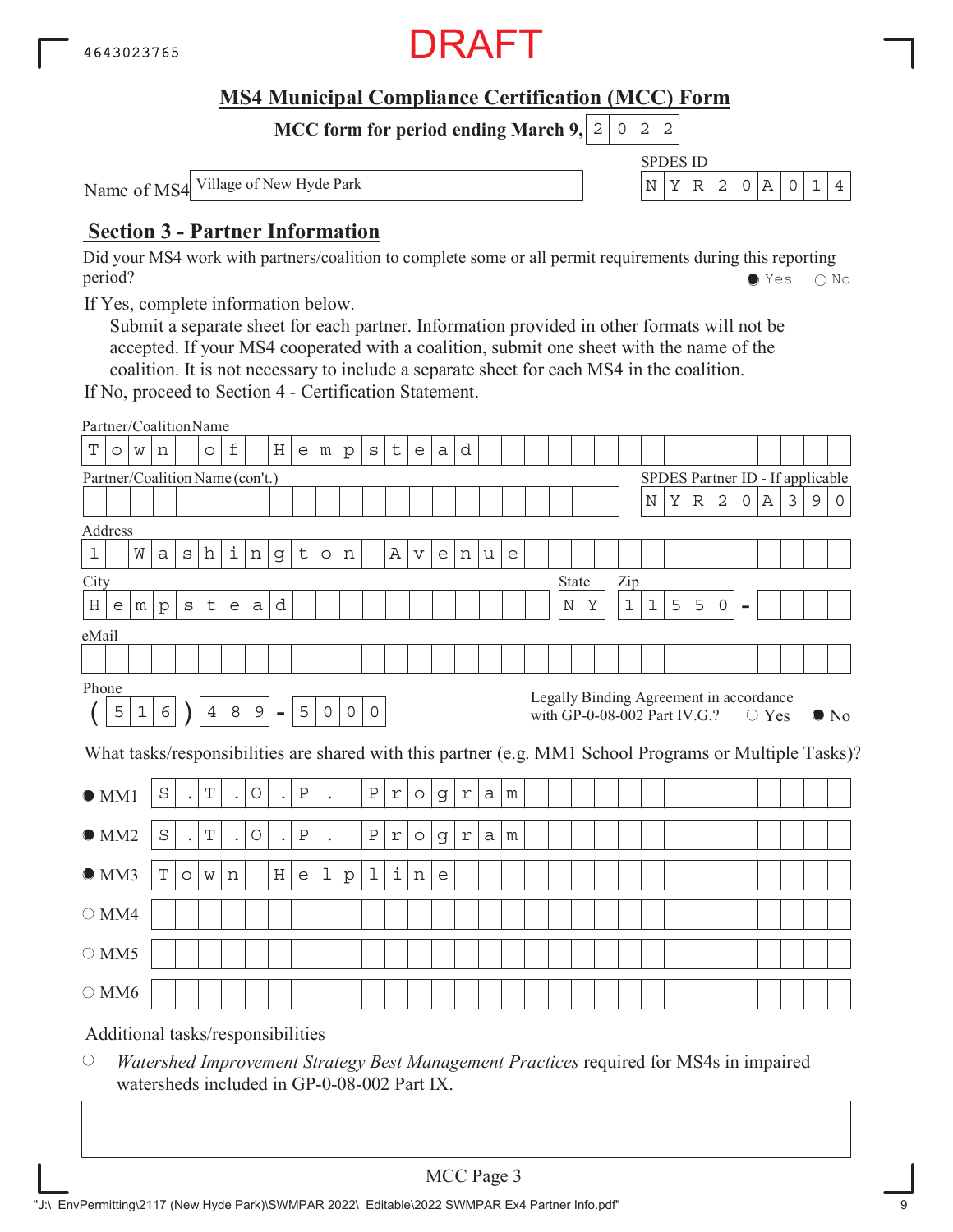

**MCC form for period ending March 9,**  $0|2|2$ 

Name of MS4

Village of New Hyde Park N YR 2 0A 014

SPDES ID

### **Section 4 - Certification Statement**

"I certify under penalty of law that this document and all attachments were prepared under my direction or supervision in accordance with a system designed to assure that qualified personnel properly gathered and evaluated the information submitted. Based on my inquiry of the person or persons who manage the system, or those persons directly responsible for gathering the information, the information submitted is, the best of my knowledge and belief, true, accurate, and complete. I am aware that there are significant penalties for submitting false information, including the possibility of fine and imprisonment for knowing violations."

This form must be signed by either a principal executive officer or ranking elected official, or duly authorized representative of that person as described in GP-0-08-002 Part VI.J.

| First Name                                                                        | MI                               | Last Name                                                                          |
|-----------------------------------------------------------------------------------|----------------------------------|------------------------------------------------------------------------------------|
| Ι<br>g<br>r<br>$\circ$                                                            | S                                | i.<br>i<br>i<br>k<br>$\,$ $\,$ $\,$<br>$\mathsf{C}$                                |
| (Clearly print title of individual signing report)<br>Title                       |                                  |                                                                                    |
| i<br>d<br>$\rm S$<br>$\sf t$<br>$\epsilon$<br>$\Upsilon$<br>n<br>n<br>u<br>p<br>e | f<br>Ρ<br>t<br>$\circ$<br>n<br>e | i<br>k<br>$\mathbf b$<br>W<br>$\Upsilon$<br>$\mathsf{C}$<br>u<br>$\circ$<br>S<br>ᆂ |
| Signature                                                                         |                                  | Date                                                                               |

Send completed form and any attachments to the DEC Central Office at:

MS4 Permit Coordinator Division of Water 4th Floor 625 Broadway Albany, New York 12233-3505

MCC Page 4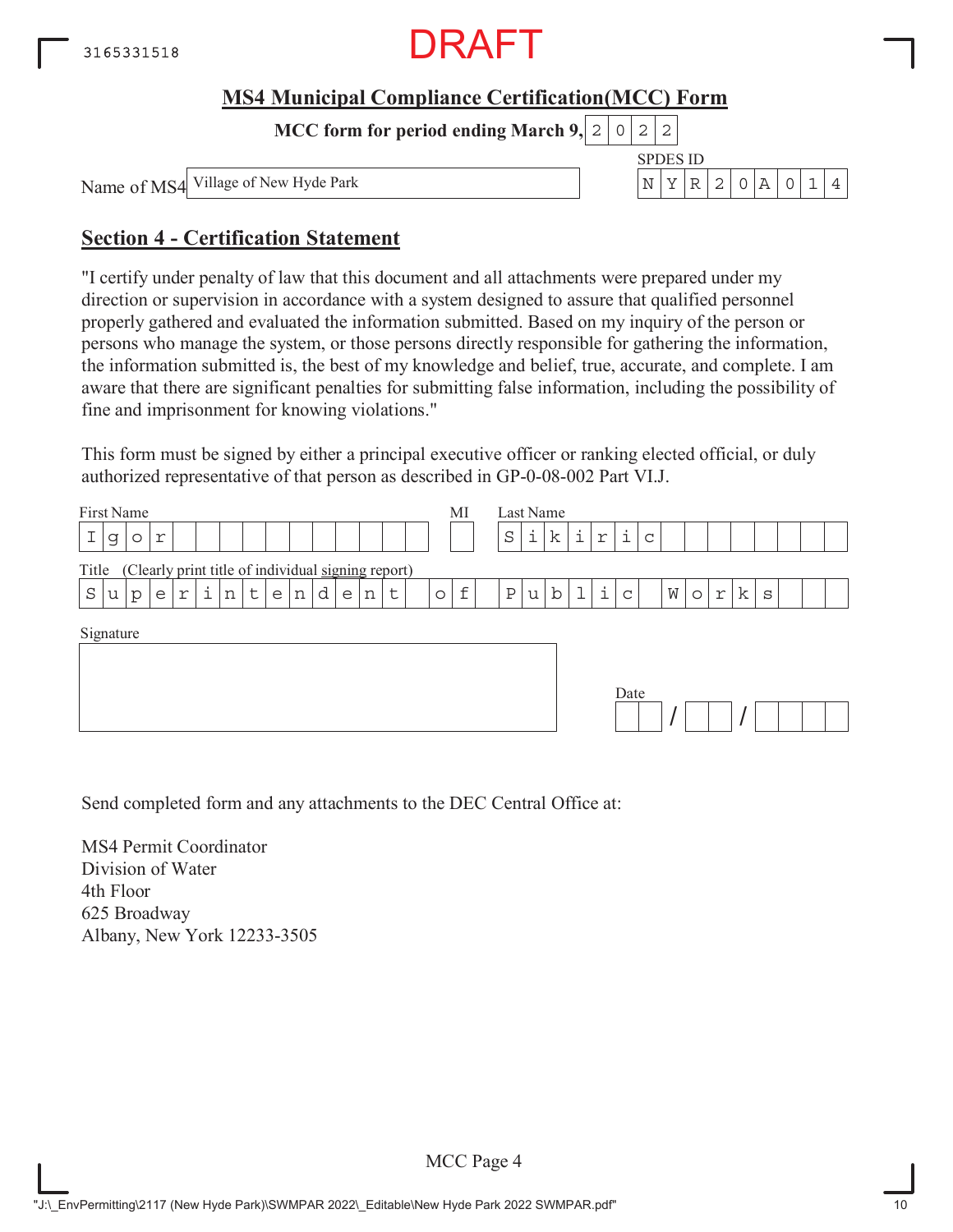## **MS4 Annual Report Form**

**This report is being submitted for the reporting period ending March 9,**  $2|0|2|2$ 

If submitting this form as part of a joint report on behalf of a coalition leave SPDES ID blank.

Name of MS4/Coalition Village of New Hyde Park  $\vert N \vert Y \vert R \vert 2 \vert 0 \vert A \vert 0 \vert 1 \vert 4$ 

**Water Quality Trends**

The information in this section is being reported (check one):

 $\bullet$  On behalf of an individual MS4

 $\circ$  On behalf of a coalition

How many MS4s are contributed to this report?

**1. Has this MS4/Coalition produced any reports documenting water quality trends related to stormwater? If not, answer No and proceed to Minimum Control Measure One.**

 $\circ$  Yes  $\bullet$  No

SPDES ID

If Yes, choose one of the following

 $\bigcirc$  Report(s) attached to the annual report

 $\circ$  Web Page(s) where report(s) is/are provided below

Please provide specific address of page where report(s) can be accessed - not home page.

| $\ensuremath{\text{URL}}\xspace$   |  |  |  |  |  |  |  |  |  |  |  |  |  |  |  |
|------------------------------------|--|--|--|--|--|--|--|--|--|--|--|--|--|--|--|
|                                    |  |  |  |  |  |  |  |  |  |  |  |  |  |  |  |
|                                    |  |  |  |  |  |  |  |  |  |  |  |  |  |  |  |
|                                    |  |  |  |  |  |  |  |  |  |  |  |  |  |  |  |
| $\ensuremath{\text{URL}}\xspace$   |  |  |  |  |  |  |  |  |  |  |  |  |  |  |  |
|                                    |  |  |  |  |  |  |  |  |  |  |  |  |  |  |  |
|                                    |  |  |  |  |  |  |  |  |  |  |  |  |  |  |  |
|                                    |  |  |  |  |  |  |  |  |  |  |  |  |  |  |  |
| $\ensuremath{\mathsf{URL}}\xspace$ |  |  |  |  |  |  |  |  |  |  |  |  |  |  |  |
|                                    |  |  |  |  |  |  |  |  |  |  |  |  |  |  |  |
|                                    |  |  |  |  |  |  |  |  |  |  |  |  |  |  |  |
|                                    |  |  |  |  |  |  |  |  |  |  |  |  |  |  |  |
| $\ensuremath{\text{URL}}\xspace$   |  |  |  |  |  |  |  |  |  |  |  |  |  |  |  |
|                                    |  |  |  |  |  |  |  |  |  |  |  |  |  |  |  |
|                                    |  |  |  |  |  |  |  |  |  |  |  |  |  |  |  |
|                                    |  |  |  |  |  |  |  |  |  |  |  |  |  |  |  |

Water Quality Trends Page 1 of 1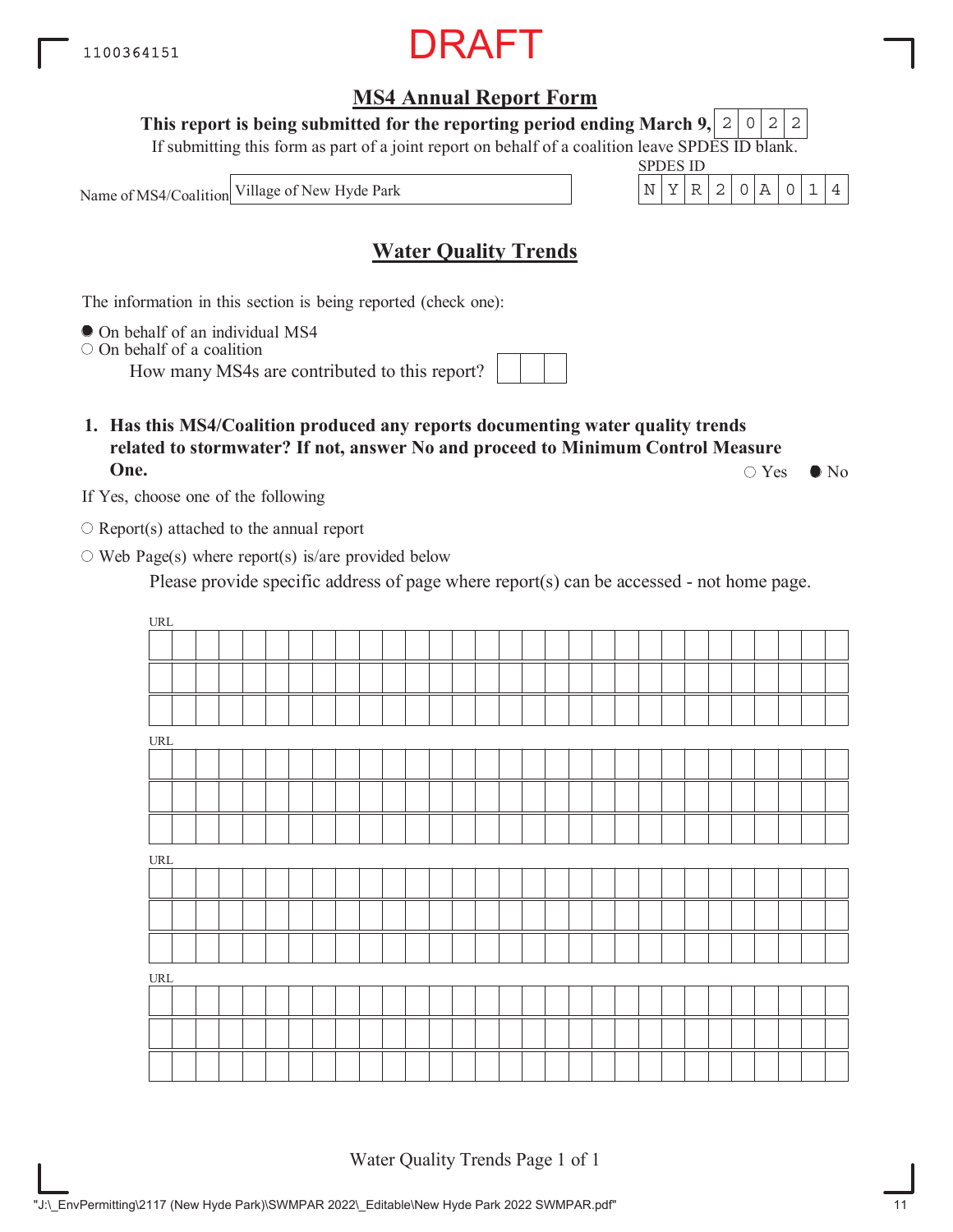# RAFT

### **MS4 Annual Report Form**

#### **This report is being submitted for the reporting period ending March 9,**  $0|2|2$

If submitting this form as part of a joint report on behalf of a coalition leave SPDES ID blank.

Name of MS4/Coalition

SPDES ID Village of New Hyde Park  $\vert N \vert Y \vert R \vert 2 \vert 0 \vert A \vert 0 \vert 1 \vert 4$ 

# **Minimum Control Measure 1. Public Education and Outreach**

The information in this section is being reported (check one):

- $\bullet$  On behalf of an individual MS4
- $\circ$  On behalf of a coalition

How many MS4s contributed to this report?

# **1. Targeted Public Education and Outreach Best Management Practices**

Check all topics that were included in Education and Outreach during this reporting period:

| Construction Sites                                        |                                                                                             | • Pesticide and Fertilizer Application     |
|-----------------------------------------------------------|---------------------------------------------------------------------------------------------|--------------------------------------------|
| • General Stormwater Management Information               |                                                                                             | ● Pet Waste Management                     |
| <b>• Household Hazardous Waste Disposal</b>               |                                                                                             | • Recycling                                |
| Illicit Discharge Detection and Elimination               |                                                                                             | O Riparian Corridor Protection/Restoration |
| <b>Infrastructure Maintenance</b>                         |                                                                                             | <b>• Trash Management</b>                  |
| Smart Growth                                              |                                                                                             | • Vehicle Washing                          |
| Storm Drain Marking                                       |                                                                                             | ● Water Conservation                       |
|                                                           | • Green Infrastructure/Better Site Design/Low Impact Development                            | • Wetland Protection                       |
| O Other:                                                  |                                                                                             | ○ None                                     |
| 1<br>G<br>Ρ<br>$\rm s$<br>$\circ$<br>O<br>$\ddot{i}$      | $\rm s$<br>е<br>e<br>e                                                                      |                                            |
| Other                                                     |                                                                                             |                                            |
| 2.                                                        | Specific audiences targeted during this reporting period:                                   |                                            |
| lacktriangleright Public Employees                        | Contractors                                                                                 |                                            |
| Residential                                               | • Developers                                                                                |                                            |
| <b>•</b> Businesses                                       | General Public                                                                              |                                            |
| Restaurants                                               | $\bigcirc$ Industries                                                                       |                                            |
| Other:                                                    | $\circ$ Agricultural                                                                        |                                            |
| d<br>L<br>S<br>$\mathsf C$<br>a<br>$\mathsf{p}$<br>a<br>n | $\, {\bf B}$<br>t<br>r<br>S<br>e<br>r<br>e<br>а<br>S<br>$\circ$<br>$\ddot{i}$<br>$\ddot{i}$ | $\rm S$<br>d<br>t<br>t<br>u<br>S<br>e<br>n |
| Other                                                     |                                                                                             |                                            |

MCM 1 Page 1 of 4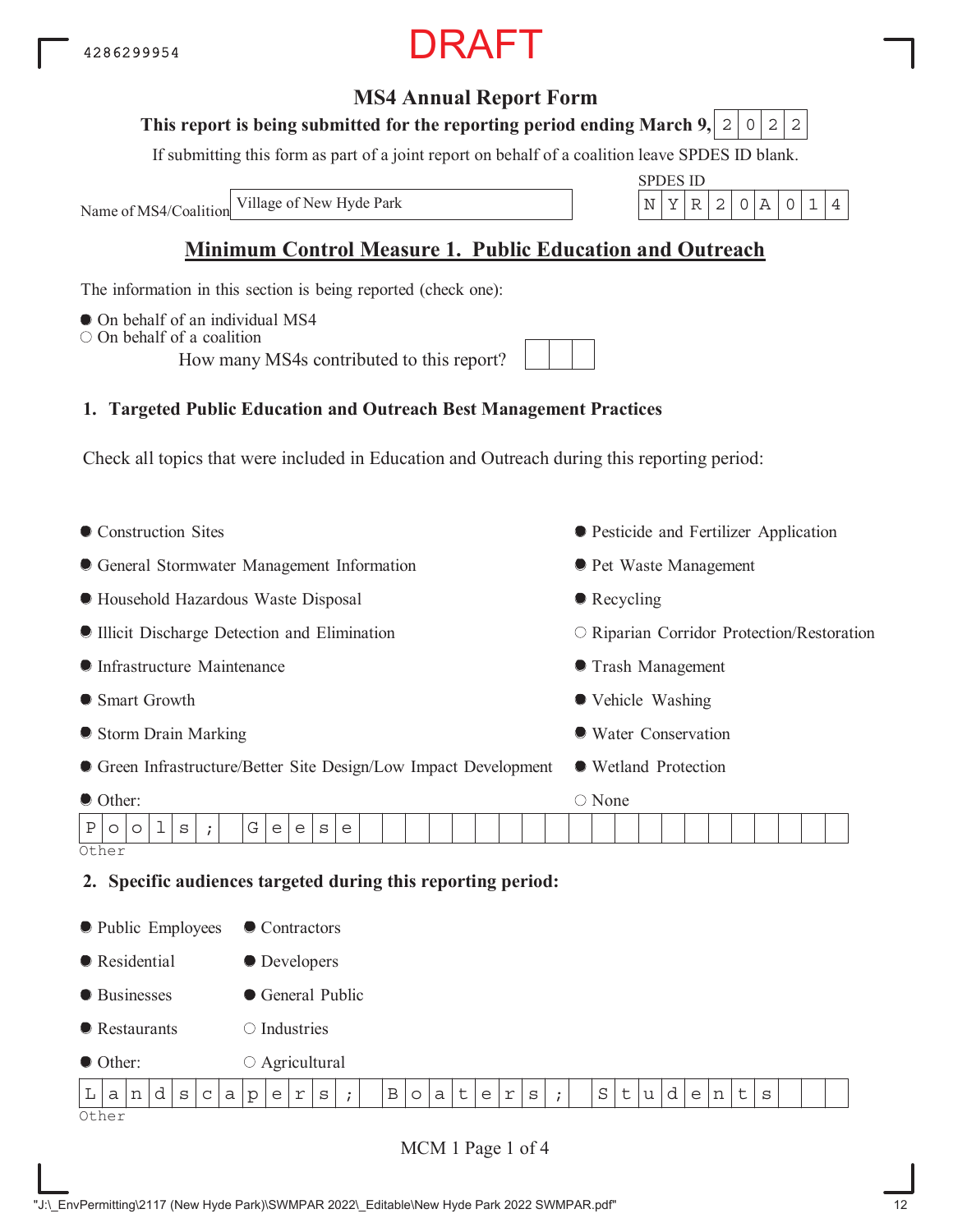## **MS4 Annual Report Form**

**This report is being submitted for the reporting period ending March 9, 2 0 2 2** 

If submitting this form as part of a joint report on behalf of a coalition leave SPDES ID blank.

Name of MS4/Coalition Village of New Hyde Park

| SPDES ID |  |  |  |  |
|----------|--|--|--|--|
|          |  |  |  |  |

**3. What strategies did your MS4/Coalition use to achieve education and outreach goals during this reporting period?** Check all that apply:

|                           | O Construction Site Operators Trained<br>#Trained<br><b>O</b> Direct Mailings<br>#Mailings<br>Kiosks or Other Displays<br># Locations<br>○ List-Serves<br># In List<br>• Mailing List<br>$#$ In List<br># Days Run<br>O Newspaper Ads or Articles<br>lacktriangleright Presentations<br># Attendees<br>○ School Program<br># Attendees<br># Days Run<br>Total # Distributed<br>Locations (e.g. libraries, town offices, kiosks)<br>i<br>i<br>d<br>$\mathbf b$<br>d<br>G<br>k<br>N<br>R<br>e<br>W<br>$\rm s$<br>$\mathsf{e}% _{t}\left( t\right)$<br>t<br>u<br>$\circ$<br>е<br>e<br>n<br>$\circ$<br>i<br>1<br>k<br>$\, {\bf P}$<br>b<br>W<br>$\mathsf C$<br>$\circ$<br>$\ensuremath{\mathbf{r}}$<br>$\rm s$<br>u<br>i<br>1<br>1<br>1<br>l<br>$\boldsymbol{\nabla}$<br>Η<br>$\mathsf a$<br>$\mathsf g$<br>e<br>a |   |                          |   |              |             |                                                                                              |             |             |            |             |   |                         |               |             |         |             |             |                   |                                   |         |                           |                          |         |   |   |                          |   |             |                     |                     |
|---------------------------|----------------------------------------------------------------------------------------------------------------------------------------------------------------------------------------------------------------------------------------------------------------------------------------------------------------------------------------------------------------------------------------------------------------------------------------------------------------------------------------------------------------------------------------------------------------------------------------------------------------------------------------------------------------------------------------------------------------------------------------------------------------------------------------------------------------|---|--------------------------|---|--------------|-------------|----------------------------------------------------------------------------------------------|-------------|-------------|------------|-------------|---|-------------------------|---------------|-------------|---------|-------------|-------------|-------------------|-----------------------------------|---------|---------------------------|--------------------------|---------|---|---|--------------------------|---|-------------|---------------------|---------------------|
|                           |                                                                                                                                                                                                                                                                                                                                                                                                                                                                                                                                                                                                                                                                                                                                                                                                                |   |                          |   |              |             |                                                                                              |             |             |            |             |   |                         |               |             |         |             |             |                   |                                   |         |                           |                          |         |   |   |                          |   |             |                     | 4                   |
|                           |                                                                                                                                                                                                                                                                                                                                                                                                                                                                                                                                                                                                                                                                                                                                                                                                                |   |                          |   |              |             |                                                                                              |             |             |            |             |   |                         |               |             |         |             |             |                   |                                   |         |                           |                          |         |   |   |                          |   |             |                     | $\mathbf 2$         |
|                           |                                                                                                                                                                                                                                                                                                                                                                                                                                                                                                                                                                                                                                                                                                                                                                                                                |   |                          |   |              |             |                                                                                              |             |             |            |             |   |                         |               |             |         |             |             |                   |                                   |         |                           |                          |         |   |   |                          |   |             |                     |                     |
|                           |                                                                                                                                                                                                                                                                                                                                                                                                                                                                                                                                                                                                                                                                                                                                                                                                                |   |                          |   |              |             |                                                                                              |             |             |            |             |   |                         |               |             |         |             |             |                   |                                   |         |                           |                          |         |   |   |                          | 3 | 5           | $\mathsf{O}\xspace$ | $\mathsf{O}\xspace$ |
|                           |                                                                                                                                                                                                                                                                                                                                                                                                                                                                                                                                                                                                                                                                                                                                                                                                                |   |                          |   |              |             |                                                                                              |             |             |            |             |   |                         |               |             |         |             |             |                   |                                   |         |                           |                          |         |   |   |                          |   |             |                     |                     |
|                           |                                                                                                                                                                                                                                                                                                                                                                                                                                                                                                                                                                                                                                                                                                                                                                                                                |   |                          |   |              |             |                                                                                              |             |             |            |             |   |                         |               |             |         |             |             |                   |                                   |         |                           |                          |         |   |   |                          |   | $\mathbf 2$ | $\mathbf 0$         | $\mathbf 0$         |
|                           |                                                                                                                                                                                                                                                                                                                                                                                                                                                                                                                                                                                                                                                                                                                                                                                                                |   |                          |   |              |             |                                                                                              |             |             |            |             |   |                         |               |             |         |             |             |                   |                                   |         |                           |                          |         |   |   |                          |   |             |                     |                     |
|                           |                                                                                                                                                                                                                                                                                                                                                                                                                                                                                                                                                                                                                                                                                                                                                                                                                |   |                          |   |              |             |                                                                                              |             |             |            |             |   |                         |               |             |         |             |             |                   |                                   |         |                           |                          |         |   |   |                          |   |             |                     |                     |
|                           | ○ TV Spot/Program                                                                                                                                                                                                                                                                                                                                                                                                                                                                                                                                                                                                                                                                                                                                                                                              |   |                          |   |              |             |                                                                                              |             |             |            |             |   |                         |               |             |         |             |             |                   |                                   |         |                           |                          |         |   |   |                          |   |             |                     |                     |
|                           |                                                                                                                                                                                                                                                                                                                                                                                                                                                                                                                                                                                                                                                                                                                                                                                                                |   |                          |   |              |             |                                                                                              |             |             |            |             |   |                         |               |             |         |             |             |                   |                                   |         |                           |                          |         |   |   |                          |   |             |                     |                     |
|                           |                                                                                                                                                                                                                                                                                                                                                                                                                                                                                                                                                                                                                                                                                                                                                                                                                |   |                          |   |              |             |                                                                                              |             |             |            |             |   |                         |               |             |         |             |             |                   |                                   |         |                           |                          |         |   |   |                          |   |             |                     |                     |
|                           |                                                                                                                                                                                                                                                                                                                                                                                                                                                                                                                                                                                                                                                                                                                                                                                                                |   |                          |   |              |             |                                                                                              |             |             |            |             |   |                         |               |             |         |             |             |                   |                                   |         |                           |                          |         |   |   |                          |   |             |                     |                     |
|                           | ● Printed Materials:                                                                                                                                                                                                                                                                                                                                                                                                                                                                                                                                                                                                                                                                                                                                                                                           |   |                          |   |              |             |                                                                                              |             |             |            |             |   |                         |               |             |         |             |             |                   |                                   |         |                           |                          |         |   |   |                          |   |             |                     |                     |
| Other:                    |                                                                                                                                                                                                                                                                                                                                                                                                                                                                                                                                                                                                                                                                                                                                                                                                                |   |                          |   |              |             |                                                                                              |             |             |            |             |   |                         |               |             |         |             |             |                   |                                   |         |                           |                          |         |   |   |                          |   |             |                     |                     |
|                           | $\rm S$                                                                                                                                                                                                                                                                                                                                                                                                                                                                                                                                                                                                                                                                                                                                                                                                        | i | $\mathsf g$              | n | $\mathbf{r}$ | $\mathsf C$ | $\, {\bf B}$                                                                                 | $\mathbb M$ | $\mathsf a$ | $\Upsilon$ | k           | e | $\mathfrak{\textbf{r}}$ | $\mathcal{V}$ | $\mathbf N$ | $\circ$ | $\mathsf t$ | i           | $\mathsf C$       | $\mathsf{e}% _{t}\left( t\right)$ |         |                           |                          |         |   |   |                          |   |             |                     |                     |
| ● Web Page:<br><b>URL</b> |                                                                                                                                                                                                                                                                                                                                                                                                                                                                                                                                                                                                                                                                                                                                                                                                                |   |                          |   | needed.      |             | Provide specific web addresses - not home page. Continue on next page if additional space is |             |             |            |             |   |                         |               |             |         |             |             |                   |                                   |         |                           |                          |         |   |   |                          |   |             |                     |                     |
| W                         | W                                                                                                                                                                                                                                                                                                                                                                                                                                                                                                                                                                                                                                                                                                                                                                                                              | W |                          | V | n            | h           | $\rm p$                                                                                      |             | $\circ$     | $\Upsilon$ | g           |   | p                       | u             | b           | 1       | i           | $\mathsf C$ | $\qquad \qquad -$ | W                                 | $\circ$ | $\ensuremath{\mathbf{r}}$ | k                        | $\rm S$ |   |   |                          |   |             |                     |                     |
|                           |                                                                                                                                                                                                                                                                                                                                                                                                                                                                                                                                                                                                                                                                                                                                                                                                                |   |                          |   |              |             |                                                                                              |             |             |            |             |   |                         |               |             |         |             |             |                   |                                   |         |                           |                          |         |   |   |                          |   |             |                     |                     |
|                           |                                                                                                                                                                                                                                                                                                                                                                                                                                                                                                                                                                                                                                                                                                                                                                                                                |   |                          |   |              |             |                                                                                              |             |             |            |             |   |                         |               |             |         |             |             |                   |                                   |         |                           |                          |         |   |   |                          |   |             |                     |                     |
| <b>URL</b>                |                                                                                                                                                                                                                                                                                                                                                                                                                                                                                                                                                                                                                                                                                                                                                                                                                |   |                          |   |              |             |                                                                                              |             |             |            |             |   |                         |               |             |         |             |             |                   |                                   |         |                           |                          |         |   |   |                          |   |             |                     |                     |
| W                         | W                                                                                                                                                                                                                                                                                                                                                                                                                                                                                                                                                                                                                                                                                                                                                                                                              | W |                          | V | n            | h           | $\rm p$                                                                                      |             | $\circ$     | r          | $\mathsf d$ |   | $\rm s$                 | a             | n           | i       | $\mathsf t$ | a           | t                 | i                                 | $\circ$ | n                         | $\overline{\phantom{a}}$ | a I     | n | d | $\overline{\phantom{a}}$ | r | e           | $\mathbf C$         | У                   |
| C                         | 1                                                                                                                                                                                                                                                                                                                                                                                                                                                                                                                                                                                                                                                                                                                                                                                                              | e | $\overline{\phantom{a}}$ | p | i,           | $\mathsf C$ | k                                                                                            | u           | p           |            |             |   |                         |               |             |         |             |             |                   |                                   |         |                           |                          |         |   |   |                          |   |             |                     |                     |
|                           |                                                                                                                                                                                                                                                                                                                                                                                                                                                                                                                                                                                                                                                                                                                                                                                                                |   |                          |   |              |             |                                                                                              |             |             |            |             |   |                         |               |             |         |             |             |                   |                                   |         |                           |                          |         |   |   |                          |   |             |                     |                     |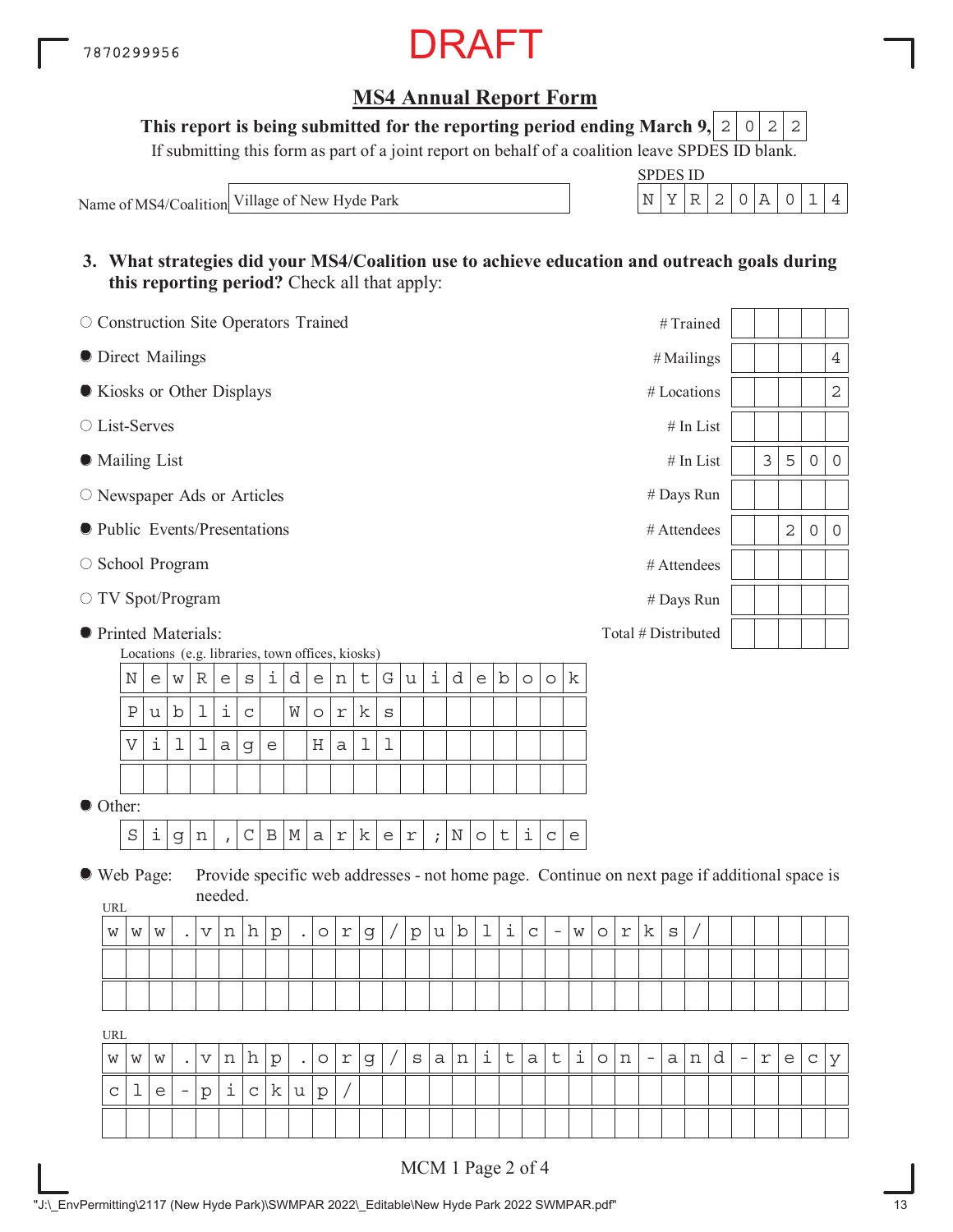# **MS4 Annual Report Form**

#### **This report is being submitted for the reporting period ending March 9, 2 0 2 2**

If submitting this form as part of a joint report on behalf of a coalition leave SPDES ID blank.

Name of MS4/Coalition

SPDES ID Village of New Hyde Park  $\vert N \vert Y \vert R \vert 2 \vert 0 \vert A \vert 0 \vert 1 \vert 4$ 

3. Web Page con't.: Provide specific web addresses - not home page.

URL URL URL **URI** URL URL URL  $w |w |w |$ . $|v |n |h |p |$ . $|o |r |g| / |e |$  -  $|w |a |s |t |e |$  -  $|p |i |c |k |u |p |/$  $w \, | \, w \, | \, w \, | \, . \, | \, v \, | \, n \, | \, h \, | \, p \, | \, . \, | \, o \, | \, r \, | \, g \, | \, / \, | \, 1 \, | \, o \, | \, c \, | \, a \, | \, 1 \, | - \, | \, 1 \, | \, a \, | \, w \, | \, / \, 1$  $w \, | \, w \, | \, w \, | \, . \, | \, v \, | \, n \, | \, h \, | \, p \, | \, . \, | \, o \, | \, r \, | \, g \, | \, / \, | \, u \, | \, s \, | \, e \, | \, f \, | \, u \, | \, 1 \, | \, - \, | \, 1 \, | \, i \, | \, n \, | \, k \, | \, s \, | \, / \, | \,$  $w \, | \, w \, | \, \ldots \, | \, v \, | \, n \, | \, h \, | \, p \, | \, \ldots \, | \, \circ \, | \, r \, | \, g \, | \, / \, | \, f \, | \, \circ \, | \, r \, | \, m \, | \, s \, | \, - \, | \, a \, | \, p \, | \, 1 \, | \, c \, | \, a \, | \, t \, | \, i \, | \, o \, | \, n \, | \, s \, | \, / \, t \, | \, t \, | \, t \, | \, t \, | \, t \, | \, t \, | \, t \, | \,$  $w \, | \, w \, | \, \ldots \, | \, v \, | \, n \, | \, h \, | \, p \, | \, \ldots \, | \, \circ \, | \, x \, | \, g \, | \, / \, | \, w \, | \, p \, | \, - \, | \, c \, | \, o \, | \, n \, | \, t \, | \, e \, | \, n \, | \, t \, | \, / \, | \, u \, | \, p \, | \, 1 \, | \, o \, | \, a \, | \, d \, | \, s \, | \, / \, | \, w \, | \, f \, | \, f \, | \, f \, | \, f \, |$  $2|0|2|1|/|0|1|/|R|e|s|1|d|e|n|t| -|G|u|1|d|e| -|B|o|o|k| -|U|p|d|a$  $t |e|d - |1| - |2|1|$ . $|p|d|f$ w |w |w | .|n |a |s |s |a |u |c |o |u |n |t |y |n |y | .|g |o |v | / | 1 | 8 | 7 | 6 | / | S | t | o | r  $m \mid w \mid a \mid t \mid e \mid r \mid$  -  $\mid$   $M \mid a \mid n \mid a \mid g \mid e \mid m \mid e \mid n \mid t \mid$  -  $\mid$   $P \mid r \mid o \mid g \mid r \mid a \mid m$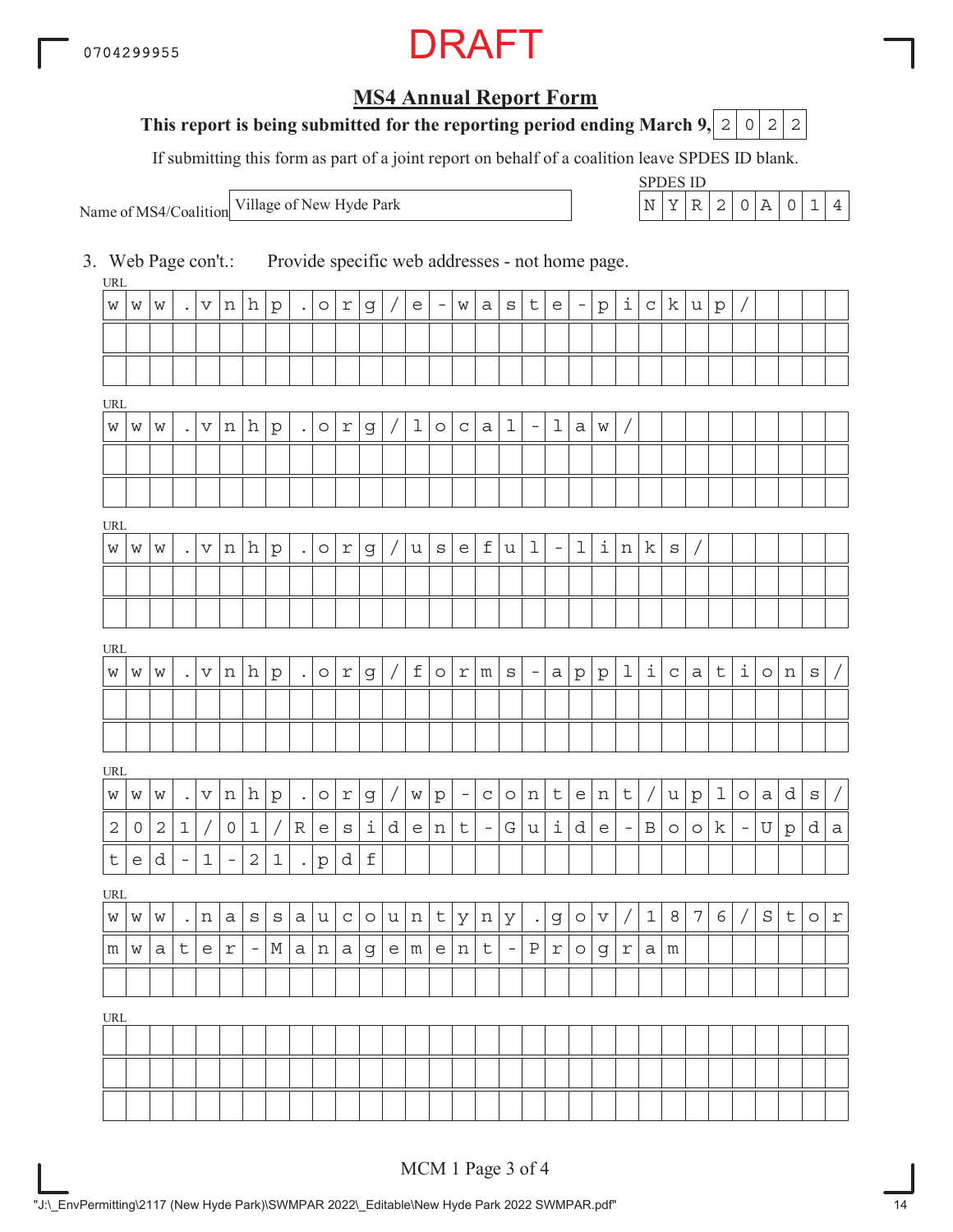### **MS4 Annual Report Form**

#### **This report is being submitted for the reporting period ending March 9, 2 0 2 2**

If submitting this form as part of a joint report on behalf of a coalition leave SPDES ID blank.

SPDES ID

Name of MS4/Coalition Village of New Hyde Park N YR 2 0A 014

#### **4. Evaluating Progress Toward Measurable Goals MCM 1**

Use this page to report on your progress and project plans toward achieving measurable goals identified in your Stormwater Management Program Plan (SWMPP), including requirements in Part III.C.1. Submit additional pages as needed.

#### **A. Briefly summarize the Measurable Goal identified in the SWMPP in this reporting period.**

The Village Public Education and Outreach program will be tailored to describe topics related to the impacts of stormwater discharges on local waterbodies, pollutants of concern and their sources, and the steps that can be taken to reduce pollutants in stormwater runoff and non-stormwater discharges.

#### **B. Briefly summarize the observations that indicated the overall effectiveness of this Measurable Goal.**

The Village has chosen to evaluate the number of direct mailings related to stormwater and/or pollution prevention as an indicator for measuring the overall effectiveness of the Village's compliance with the Public Education and Outreach program requirements. There were four direct mailings related to stormwater and pollution prevention in the Village Newsletter this reporting period.

**C. How many times was this observation measured or evaluated in this reporting period?**

*(ex.: samples/participants/events)* 1

#### **D. Has your MS4 made progress toward this Measurable Goal during this reporting period?**

 $\bullet$  Yes  $\circ$  No

**E.** Is your MS4 on schedule to meet the deadline set forth in the SWMPP?  $\bullet$  Yes  $\circ$  No

#### **F. Briefly summarize the stormwater activities planned to meet the goals of this MCM during the next reporting cycle (including an implementation schedule).**

The Village plans to continue evaluating the number of direct mailings related to stormwater and/or pollution prevention as an indicator for measuring the overall effectiveness of the Village's compliance with the Public Education and Outreach program requirements in the next reporting cycle. The Village will conduct direct mailings related to stormwater and/or pollution prevention periodically throughout the next reporting cycle.

MCM 1 Page 4 of 4

"J:\\_EnvPermitting\2117 (New Hyde Park)\SWMPAR 2022\\_Editable\New Hyde Park 2022 SWMPAR.pdf" 15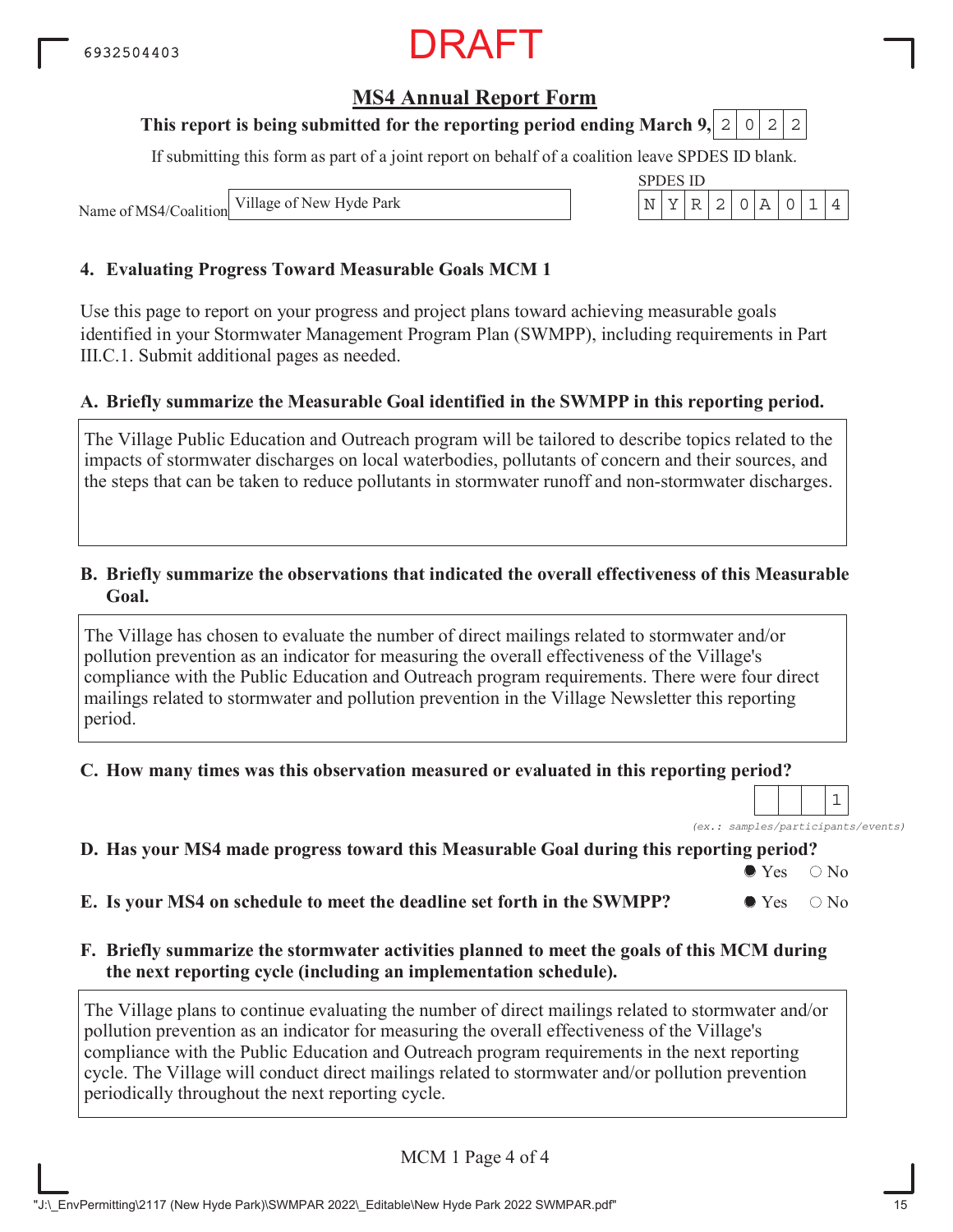# RAFT

## **MS4 Annual Report Form**

#### **This report is being submitted for the reporting period ending March 9, 2 0 2 2**

If submitting this form as part of a joint report on behalf of a coalition leave SPDES ID blank.

Name of MS4/Coalition

SPDES ID Village of New Hyde Park  $\vert N \vert Y \vert R \vert 2 \vert 0 \vert A \vert 0 \vert 1 \vert 4$ 

# **Minimum Control Measure 2. Public Involvement/Participation**

The information in this section is being reported (check one):

 $\bullet$  On behalf of an individual MS4

On behalf of a coalition

How many MS4s contributed to this report?

**1. What opportunities were provided for public participation in implementation, development, evaluation and improvement of the Stormwater Management Program (SWMP) Plan during this reporting period? Check all that apply:**

| $\circ$ Cleanup Events                                                                                             | # Events                                                                                                                           |
|--------------------------------------------------------------------------------------------------------------------|------------------------------------------------------------------------------------------------------------------------------------|
| Comments on SWMP Received                                                                                          | 0<br># Comments                                                                                                                    |
| • Community Hotlines                                                                                               | Phone#<br>5<br>3<br>5<br>6<br>1<br>6<br>0<br>4<br>0<br>4<br>-                                                                      |
| Phone#<br>$\overline{\phantom{a}}$                                                                                 | $\epsilon$<br>6<br>5<br>8<br>$\mathcal{G}$<br>Phone#<br>$1\,$<br>$\ensuremath{4}$<br>0<br>$\mathbf 0$<br>$\mathbf 0$<br>-          |
| Phone#<br>$\overline{\phantom{0}}$                                                                                 | $\epsilon$<br>5<br>3<br>5<br>5<br>7<br>$\mathbf 1$<br>7<br>5<br>Phone#<br>$\mathbf 1$<br>$\overline{\phantom{0}}$                  |
| Phone#<br>$\overline{\phantom{a}}$                                                                                 | $\epsilon$<br>5<br>5<br>3<br>8<br>$\mathsf 9$<br>$\mathbf 1$<br>$\mathbf{1}$<br>Phone#<br>0<br>$\circ$<br>$\overline{\phantom{0}}$ |
| Phone#<br>$\overline{\phantom{0}}$                                                                                 | 3<br>$\mathbf 1$<br>$\mathbf{1}$<br>Phone#<br>$\overline{\phantom{m}}$                                                             |
| Phone#<br>-                                                                                                        | Phone#<br>$\overline{\phantom{0}}$                                                                                                 |
| • Community Meetings                                                                                               | $\mathbf{2}$<br># Attendees<br>$\circ$<br>$\mathsf{O}$                                                                             |
| $\circ$ Plantings                                                                                                  | Sq. Ft.                                                                                                                            |
| $\circ$ Storm Drain Markings                                                                                       | #Drains                                                                                                                            |
| ○ Stakeholder Meetings                                                                                             | # Attendees                                                                                                                        |
| $\circlearrowright$ Volunteer Monitoring                                                                           | # Events                                                                                                                           |
| i<br>$\mathbf f$<br>i<br>i<br>$\sf t$<br>$\sf t$<br>Β<br>Other:<br>a<br>$\mathsf C$<br>a<br>e<br>u<br>n<br>$\circ$ | i<br>$\mathcal{C}$<br>t<br>t<br>m<br>m<br>$\circ$<br>e<br>е                                                                        |

**2. Was public notice of availability of this annual report and Stormwater Management Program (SWMP) Plan provided?**  $\bullet$  Yes  $\circ$  No

|                                                                  | $110$ and $1011$ in the provident<br># In List<br>• Newspaper Advertising |  |  |  |  |  |  |  |  |  |  |  |  |                                    |  |  |  |        |                   |  |  |     |               |   |
|------------------------------------------------------------------|---------------------------------------------------------------------------|--|--|--|--|--|--|--|--|--|--|--|--|------------------------------------|--|--|--|--------|-------------------|--|--|-----|---------------|---|
| $\circ$ List-Serve                                               |                                                                           |  |  |  |  |  |  |  |  |  |  |  |  |                                    |  |  |  |        |                   |  |  |     |               |   |
|                                                                  | $#$ Days Run<br># Days Run                                                |  |  |  |  |  |  |  |  |  |  |  |  |                                    |  |  |  |        |                   |  |  |     |               |   |
| ○ TV/Radio Notices                                               |                                                                           |  |  |  |  |  |  |  |  |  |  |  |  |                                    |  |  |  |        |                   |  |  |     |               |   |
| $\bullet$ Other: $P o s t e $                                    |                                                                           |  |  |  |  |  |  |  |  |  |  |  |  | $ d :  V i 1 1 a g e H a 1 1 k E $ |  |  |  | $\sim$ | $ B $ i $ 1 I b $ |  |  | o a | $\mathcal{L}$ | d |
| $\bullet$ Web Page URL: Enter URL(s) on the following two pages. |                                                                           |  |  |  |  |  |  |  |  |  |  |  |  |                                    |  |  |  |        |                   |  |  |     |               |   |

MCM 2 Page 1 of 6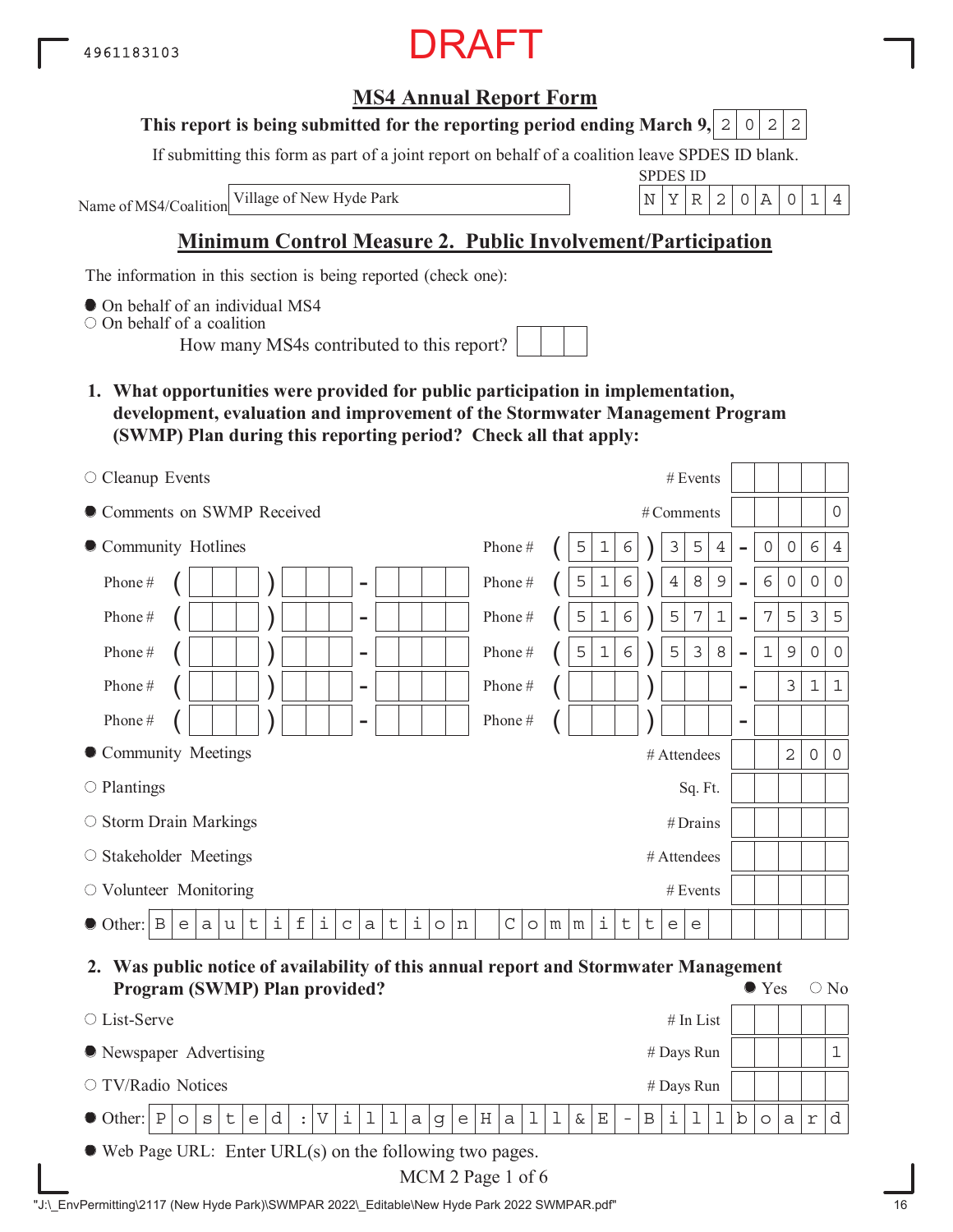

**This report is being submitted for the reporting period ending March 9,**  $0|2|2$ 

If submitting this form as part of a joint report on behalf of a coalition leave SPDES ID blank.

Name of MS4/Coalition

SPDES ID Village of New Hyde Park  $\vert N \vert Y \vert R \vert 2 \vert 0 \vert A \vert 0 \vert 1 \vert 4$ 

#### **2. URL(s) con't.:**

**Please provide specific address(es) where notice(s) can be accessed - not home page.**

| URL                                |              |  |  |  |  |  |  |  |  |  |  |  |  |  |  |  |
|------------------------------------|--------------|--|--|--|--|--|--|--|--|--|--|--|--|--|--|--|
|                                    |              |  |  |  |  |  |  |  |  |  |  |  |  |  |  |  |
|                                    |              |  |  |  |  |  |  |  |  |  |  |  |  |  |  |  |
|                                    |              |  |  |  |  |  |  |  |  |  |  |  |  |  |  |  |
| $\ensuremath{\mathsf{URL}}\xspace$ |              |  |  |  |  |  |  |  |  |  |  |  |  |  |  |  |
|                                    |              |  |  |  |  |  |  |  |  |  |  |  |  |  |  |  |
|                                    |              |  |  |  |  |  |  |  |  |  |  |  |  |  |  |  |
|                                    |              |  |  |  |  |  |  |  |  |  |  |  |  |  |  |  |
|                                    |              |  |  |  |  |  |  |  |  |  |  |  |  |  |  |  |
| $\ensuremath{\mathsf{URL}}\xspace$ |              |  |  |  |  |  |  |  |  |  |  |  |  |  |  |  |
|                                    |              |  |  |  |  |  |  |  |  |  |  |  |  |  |  |  |
|                                    |              |  |  |  |  |  |  |  |  |  |  |  |  |  |  |  |
|                                    |              |  |  |  |  |  |  |  |  |  |  |  |  |  |  |  |
| URL                                |              |  |  |  |  |  |  |  |  |  |  |  |  |  |  |  |
|                                    |              |  |  |  |  |  |  |  |  |  |  |  |  |  |  |  |
|                                    |              |  |  |  |  |  |  |  |  |  |  |  |  |  |  |  |
|                                    |              |  |  |  |  |  |  |  |  |  |  |  |  |  |  |  |
| $\ensuremath{\mathsf{URL}}\xspace$ |              |  |  |  |  |  |  |  |  |  |  |  |  |  |  |  |
|                                    |              |  |  |  |  |  |  |  |  |  |  |  |  |  |  |  |
|                                    |              |  |  |  |  |  |  |  |  |  |  |  |  |  |  |  |
|                                    |              |  |  |  |  |  |  |  |  |  |  |  |  |  |  |  |
| $\ensuremath{\mathsf{URL}}\xspace$ |              |  |  |  |  |  |  |  |  |  |  |  |  |  |  |  |
|                                    |              |  |  |  |  |  |  |  |  |  |  |  |  |  |  |  |
|                                    | $\mathbf{I}$ |  |  |  |  |  |  |  |  |  |  |  |  |  |  |  |
|                                    |              |  |  |  |  |  |  |  |  |  |  |  |  |  |  |  |
| $\ensuremath{\mathsf{URL}}\xspace$ |              |  |  |  |  |  |  |  |  |  |  |  |  |  |  |  |
|                                    |              |  |  |  |  |  |  |  |  |  |  |  |  |  |  |  |
|                                    |              |  |  |  |  |  |  |  |  |  |  |  |  |  |  |  |
|                                    |              |  |  |  |  |  |  |  |  |  |  |  |  |  |  |  |
|                                    |              |  |  |  |  |  |  |  |  |  |  |  |  |  |  |  |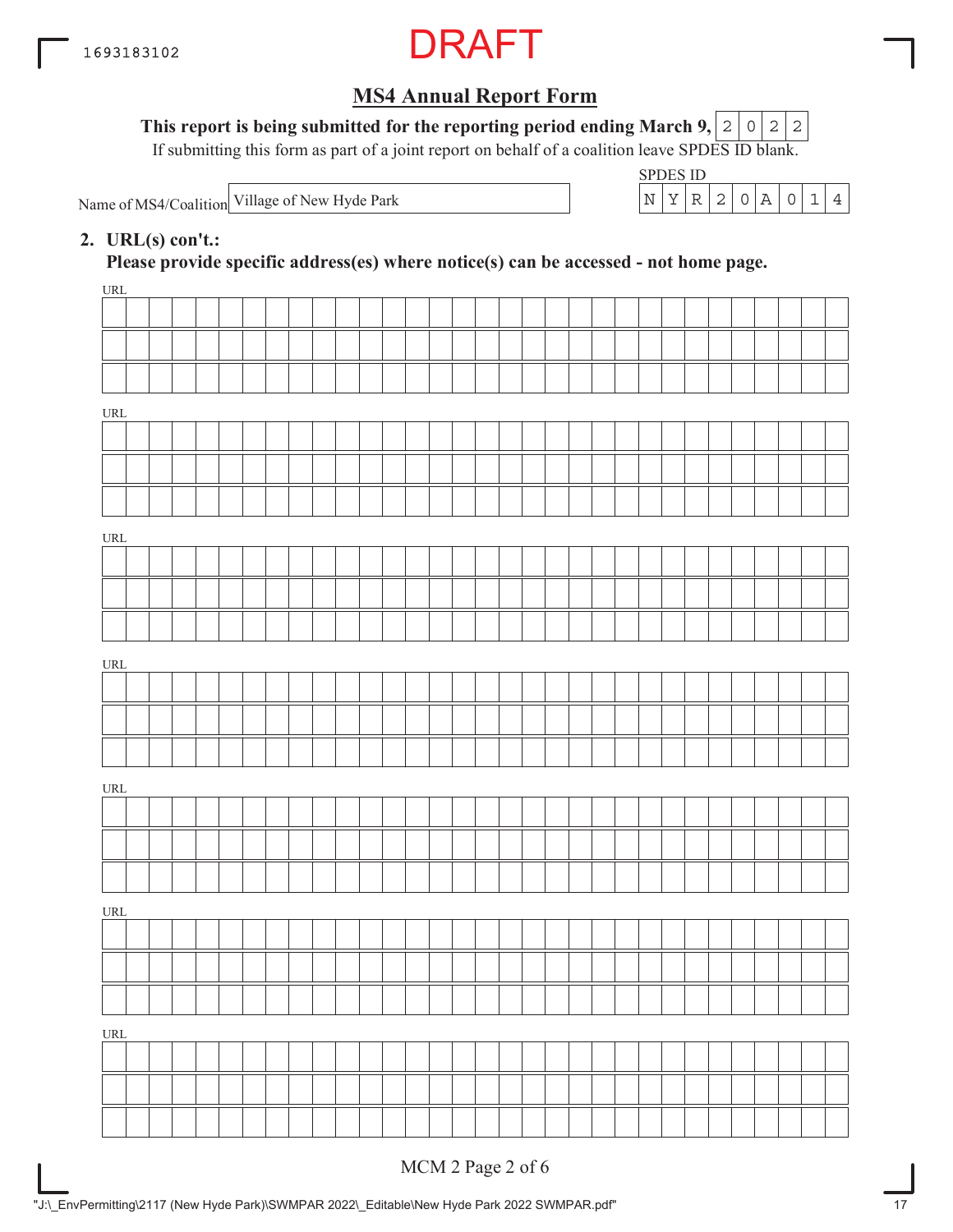

#### This report is being submitted for the reporting period ending March 9,  $|2|0|2|2$

If submitting this form as part of a joint report on behalf of a coalition leave SPDES ID blank.

Name of MS4/Coalition



#### **2. URL(s) con't.:**

**Please provide specific address(es) where notices can be accessed - not home page.**

| URL                              |  |  |  |  |  |  |  |  |  |  |  |  |  |  |  |  |
|----------------------------------|--|--|--|--|--|--|--|--|--|--|--|--|--|--|--|--|
|                                  |  |  |  |  |  |  |  |  |  |  |  |  |  |  |  |  |
|                                  |  |  |  |  |  |  |  |  |  |  |  |  |  |  |  |  |
|                                  |  |  |  |  |  |  |  |  |  |  |  |  |  |  |  |  |
| URL                              |  |  |  |  |  |  |  |  |  |  |  |  |  |  |  |  |
|                                  |  |  |  |  |  |  |  |  |  |  |  |  |  |  |  |  |
|                                  |  |  |  |  |  |  |  |  |  |  |  |  |  |  |  |  |
|                                  |  |  |  |  |  |  |  |  |  |  |  |  |  |  |  |  |
|                                  |  |  |  |  |  |  |  |  |  |  |  |  |  |  |  |  |
| URL                              |  |  |  |  |  |  |  |  |  |  |  |  |  |  |  |  |
|                                  |  |  |  |  |  |  |  |  |  |  |  |  |  |  |  |  |
|                                  |  |  |  |  |  |  |  |  |  |  |  |  |  |  |  |  |
|                                  |  |  |  |  |  |  |  |  |  |  |  |  |  |  |  |  |
| URL                              |  |  |  |  |  |  |  |  |  |  |  |  |  |  |  |  |
|                                  |  |  |  |  |  |  |  |  |  |  |  |  |  |  |  |  |
|                                  |  |  |  |  |  |  |  |  |  |  |  |  |  |  |  |  |
|                                  |  |  |  |  |  |  |  |  |  |  |  |  |  |  |  |  |
| URL                              |  |  |  |  |  |  |  |  |  |  |  |  |  |  |  |  |
|                                  |  |  |  |  |  |  |  |  |  |  |  |  |  |  |  |  |
|                                  |  |  |  |  |  |  |  |  |  |  |  |  |  |  |  |  |
|                                  |  |  |  |  |  |  |  |  |  |  |  |  |  |  |  |  |
|                                  |  |  |  |  |  |  |  |  |  |  |  |  |  |  |  |  |
| $\ensuremath{\text{URL}}\xspace$ |  |  |  |  |  |  |  |  |  |  |  |  |  |  |  |  |
|                                  |  |  |  |  |  |  |  |  |  |  |  |  |  |  |  |  |
|                                  |  |  |  |  |  |  |  |  |  |  |  |  |  |  |  |  |
|                                  |  |  |  |  |  |  |  |  |  |  |  |  |  |  |  |  |
| $\underline{\text{URL}}$         |  |  |  |  |  |  |  |  |  |  |  |  |  |  |  |  |
|                                  |  |  |  |  |  |  |  |  |  |  |  |  |  |  |  |  |
|                                  |  |  |  |  |  |  |  |  |  |  |  |  |  |  |  |  |
|                                  |  |  |  |  |  |  |  |  |  |  |  |  |  |  |  |  |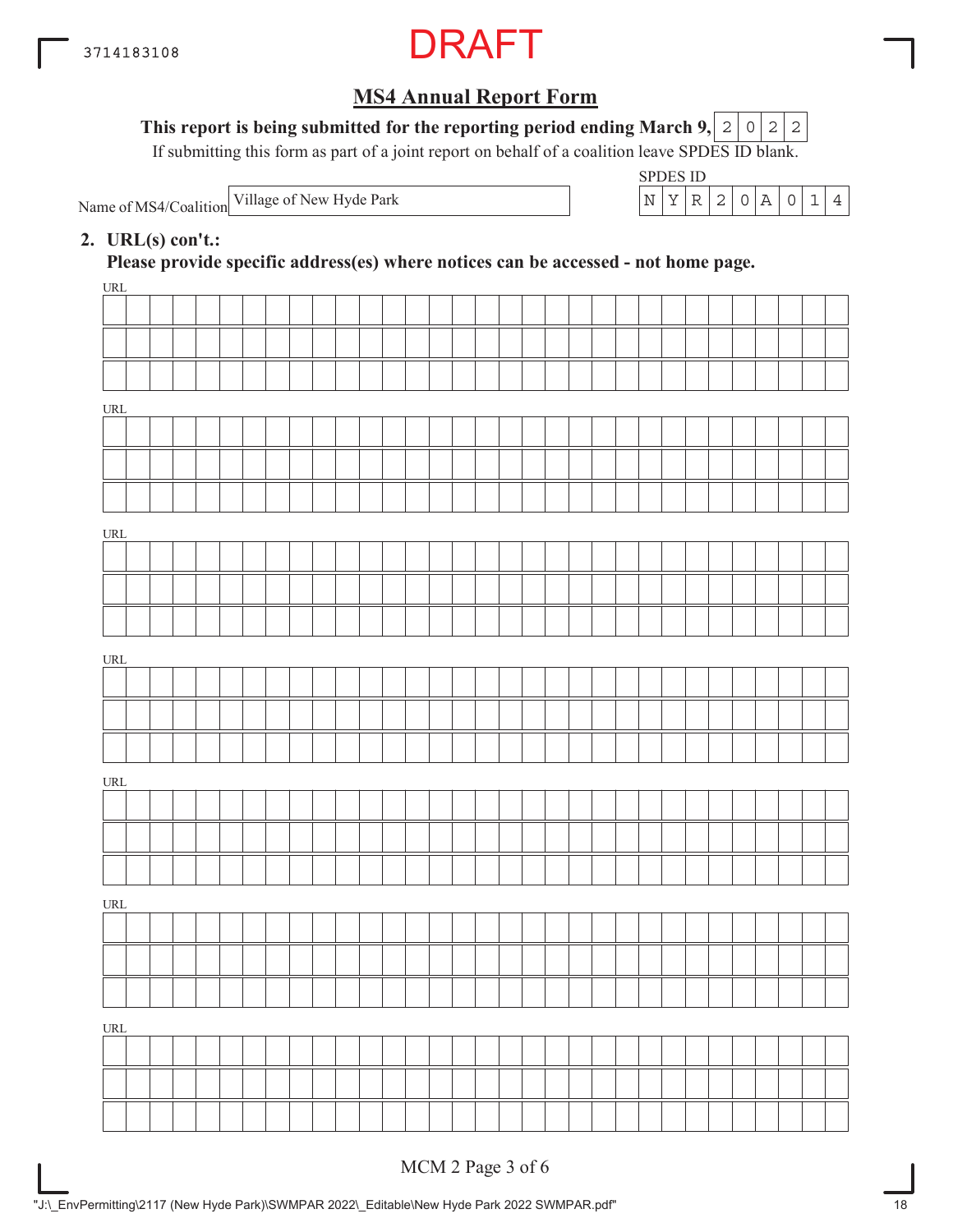**MS4 Annual Report Form**

**This report is being submitted for the reporting period ending March 9, 2 0 2 2** 

If submitting this form as part of a joint report on behalf of a coalition leave SPDES ID blank.

Name of MS4/Coalition Village of New Hyde Park  $\left| N \right| X \left| R \right| 2 \left| 0 \right| A \left| 0 \right| 1 \left| 4 \right|$ 

SPDES ID

#### **3. Where can the public access copies of this annual report, Stormwater Management Program SWMP) Plan and submit comments on those documents? City** Department Address Zip - Phone  $(|5|1|6|)|3|5|4| -$ **City** Address Library Zip - Phone ( ) - **City** Address Zip - Phone  $(|516|)|354|$ MS4/Coalition Office ● Other Web Page URL:  $\bullet$  eMail Please provide specific address of page where report can be accessed - not home page. ● Annual Report ● SWMP Plan ● Comments  $\circ$  Annual Report  $\circ$  SWMP Plan  $\circ$  Comments  $\bullet$  Annual Report  $\circ$  SWMP Plan  $\circ$  Comments  $\bullet$  Annual Report  $\circ$  SWMP Plan  $\circ$  Comments Comments Enter address/contact info and select radio button to indicate which document is available and whether comments may be submitted at that location. Submit additional pages as needed.  $P|u|b|1|i|c|$   $W|o|r|k|s$  $4|9|8|$  Stewart Avenue  $\texttt{N}\!\mid\! \texttt{e}\!\mid\! \texttt{w}\!\mid\! |\texttt{H}\!\mid\! \texttt{y}\!\mid\! \texttt{d}\!\mid\! \texttt{e}\!\mid\! |\texttt{P}\!\mid\! \texttt{a}\!\mid\! \texttt{r}\!\mid\! \texttt{k}\!\mid\! |\texttt{I}\!\mid\! |\texttt{N}\!\mid\! \texttt{Y}\!\mid\! |\texttt{1}\!\mid\! \texttt{1}\!\mid\! \texttt{0}\!\mid\! \texttt{4}\!\mid\! \texttt{0}$  $5|1|6|$  )  $|3|5|4$  - 0064  $V|$ i|l| $a|g|e|$  |H $|a|1|1|$  |1 $|4|2|0|$  |J $|e|r|$ i $|c|h|o|$  |T $|n|p|k|e$  $N\left\lfloor \frac{\mathsf{N}}{\mathsf{N}}\right\rfloor \leq N \left\lfloor \frac{\mathsf{N}}{\mathsf{N}}\right\rfloor \leq \frac{N}{N} \left\lfloor \frac{\mathsf{N}}{\mathsf{N}}\right\rfloor \leq \frac{N}{N} \left\lfloor \frac{\mathsf{N}}{\mathsf{N}}\right\rfloor \leq \frac{N}{N} \left\lfloor \frac{\mathsf{N}}{\mathsf{N}}\right\rfloor \leq \frac{N}{N} \left\lfloor \frac{\mathsf{N}}{\mathsf{N}}\right\rfloor \leq \frac{N}{N} \left\lfloor \frac{\mathsf{N}}{\mathsf{N}}\right$  $5|1|6|$  )  $|3|5|4$  -  $|0|0|2|2$  $v | n | h | p | d | p | w | @ | v | n | h | p | . | o | r | g$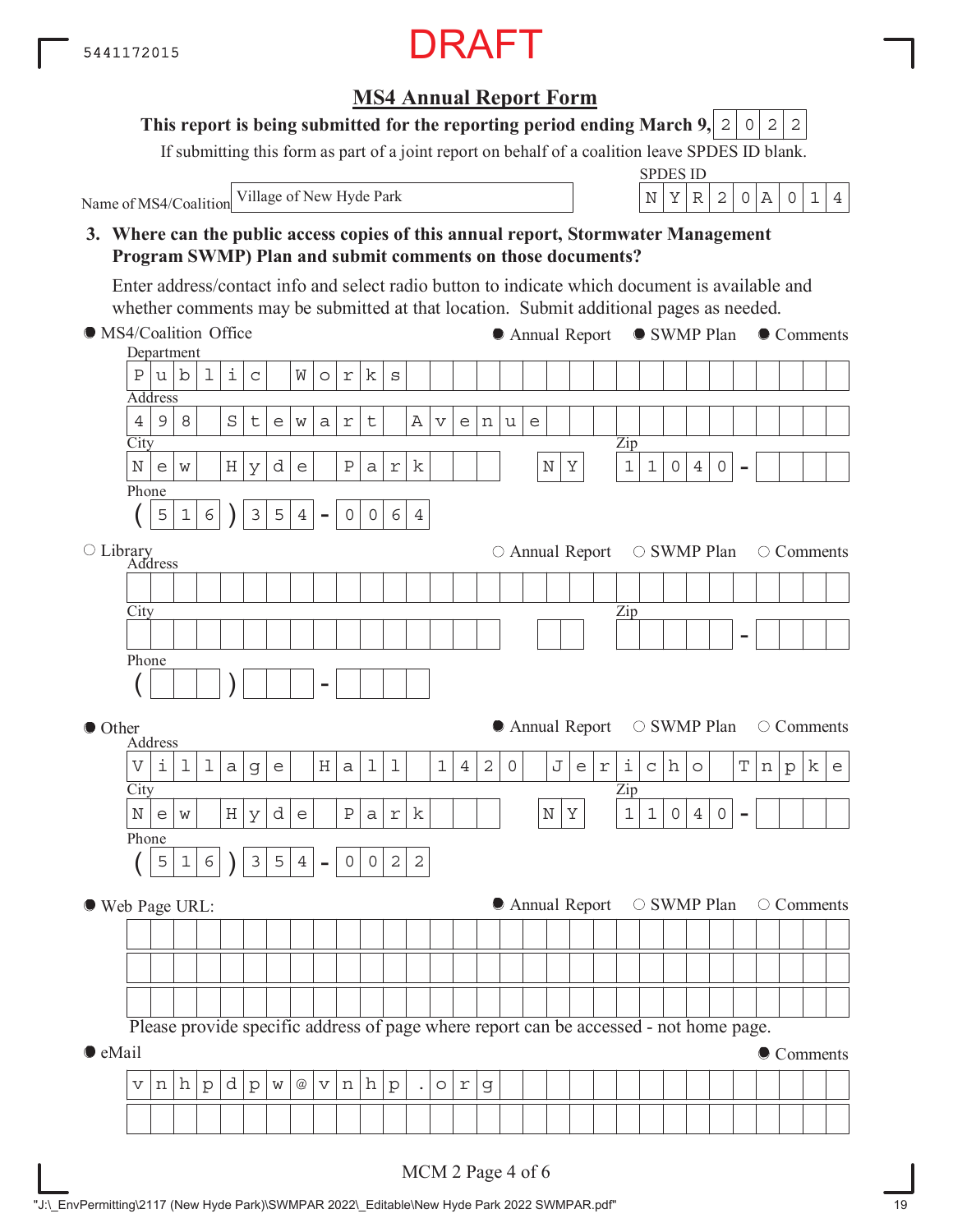# **MS4 Annual Report Form**

 $\Gamma$  $\overline{\phantom{a}}$  $\top$  $\top$ 

| This report is being submitted for the reporting period ending March 9, 2                                               | 2<br>2<br>$\Omega$                               |
|-------------------------------------------------------------------------------------------------------------------------|--------------------------------------------------|
| If submitting this form as part of a joint report on behalf of a coalition leave SPDES ID blank.                        |                                                  |
|                                                                                                                         | <b>SPDES ID</b>                                  |
| Village of New Hyde Park<br>N<br>Name of MS4/Coalition                                                                  | А<br>Υ<br>2<br>R<br>$\circ$<br>$\circ$<br>1<br>4 |
| 4.a. If this report was made available on the internet, what date was it posted?                                        |                                                  |
| Leave blank if this report was not posted on the internet.                                                              |                                                  |
| 4.b. For how many days was/will this report be posted?                                                                  |                                                  |
| If submitting a report for single MS4, answer 5.a If submitting a joint report, answer 5.b                              |                                                  |
| 5.a. Was an Annual Report public meeting held in this reporting period?                                                 | $\bigcirc$ Yes<br>$\bullet$ No                   |
| If Yes, what was the date of the meeting?                                                                               |                                                  |
| If No, is one planned?                                                                                                  | $\bigcirc$ Yes<br>$\bullet$ No                   |
| 5.b. Was an Annual Report public meeting held for all MS4s contributing to this report during<br>this reporting period? | $\bigcirc$ Yes<br>$\bigcirc$ No                  |
|                                                                                                                         |                                                  |
| If No, is one planned for each?                                                                                         | $\bigcirc$ Yes<br>$\bigcirc$ No                  |
| 6. Were comments received during this reporting period?                                                                 | $\circ$ Yes<br>$\bullet$ No                      |

**6. Were comments received during this reporting period?** If Yes, attach comments, responses and changes made to SWMP in response to comments to this report.

MCM 2 Page 5 of 6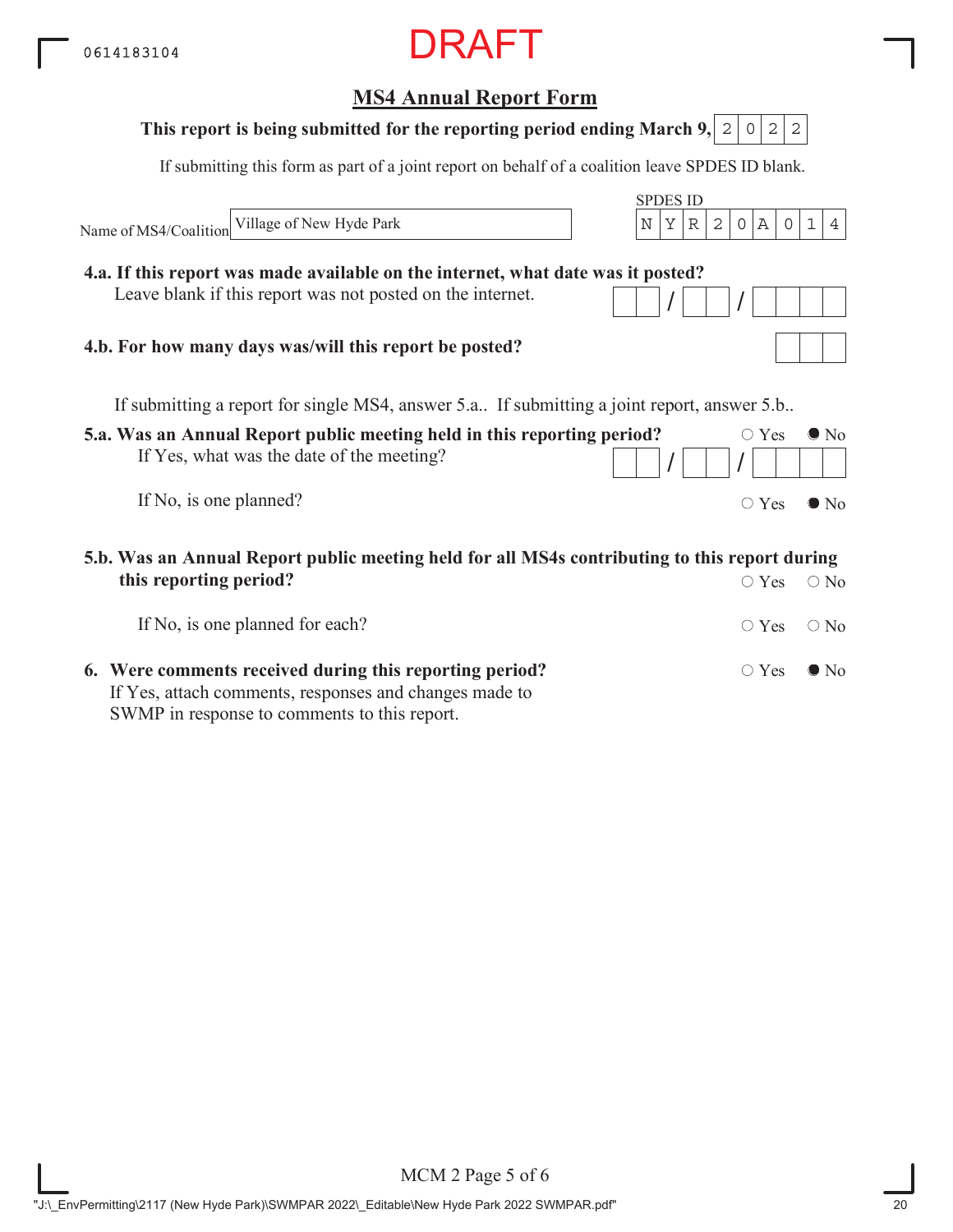### **MS4 Annual Report Form**

#### **This report is being submitted for the reporting period ending March 9, 2 0 2 2**

If submitting this form as part of a joint report on behalf of a coalition leave SPDES ID blank.

SPDES ID

Name of MS4/Coalition Village of New Hyde Park N YR 2 0A 014

#### **7. Evaluating Progress Toward Measurable Goals MCM 2**

Use this page to report on your progress and project plans toward achieving measurable goals identified in your Stormwater Management Program Plan (SWMPP), including requirements in Part III.C.1. Submit additional pages as needed.

#### **A. Briefly summarize the Measurable Goal identified in the SWMPP in this reporting period.**

The Village Public Involvement and Participation program will incorporate stewardship activities that help reduce pollutants of concern and encourage the general public, residents and businesses to become involved in stormwater management and environmental stewardship events.

#### **B. Briefly summarize the observations that indicated the overall effectiveness of this Measurable Goal.**

The Village has chosen to evaluate the number of cleanup events held within the Village as an indicator for measuring the overall effectiveness of the Village's compliance with the Public Involvement and Participation program requirements. There were no cleanup events held this reporting cycle due to the continued impact of COVID-19.

**C. How many times was this observation measured or evaluated in this reporting period?**

*(ex.: samples/participants/events)* 1

**D. Has your MS4 made progress toward this measurable goal during this reporting period?**

 $\bullet$  Yes  $\circ$  No

**E. Is your MS4 on schedule to meet the deadline set forth in the SWMPP?**

 $\bullet$  Yes  $\circ$  No

**F. Briefly summarize the stormwater activities planned to meet the goals of this MCM during the next reporting cycle (including an implementation schedule).**

The Village plans to continue evaluating the number of cleanup events held within the Village as an indicator for measuring the overall effectiveness of the Village's compliance with the Public Involvement and Participation program requirements in the next reporting cycle. The Village will host and/or promote cleanup events related to stormwater management and environmental stewardship periodically throughout the next reporting cycle.

MCM 2 Page 6 of 6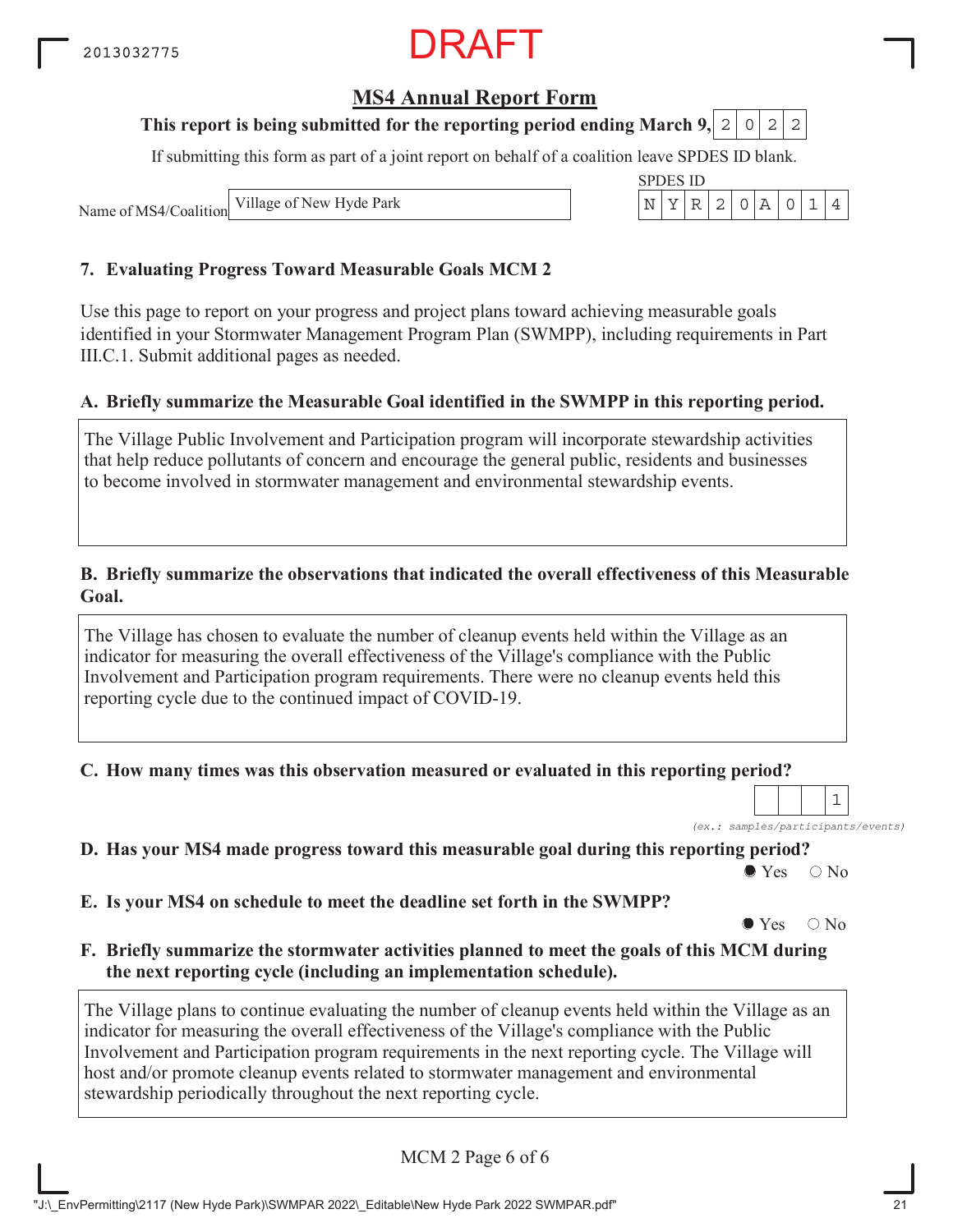## **MS4 Annual Report Form**

#### **This report is being submitted for the reporting period ending March 9,**  $0|2|2$

If submitting this form as part of a joint report on behalf of a coalition leave SPDES ID blank.

SPDES ID

 $8|6|#$ 

 $1 \, | \, 0 \, | \, 0 \, | \, 0$ 

Name of MS4/Coalition Village of New Hyde Park  $\vert N \vert Y \vert R \vert 2 \vert 0 \vert A \vert 0 \vert 1 \vert 4$ 

# **Minimum Control Measure 3. Illicit Discharge Detection and Elimination**

The information in this section is being reported (check one):

- On behalf of an individual MS4
- On behalf of a coalition

How many MS4s contributed to this report?

- **1. Enter the number and approx. percent of outfalls mapped:**
- **2. How many of these outfalls have been screened for dry weather discharges during this reporting period (outfall reconnaissance inventory)?**  $3 | 0$
- **3.a.What types of generating sites/sewersheds were targeted for inspection during this reporting period?**

| ○ Auto Recyclers                                                               | $\circ$ Landscaping (Irrigation)  |
|--------------------------------------------------------------------------------|-----------------------------------|
| O Building Maintenance                                                         | ○ Marinas                         |
| $\circ$ Churches                                                               | $\circ$ Metal Plateing Operations |
| $\circ$ Commercial Carwashes                                                   | O Outdoor Fluid Storage           |
| O Commercial Laundry/Dry Cleaners                                              | <b>O</b> Parking Lot Maintenance  |
| ○ Construction Vehicle Washouts                                                | $\circ$ Printing                  |
| ○ Cross-Connections                                                            | $\circ$ Residential Carwashing    |
| $\circ$ Distribution Centers                                                   | • Restaurants                     |
| $\circ$ Food Processing Facilities                                             | $\circ$ Schools and Universities  |
| ○ Garbage Truck Washouts                                                       | ○ Septic Maintenance              |
| $\circ$ Hospitals                                                              | Swimming Pools                    |
| O Improper RV Waste Disposal                                                   | $\circ$ Vehicle Fueling           |
| O Industrial Process Water                                                     | ○ Vehicle Maint./Repair Shops     |
| Other:                                                                         | ○ None                            |
| $\mathsf t$<br>D<br>S<br>e<br>$\mathbf r$<br>$\rm s$<br>m<br>$\mathbf{p}$<br>u |                                   |
| Sewersheds:                                                                    |                                   |
|                                                                                |                                   |
|                                                                                |                                   |
|                                                                                | MCM 3 Page 1 of 4                 |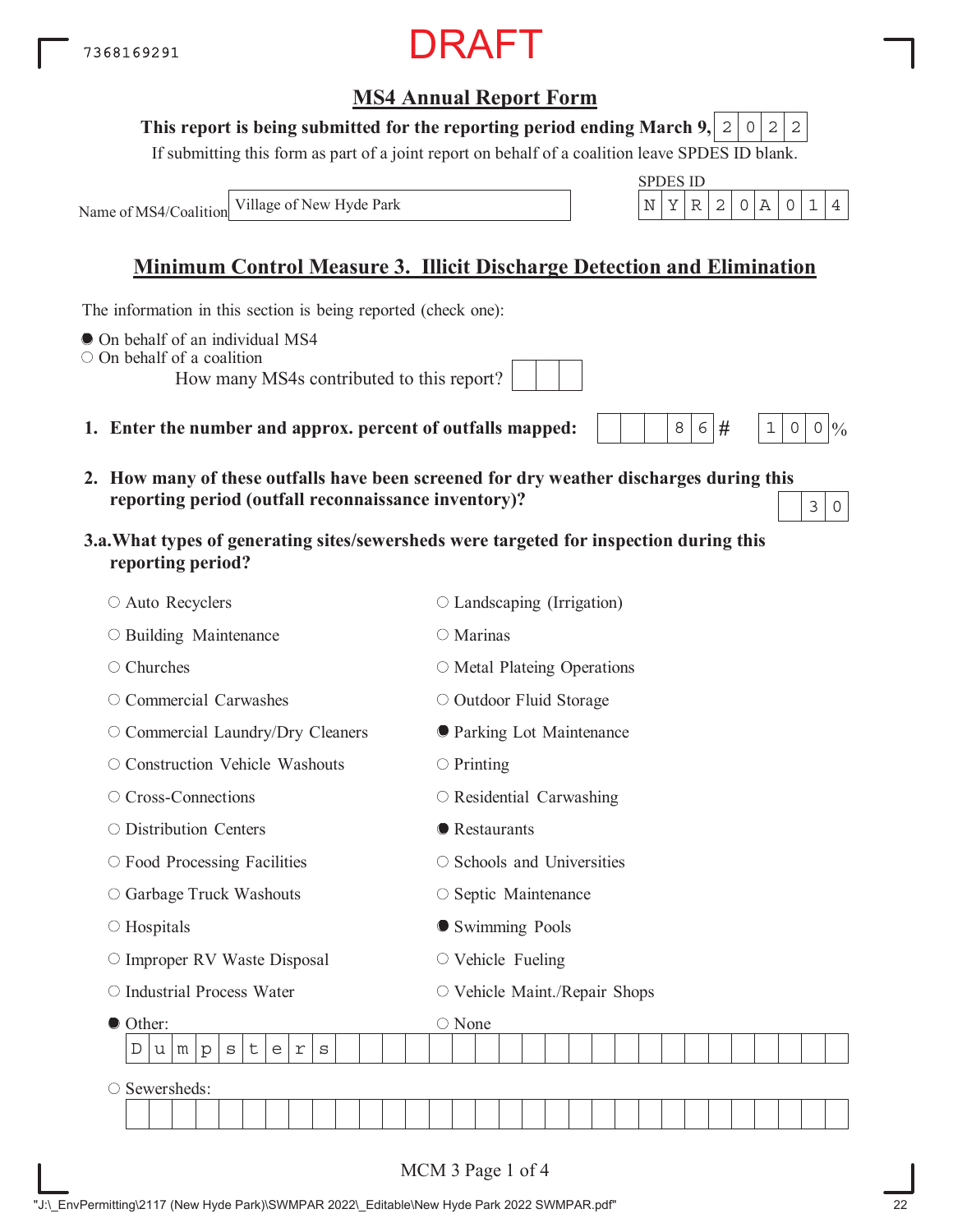#### This report is being submitted for the reporting period ending March 9,  $\mid$  2  $\mid$  0  $\mid$  2  $\mid$  2

If submitting this form as part of a joint report on behalf of a coalition leave SPDES ID blank.

SPDES ID Name of MS4/Coalition **3.b.What types of illicit discharges have been found during this reporting period?** Broken Lines From Sanitary Sewer O Cross Connections  $\circ$  Failing Septic Systems O Floor Drains Connected To Storm Sewers  $\circ$  Illegal Dumping Other:  $\circ$  Industrial Connections  $\bigcirc$  Inflow/Infiltration  $\circ$  Pump Station Failure O Sanitary Sewer Overflows  $\circ$  Straight Pipe Sewer Discharges ● None **4. How many illicit discharges/potential illegal connections have been detected during this reporting period?** Village of New Hyde Park N YR 2 0A 014 0

- **5. How many illicit discharges have been confirmed during this reporting period?**
- **6. How many illicit discharges/illegal connections have been eliminated during this reporting period?** 0
- **7. Has the storm sewershed mapping been completed in this reporting period?** If No, approximately what percent was completed in this reporting period?
- **8. Is the above information available in GIS? Is this information available on the web?** If Yes, provide URL(s):

URL Please provide specific address of page where map(s) can be accessed - not home page.

| URL |  |  |  |  |  |  |  |  |  |  |  |  |  |  |  |  |
|-----|--|--|--|--|--|--|--|--|--|--|--|--|--|--|--|--|
|     |  |  |  |  |  |  |  |  |  |  |  |  |  |  |  |  |
|     |  |  |  |  |  |  |  |  |  |  |  |  |  |  |  |  |
|     |  |  |  |  |  |  |  |  |  |  |  |  |  |  |  |  |

 $\circ$  Yes  $\bullet$  No

 $\circ$  Yes  $\bullet$  No

 $\circ$  Yes  $\bullet$  No

**%**

0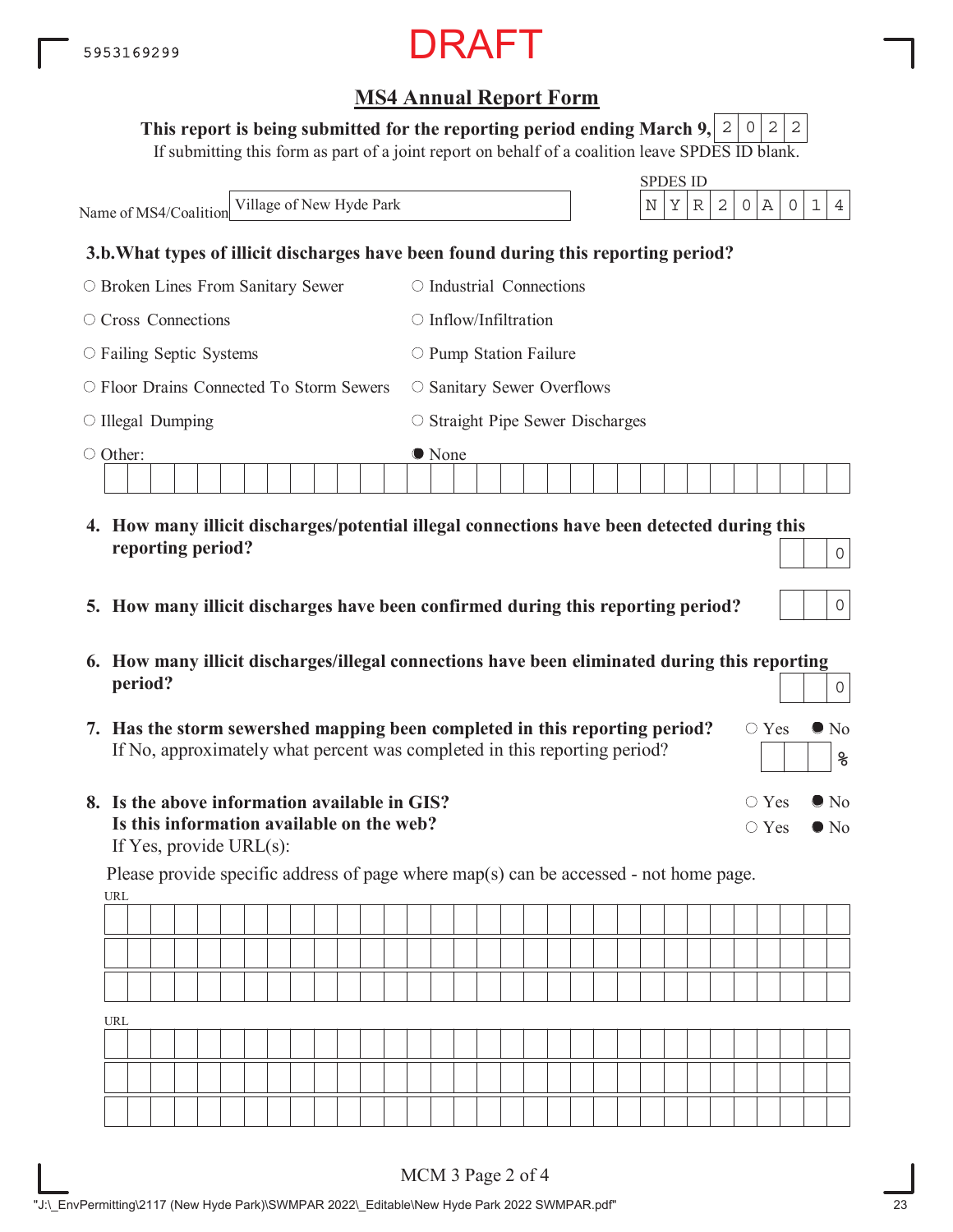

#### This report is being submitted for the reporting period ending March 9,  $\mid$  2  $\mid$  0  $\mid$  2  $\mid$  2

If submitting this form as part of a joint report on behalf of a coalition leave SPDES ID blank.

Name of MS4/Coalition Village of New Hyde Park

| SPDES ID |  |               |  |  |  |
|----------|--|---------------|--|--|--|
|          |  | $\mathcal{L}$ |  |  |  |

#### **8. URL(s) con't.:**

 $IDI$ **Please provide specific address of page where map(s) can be accessed - not home page**

| UKL |  |  |  |  |  |  |  |  |  |  |  |  |  |  |  |  |
|-----|--|--|--|--|--|--|--|--|--|--|--|--|--|--|--|--|
|     |  |  |  |  |  |  |  |  |  |  |  |  |  |  |  |  |
|     |  |  |  |  |  |  |  |  |  |  |  |  |  |  |  |  |
|     |  |  |  |  |  |  |  |  |  |  |  |  |  |  |  |  |
|     |  |  |  |  |  |  |  |  |  |  |  |  |  |  |  |  |
| URL |  |  |  |  |  |  |  |  |  |  |  |  |  |  |  |  |
|     |  |  |  |  |  |  |  |  |  |  |  |  |  |  |  |  |
|     |  |  |  |  |  |  |  |  |  |  |  |  |  |  |  |  |
|     |  |  |  |  |  |  |  |  |  |  |  |  |  |  |  |  |
| URL |  |  |  |  |  |  |  |  |  |  |  |  |  |  |  |  |
|     |  |  |  |  |  |  |  |  |  |  |  |  |  |  |  |  |
|     |  |  |  |  |  |  |  |  |  |  |  |  |  |  |  |  |
|     |  |  |  |  |  |  |  |  |  |  |  |  |  |  |  |  |
|     |  |  |  |  |  |  |  |  |  |  |  |  |  |  |  |  |
| URL |  |  |  |  |  |  |  |  |  |  |  |  |  |  |  |  |
|     |  |  |  |  |  |  |  |  |  |  |  |  |  |  |  |  |
|     |  |  |  |  |  |  |  |  |  |  |  |  |  |  |  |  |
|     |  |  |  |  |  |  |  |  |  |  |  |  |  |  |  |  |
|     |  |  |  |  |  |  |  |  |  |  |  |  |  |  |  |  |
| URL |  |  |  |  |  |  |  |  |  |  |  |  |  |  |  |  |
|     |  |  |  |  |  |  |  |  |  |  |  |  |  |  |  |  |
|     |  |  |  |  |  |  |  |  |  |  |  |  |  |  |  |  |
|     |  |  |  |  |  |  |  |  |  |  |  |  |  |  |  |  |
|     |  |  |  |  |  |  |  |  |  |  |  |  |  |  |  |  |

- **9. Has an IDDE law been adopted for each traditional MS4 and/or have IDDE procedures been approved for all non-traditional MS4s contributing to this report?**  $\bullet$  Yes  $\circ$  No
- **10. If Yes, has every traditional MS4 contributing to this report certified that this law is equivalent to the NYS Model IDDE Law?**  $\bullet$  Yes  $\circ$  No  $\circ$  NT
- **11.What percent of staff in relevant positions and departments has received IDDE training?**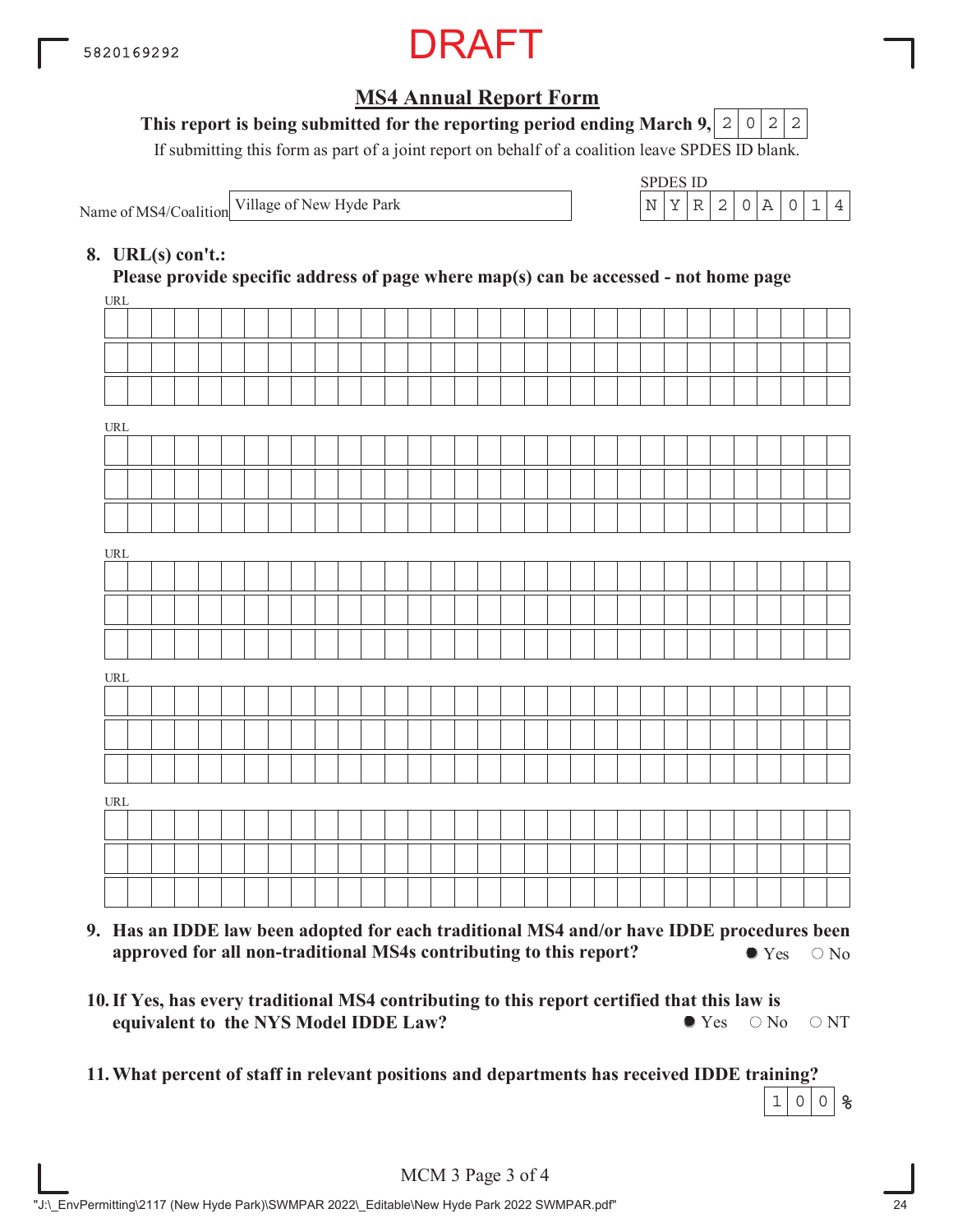### **MS4 Annual Report Form**

#### **This report is being submitted for the reporting period ending March 9, 2 0 2 2**

If submitting this form as part of a joint report on behalf of a coalition leave SPDES ID blank.

SPDES ID

Name of MS4/Coalition Village of New Hyde Park N YR 2 0A 014

#### **12.Evaluating Progress Toward Measurable Goals MCM 3**

Use this page to report on your progress and project plans toward achieving measurable goals identified in your Stormwater Management Program Plan (SWMPP), including requirements in Part III.C.1. Submit additional pages as needed.

#### **A. Briefly summarize the Measurable Goal identified in the SWMPP in this reporting period.**

The Village Illicit Discharge Detection and Elimination program will focus on identifying, locating, eliminating, reducing and preventing illicit discharges to the Village municipal separate storm sewer system to the maximum extent practicable.

#### **B. Briefly summarize the observations that indicated the overall effectiveness of this Measurable Goal.**

The Village has chosen to evaluate the number of illicit discharges detected as an indicator for measuring the overall effectiveness of the Village's compliance with the Illicit Discharge Detection and Elimination program requirements. There were no illicit discharges detected in this reporting cycle.

**C. How many times was this observation measured or evaluated in this reporting period?**

*(ex.: samples/participants/events)* 1

**D. Has your MS4 made progress toward this measurable goal during this reporting period?**

 $\bullet$  Yes  $\circ$  No

**E. Is your MS4 on schedule to meet the deadline set forth in the SWMPP?**

 $\bullet$  Yes  $\circ$  No

**F. Briefly summarize the stormwater activities planned to meet the goals of this MCM during the next reporting cycle (including an implementation schedule).**

The Village will continue to follow the procedures for IDDE described in the Village of New Hyde Park Written Procedures for MCM 3: IDDE and the CWP/USEPA Illicit Discharge Detection and Elimination: A Guidance Manual for Program Development and Technical Assessment. Illicit discharges will be investigated and eliminated according to the authority provided by the Village Illicit Discharge Local Law on a case by case basis.

MCM 3 Page 4 of 4

"J:\\_EnvPermitting\2117 (New Hyde Park)\SWMPAR 2022\\_Editable\New Hyde Park 2022 SWMPAR.pdf" 25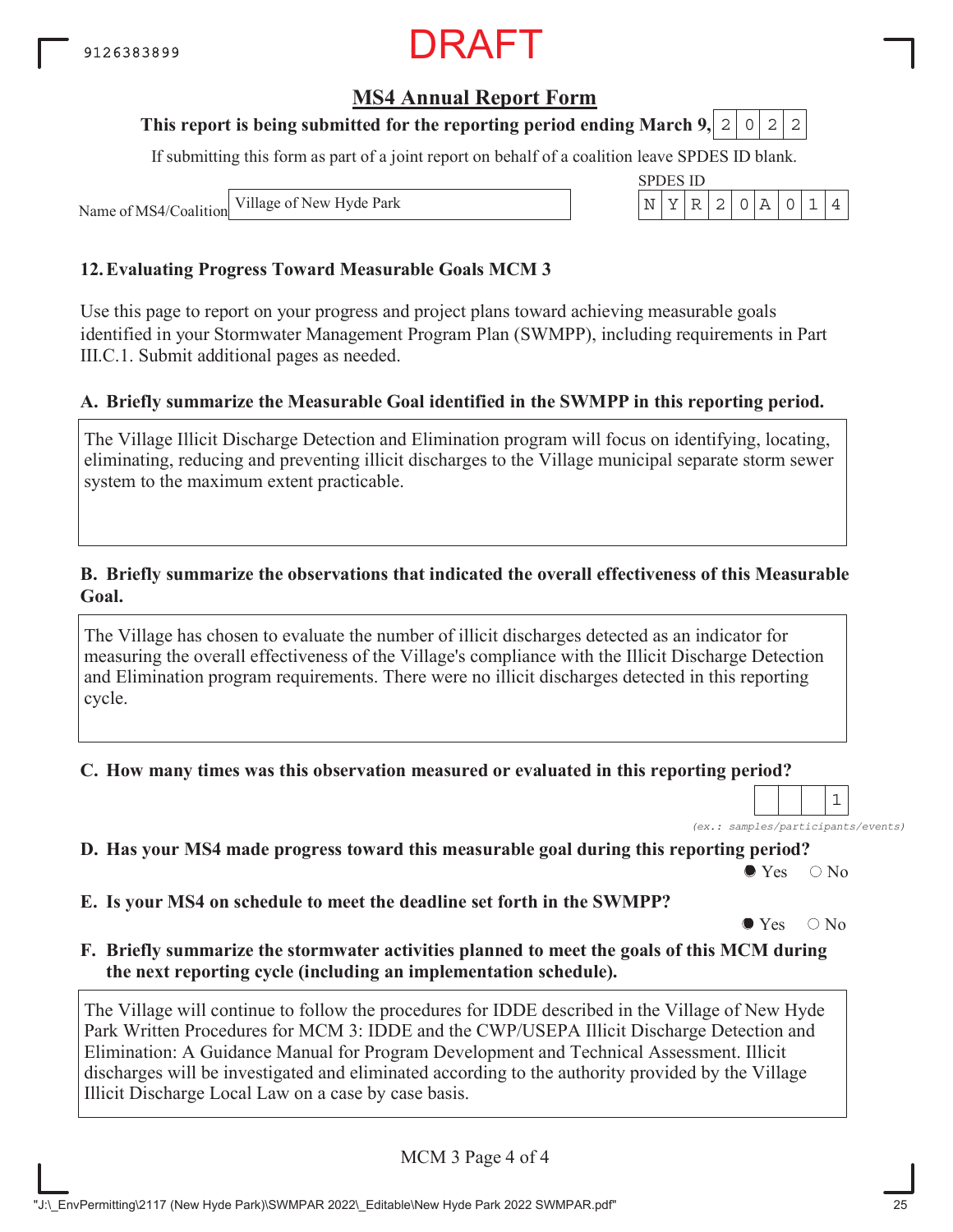### **MS4 Annual Report Form**

#### This report is being submitted for the reporting period ending March 9,  $|2|0|2|2$

If submitting this form as part of a joint report on behalf of a coalition leave SPDES ID blank.

Name of MS4/Coalition

SPDES ID Village of New Hyde Park  $\vert N \vert Y \vert R \vert 2 \vert 0 \vert A \vert 0 \vert 1 \vert 4$ 

# **Minimum Control Measures 4 and 5. Construction Site and Post-Construction Control**

The information in this section is being reported (check one):

- On behalf of an individual MS4
- O On behalf of a coalition

How many MS4s contributed to this report?

- **1a.Has each MS4 contributing to this report adopted a law, ordinance or other regulatory mechanism that provides equivalent protection to the NYS SPDES General Permit for Stormwater Discharges from Construction Activities?**  $\bullet$  Yes  $\circ$  No
- **1b.Has each Town, City and/or Village contributing to this report documented that the law is equivalent to a NYSDEC Sample Local Law for Stormwater Management and Erosion and Sediment Control through either an attorney cerfification or using the NYSDEC Gap Analysis Workbook?**  $\bullet$  Yes  $\circ$  No  $\circ$  NT

If Yes, Towns, Cities and Villages provide date of equivalent NYS Sample Local Law.  $\bigcirc$  09/2004  $\bigcirc$  03/2006  $\bigcirc$  NT

- **2. Does your MS4/Coalition have a SWPPP review procedure in place?**  $\bullet$  Yes  $\circ$  No
- **3. How many Construction Stormwater Pollution Prevention Plans (SWPPPs) have been reviewed in this reporting period?**
- **4. Does your MS4/Coalition have a mechanism for receipt and consideration of public comments related to construction SWPPPs?**  $\bullet$  Yes  $\circ$  No  $\circ$  NT

If Yes, how many public comments were received during this reporting period?

**5. Does your MS4/Coalition provide education and training for contractors about the local SWPPP process?**  $\bullet$  Yes  $\circ$  No

0

0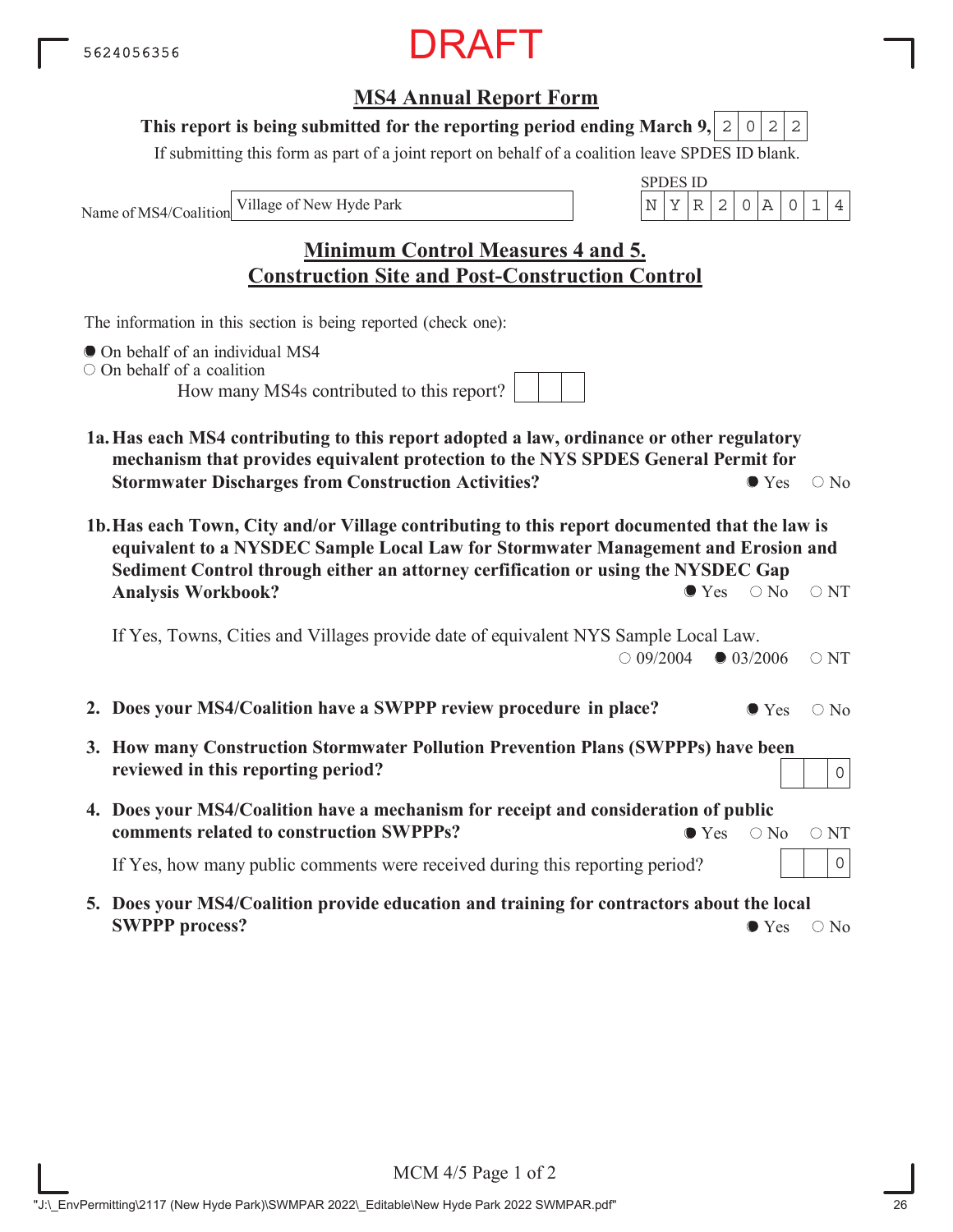**6. Identify which of the following types of enforcement actions you used during the reporting period for construction activities, indicate the number of actions, or note those for which you do not have authority:**

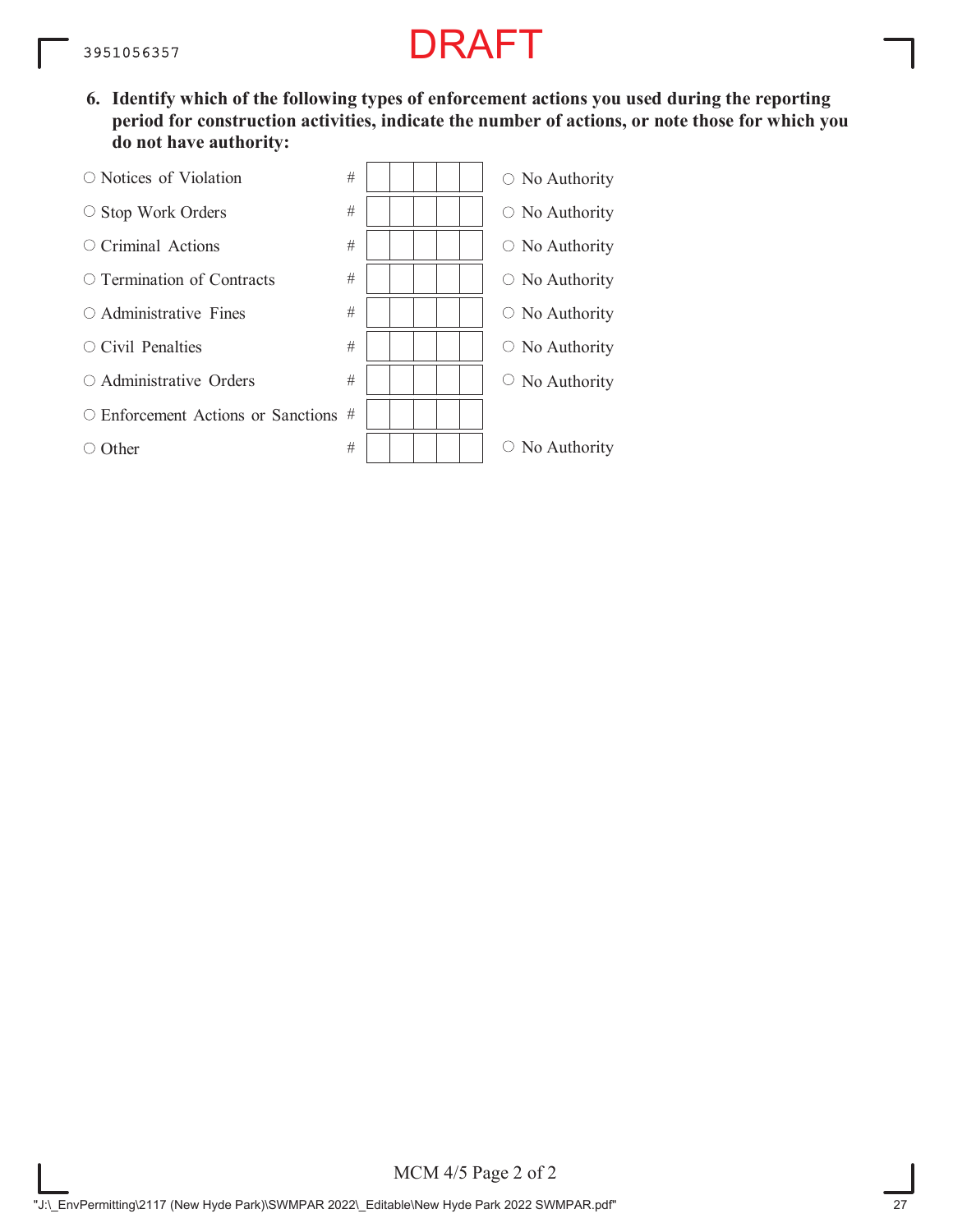

#### This report is being submitted for the reporting period ending March 9,  $|2|0|2|2$

If submitting this form as part of a joint report on behalf of a coalition leave SPDES ID blank.

Name of MS4/Coalition Village of New Hyde Park

|  | S 11 D |  |  |  |
|--|--------|--|--|--|
|  |        |  |  |  |

# **Minimum Control Measure 4. Construction Site Stormwater Runoff Control**

The information in this section is being reported (check one):

 $\bullet$  On behalf of an individual MS4

 $\circ$  On behalf of a coalition

How many MS4s contributed to this report?

- **1. How many construction projects have been authorized for disturbances of one acre or more during this reporting period?** 0
- **2. How many construction projects disturbing at least one acre were active in your jurisdiction during this reporting period?** 1
- 3. What percent of active construction sites were inspected during this reporting period?  $\,\circ$   $_{\rm NT}$
- **4. What percent of active construction sites were inspected more than once?**  $\circ$  NT
- **5. Do all inspectors working on behalf of the MS4s contributing to this report use the NYS Construction Stormwater Inspection Manual?**  $\bullet$  Yes  $\circ$  No  $\circ$  NT
- **6. Does your MS4/Coalition provide public access to Stormwater Pollution Prevention Plans (SWPPPs) of construction projects that are subject to MS4 review and approval?**  $\bullet$  Yes  $\circ$  No  $\circ$  NT

**If your MS4 is Non-Traditional, are SWPPPs of construction projects made available for public review?**  $\bigcirc$  Yes  $\bigcirc$  No

If Yes, use the following page to identify location(s) where SWPPPs can be accessed.

 $|_{0/2}$ 

 $1|0|0|\%$ 

 $1|0|0|$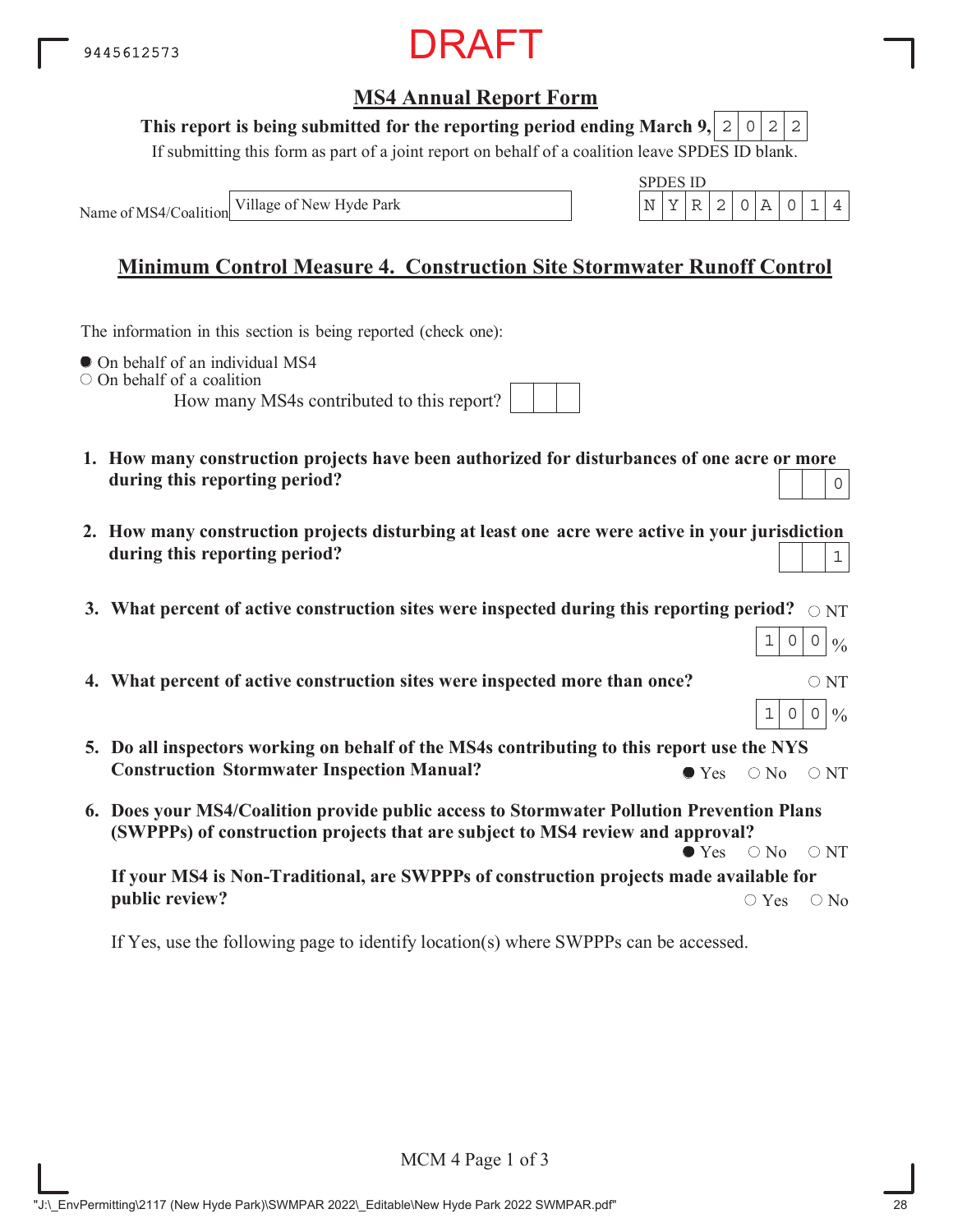

#### This report is being submitted for the reporting period ending March 9,  $|2|0|2|2$

If submitting this form as part of a joint report on behalf of a coalition leave SPDES ID blank.

Name of MS4/Coalition



#### **6. con't.:**

Submit additional pages as needed.

MS4/Coalition Office

|                          | Department                         |                |              |              |         |              |                                   |                                                   |                    |              |                                   |                |                |            |              |                 |                                                   |         |                    |             |                                                                     |                                                                               |             |                     |                |                     |                          |  |  |  |
|--------------------------|------------------------------------|----------------|--------------|--------------|---------|--------------|-----------------------------------|---------------------------------------------------|--------------------|--------------|-----------------------------------|----------------|----------------|------------|--------------|-----------------|---------------------------------------------------|---------|--------------------|-------------|---------------------------------------------------------------------|-------------------------------------------------------------------------------|-------------|---------------------|----------------|---------------------|--------------------------|--|--|--|
|                          | $\, {\bf B}$                       | u              | i            | 1            | d       | $\perp$      | $\,$ $\,$ $\,$                    | $\mathsf g$                                       |                    | $\mathbb D$  | $\mathsf{e}% _{t}\left( t\right)$ | ${\tt p}$      | $\mbox{\tt a}$ | $\Upsilon$ | $\mathsf t$  | ${\mathfrak m}$ | $\mathsf{e}% _{t}\!\left( \mathcal{A}_{t}\right)$ | n       | $\mathsf{t}$       |             |                                                                     |                                                                               |             |                     |                |                     |                          |  |  |  |
|                          | Address                            |                |              |              |         |              |                                   |                                                   |                    |              |                                   |                |                |            |              |                 |                                                   |         |                    |             |                                                                     |                                                                               |             |                     |                |                     |                          |  |  |  |
|                          | $\mathbf 1$                        | $\overline{4}$ | $\sqrt{2}$   | $\mathsf{O}$ |         | J            | $\mathsf{e}% _{t}\left( t\right)$ | $\Upsilon$                                        | $\dot{\mathtt{l}}$ | $\mathtt{C}$ | h                                 | $\circ$        |                | T          | $\mathtt{u}$ | $\Upsilon$      | $\,$ $\,$ $\,$                                    | $\rm p$ | $\dot{\mathtt{l}}$ | $\mathbf k$ | $\mathsf{e}% _{t}\!\left( t\right) \mathsf{e}_{t}\!\left( t\right)$ |                                                                               |             |                     |                |                     |                          |  |  |  |
|                          | City                               |                |              |              |         |              |                                   |                                                   |                    |              |                                   |                |                |            |              |                 |                                                   |         |                    |             |                                                                     | $\mathop{\mathrm{Zip}}$                                                       |             |                     |                |                     |                          |  |  |  |
|                          | $\mathbb N$                        | e              | $\mathsf{W}$ |              | $\rm H$ | $\mathbf{Y}$ | d                                 | $\mathsf{e}% _{t}\!\left( \mathcal{A}_{t}\right)$ |                    | $\, {\bf P}$ | $\mathsf{a}$                      | $\mathtt{r}$   | $\rm k$        |            |              |                 |                                                   | $\rm N$ | $\rm Y$            |             |                                                                     | $\mathbf 1$                                                                   | $\mathbf 1$ | $\mathsf{O}\xspace$ | $\overline{4}$ | $\mathsf{O}\xspace$ | $\overline{\phantom{a}}$ |  |  |  |
|                          | Phone                              |                |              |              |         |              |                                   |                                                   |                    |              |                                   |                |                |            |              |                 |                                                   |         |                    |             |                                                                     |                                                                               |             |                     |                |                     |                          |  |  |  |
|                          |                                    | 5              | $1\,$        | $\sqrt{6}$   |         | $\mathsf 3$  | $\overline{5}$                    | $4\,$                                             | $\equiv$           | $\circ$      | $\circ$                           | $\overline{c}$ | $\sqrt{2}$     |            |              |                 |                                                   |         |                    |             |                                                                     |                                                                               |             |                     |                |                     |                          |  |  |  |
| $\bigcirc$ Library       |                                    |                |              |              |         |              |                                   |                                                   |                    |              |                                   |                |                |            |              |                 |                                                   |         |                    |             |                                                                     |                                                                               |             |                     |                |                     |                          |  |  |  |
|                          | Address                            |                |              |              |         |              |                                   |                                                   |                    |              |                                   |                |                |            |              |                 |                                                   |         |                    |             |                                                                     |                                                                               |             |                     |                |                     |                          |  |  |  |
|                          |                                    |                |              |              |         |              |                                   |                                                   |                    |              |                                   |                |                |            |              |                 |                                                   |         |                    |             |                                                                     |                                                                               |             |                     |                |                     |                          |  |  |  |
|                          | City                               |                |              |              |         |              |                                   |                                                   |                    |              |                                   |                |                |            |              |                 |                                                   |         |                    |             |                                                                     | $\mathbf{Zip}$                                                                |             |                     |                |                     |                          |  |  |  |
|                          |                                    |                |              |              |         |              |                                   |                                                   |                    |              |                                   |                |                |            |              |                 |                                                   |         |                    |             |                                                                     |                                                                               |             |                     |                |                     | -                        |  |  |  |
|                          |                                    |                |              |              |         |              |                                   |                                                   |                    |              |                                   |                |                |            |              |                 |                                                   |         |                    |             |                                                                     |                                                                               |             |                     |                |                     |                          |  |  |  |
|                          |                                    |                |              |              |         |              |                                   |                                                   |                    |              |                                   |                |                |            |              |                 |                                                   |         |                    |             |                                                                     |                                                                               |             |                     |                |                     |                          |  |  |  |
|                          | Phone<br>○ Other<br>Address        |                |              |              |         |              |                                   |                                                   |                    |              |                                   |                |                |            |              |                 |                                                   |         |                    |             |                                                                     |                                                                               |             |                     |                |                     |                          |  |  |  |
|                          |                                    |                |              |              |         |              |                                   |                                                   |                    |              |                                   |                |                |            |              |                 |                                                   |         |                    |             |                                                                     |                                                                               |             |                     |                |                     |                          |  |  |  |
|                          |                                    |                |              |              |         |              |                                   |                                                   |                    |              |                                   |                |                |            |              |                 |                                                   |         |                    |             |                                                                     |                                                                               |             |                     |                |                     |                          |  |  |  |
|                          |                                    |                |              |              |         |              |                                   |                                                   |                    |              |                                   |                |                |            |              |                 |                                                   |         |                    |             |                                                                     |                                                                               |             |                     |                |                     |                          |  |  |  |
|                          | City                               |                |              |              |         |              |                                   |                                                   |                    |              |                                   |                |                |            |              |                 |                                                   |         |                    |             |                                                                     | $\mathbf{Zip}$                                                                |             |                     |                |                     |                          |  |  |  |
|                          | Phone                              |                |              |              |         |              |                                   |                                                   |                    |              |                                   |                |                |            |              |                 |                                                   |         |                    |             |                                                                     |                                                                               |             |                     |                |                     |                          |  |  |  |
|                          |                                    |                |              |              |         |              |                                   |                                                   |                    |              |                                   |                |                |            |              |                 |                                                   |         |                    |             |                                                                     |                                                                               |             |                     |                |                     |                          |  |  |  |
|                          |                                    |                |              |              |         |              |                                   |                                                   |                    |              |                                   |                |                |            |              |                 |                                                   |         |                    |             |                                                                     |                                                                               |             |                     |                |                     |                          |  |  |  |
| $\circ$ Web Page URL(s): |                                    |                |              |              |         |              |                                   |                                                   |                    |              |                                   |                |                |            |              |                 |                                                   |         |                    |             |                                                                     | Please provide specific address where SWPPPs can be accessed - not home page. |             |                     |                |                     |                          |  |  |  |
|                          | URL                                |                |              |              |         |              |                                   |                                                   |                    |              |                                   |                |                |            |              |                 |                                                   |         |                    |             |                                                                     |                                                                               |             |                     |                |                     |                          |  |  |  |
|                          |                                    |                |              |              |         |              |                                   |                                                   |                    |              |                                   |                |                |            |              |                 |                                                   |         |                    |             |                                                                     |                                                                               |             |                     |                |                     |                          |  |  |  |
|                          |                                    |                |              |              |         |              |                                   |                                                   |                    |              |                                   |                |                |            |              |                 |                                                   |         |                    |             |                                                                     |                                                                               |             |                     |                |                     |                          |  |  |  |
|                          |                                    |                |              |              |         |              |                                   |                                                   |                    |              |                                   |                |                |            |              |                 |                                                   |         |                    |             |                                                                     |                                                                               |             |                     |                |                     |                          |  |  |  |
|                          |                                    |                |              |              |         |              |                                   |                                                   |                    |              |                                   |                |                |            |              |                 |                                                   |         |                    |             |                                                                     |                                                                               |             |                     |                |                     |                          |  |  |  |
|                          | $\ensuremath{\mathsf{URL}}\xspace$ |                |              |              |         |              |                                   |                                                   |                    |              |                                   |                |                |            |              |                 |                                                   |         |                    |             |                                                                     |                                                                               |             |                     |                |                     |                          |  |  |  |
|                          |                                    |                |              |              |         |              |                                   |                                                   |                    |              |                                   |                |                |            |              |                 |                                                   |         |                    |             |                                                                     |                                                                               |             |                     |                |                     |                          |  |  |  |
|                          |                                    |                |              |              |         |              |                                   |                                                   |                    |              |                                   |                |                |            |              |                 |                                                   |         |                    |             |                                                                     |                                                                               |             |                     |                |                     |                          |  |  |  |
|                          |                                    |                |              |              |         |              |                                   |                                                   |                    |              |                                   |                |                |            |              |                 |                                                   |         |                    |             |                                                                     |                                                                               |             |                     |                |                     |                          |  |  |  |
|                          |                                    |                |              |              |         |              |                                   |                                                   |                    |              |                                   |                |                |            |              |                 |                                                   |         |                    |             |                                                                     |                                                                               |             |                     |                |                     |                          |  |  |  |
|                          |                                    |                |              |              |         |              |                                   |                                                   |                    |              |                                   |                |                |            |              |                 | MCM 4 Page 2 of 3                                 |         |                    |             |                                                                     |                                                                               |             |                     |                |                     |                          |  |  |  |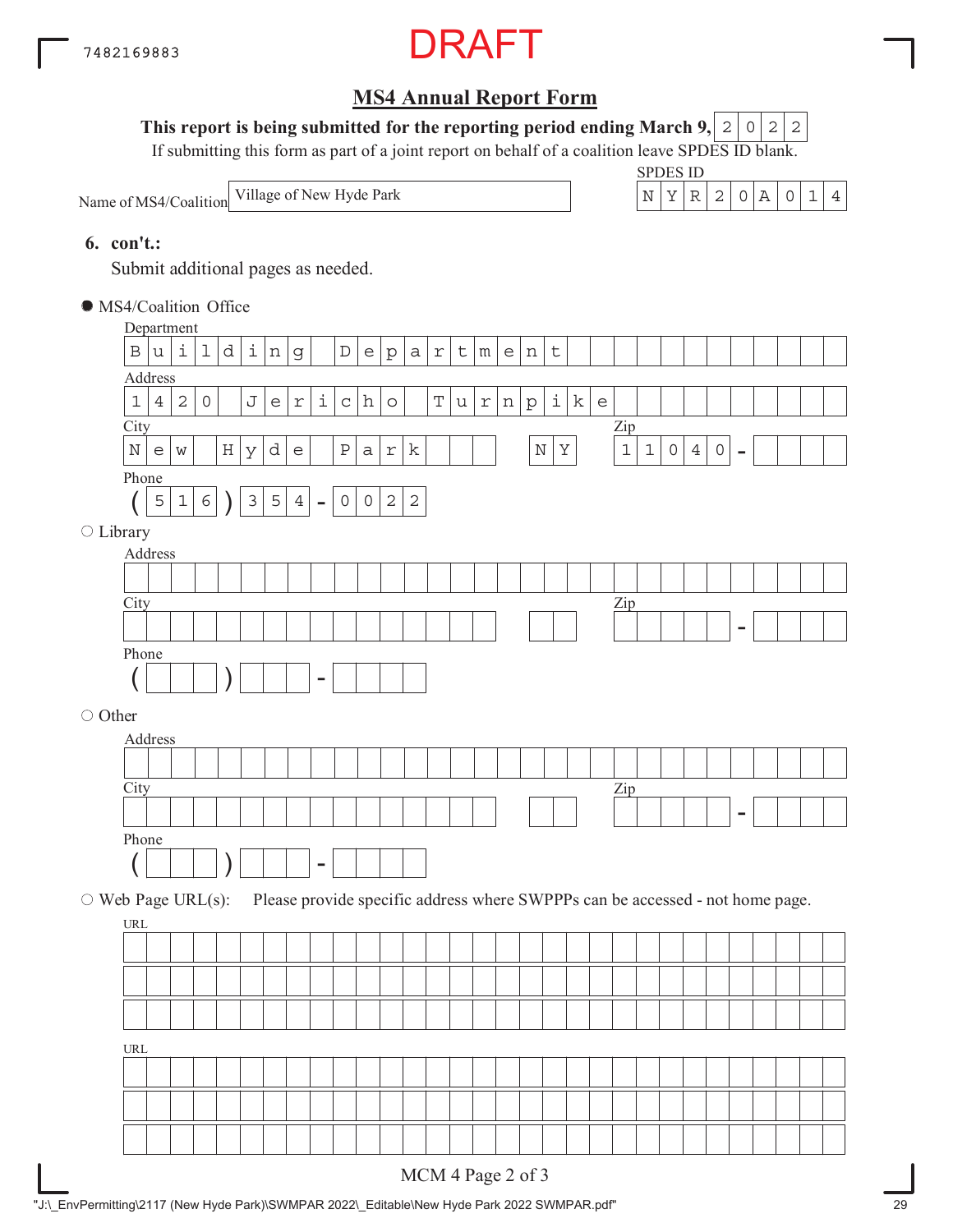### **MS4 Annual Report Form**

#### **This report is being submitted for the reporting period ending March 9, 2 0 2 2**

If submitting this form as part of a joint report on behalf of a coalition leave SPDES ID blank.

SPDES ID

Name of MS4/Coalition Village of New Hyde Park N YR 2 0A 014

#### **7. Evaluating Progress Toward Measurable Goals MCM 4**

Use this page to report on your progress and project plans toward achieving measurable goals identified in your Stormwater Management Program Plan (SWMPP), including requirements in Part III.C.1. Submit additional pages as needed.

#### **A. Briefly summarize the Measurable Goal identified in the SWMPP in this reporting period.**

The Village Construction Site Stormwater Runoff Control program will provide equivalent protection to the NYSDEC SPDES General Permit for Stormwater Discharges from Construction Activity. This includes reviewing SWPPPs submitted to the Village for projects disturbing an acre or greater of land.

#### **B. Briefly summarize the observations that indicated the overall effectiveness of this Measurable Goal.**

The threshold for a SPDES General Permit for Stormwater Discharges from Construction Activity is rarely met within the Village because almost the entire Village is developed. The Village will review SWPPPs as they are submitted and plans to evaluate the percent of SWPPPs reviewed as an indicator for measuring the overall effectiveness of the Village's compliance with the Construction Site Stormwater Runoff Control program requirements.

**C. How many times was this observation measured or evaluated in this reporting period?**

*(ex.: samples/participants/events)* 1

**D. Has your MS4 made progress toward this measurable goal during this reporting period?**

 $\bullet$  Yes  $\circ$  No

**E. Is your MS4 on schedule to meet the deadline set forth in the SWMPP?**

 $\bullet$  Yes  $\circ$  No

**F. Briefly summarize the stormwater activities planned to meet the goals of this MCM during the next reporting cycle (including an implementation schedule).**

The Village plans to continue evaluating the percent of SWPPPs reviewed as an indicator for measuring the overall effectiveness of the Village's compliance with the Construction Site Stormwater Runoff Control program requirements in the next reporting cycle. The Village will review SWPPPs as they are submitted for comment and approval. The Village will continue to follow the Village's Written Procedures for MCM 4: Construction Site Stormwater Runoff Control.

MCM 4 Page 3 of 3

"J:\\_EnvPermitting\2117 (New Hyde Park)\SWMPAR 2022\\_Editable\New Hyde Park 2022 SWMPAR.pdf" 30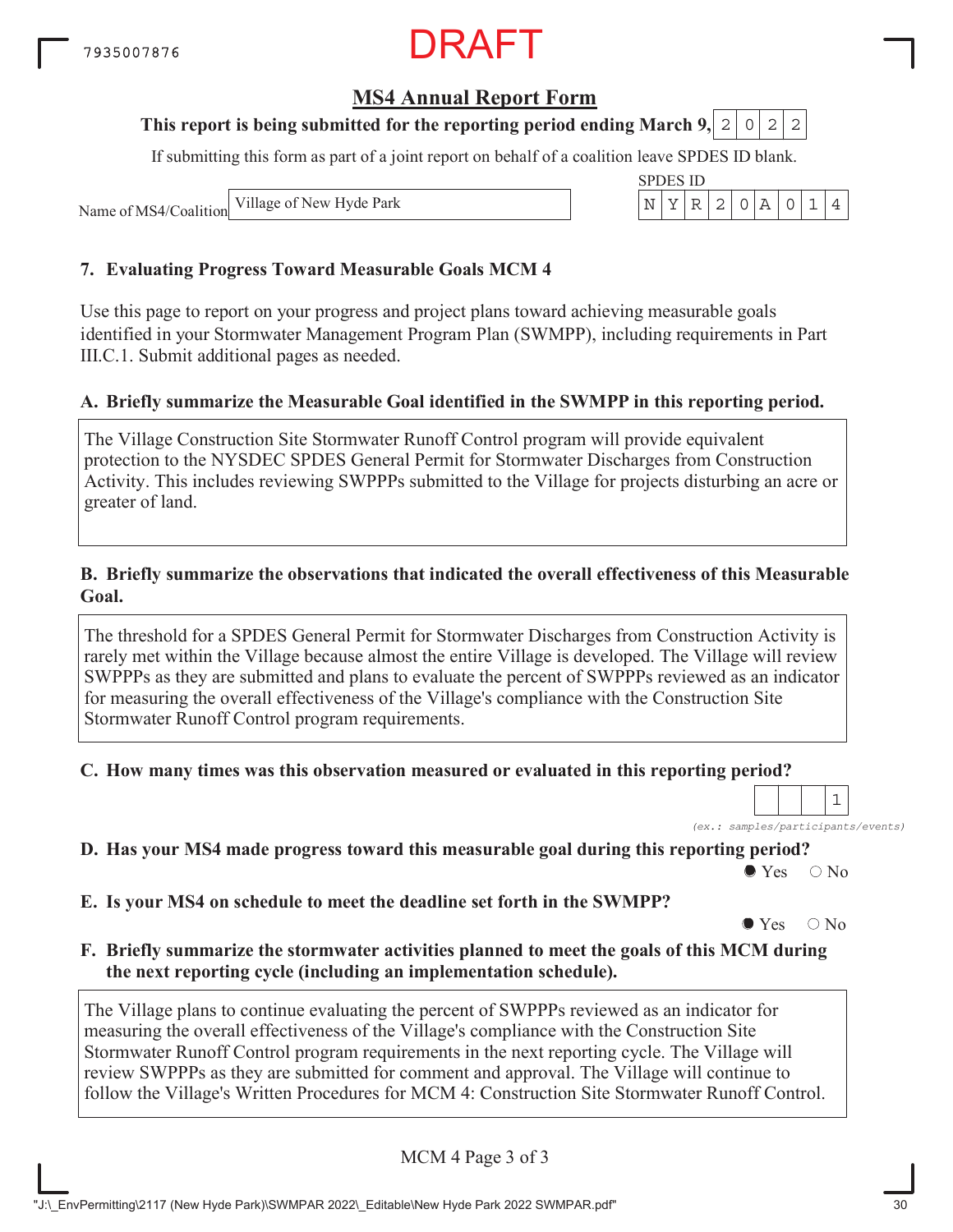

#### **This report is being submitted for the reporting period ending March 9,**  $2|0|2|2$

If submitting this form as part of a joint report on behalf of a coalition leave SPDES ID blank.

Name of MS4/Coalition Village of New Hyde Park

$$
\begin{array}{c|c|c|c|c|c} \text{SPDES ID} \\ \hline N & Y & R & 2 & 0 & A & 0 & 1 & 4 \end{array}
$$

# **Minimum Control Measure 5. Post-Construction Stormwater Management**

The information in this section is being reported (check one):

 $\bullet$  On behalf of an individual MS4

On behalf of a coalition

How many MS4s contributed to this report?

**1. How many and what type of post-construction stormwater management practices has your MS4/Coalition inventoried, inspected and maintained in this reporting period?**

|                         | #<br><b>Inventoried</b> | #<br><b>Inspections</b> | $#$ Times<br><b>Maintained</b> |
|-------------------------|-------------------------|-------------------------|--------------------------------|
| • Alternative Practices | 0                       | 0                       | 0                              |
| • Filter Systems        | 0                       | 0                       | 0                              |
| • Infiltration Basins   | 0                       | 0                       | 0                              |
| • Open Channels         | 0                       | 0                       | $\Omega$                       |
| • Ponds                 | $\Omega$                | 0                       | $\Omega$                       |
| ● Wetlands              | Ω                       | 0                       | $\Omega$                       |
| $\bullet$ Other         | 4                       | 3                       | 0                              |

- **2. Do you use an electronic tool (e.g. GIS, database, spreadsheet) to track post-construction BMPs, inspections and maintanance?**  $\bigcirc$  Yes  $\bigcirc$  No  $\bigcirc$  Yes  $\bigcirc$  No
- **3. What types of non-structural practices have been used to implement Low Impact Development/Better Site Design/Green Infrastructure principles?**
- Building Codes O Municipal Comprehensive Plans

 $\circ$  Overlay Districts O Open Space Preservation Program

- Zoning Local Law or Ordinance
- None  $\circ$  Land Use Regulation/Zoning
- Watershed Plans O Other Comprehensive Plan
- Other:

| $\sim$<br>$-$<br>-<br>--<br>--<br>-<br>. .<br>~<br>∽<br>~<br>∼<br><br>◡<br>ີ<br>--<br>--<br>$\overline{\phantom{0}}$<br>-<br>- | <u>.</u> |  |  |  |  |  |  |  |  |  |  |  |  |  |  |  |
|--------------------------------------------------------------------------------------------------------------------------------|----------|--|--|--|--|--|--|--|--|--|--|--|--|--|--|--|
|                                                                                                                                |          |  |  |  |  |  |  |  |  |  |  |  |  |  |  |  |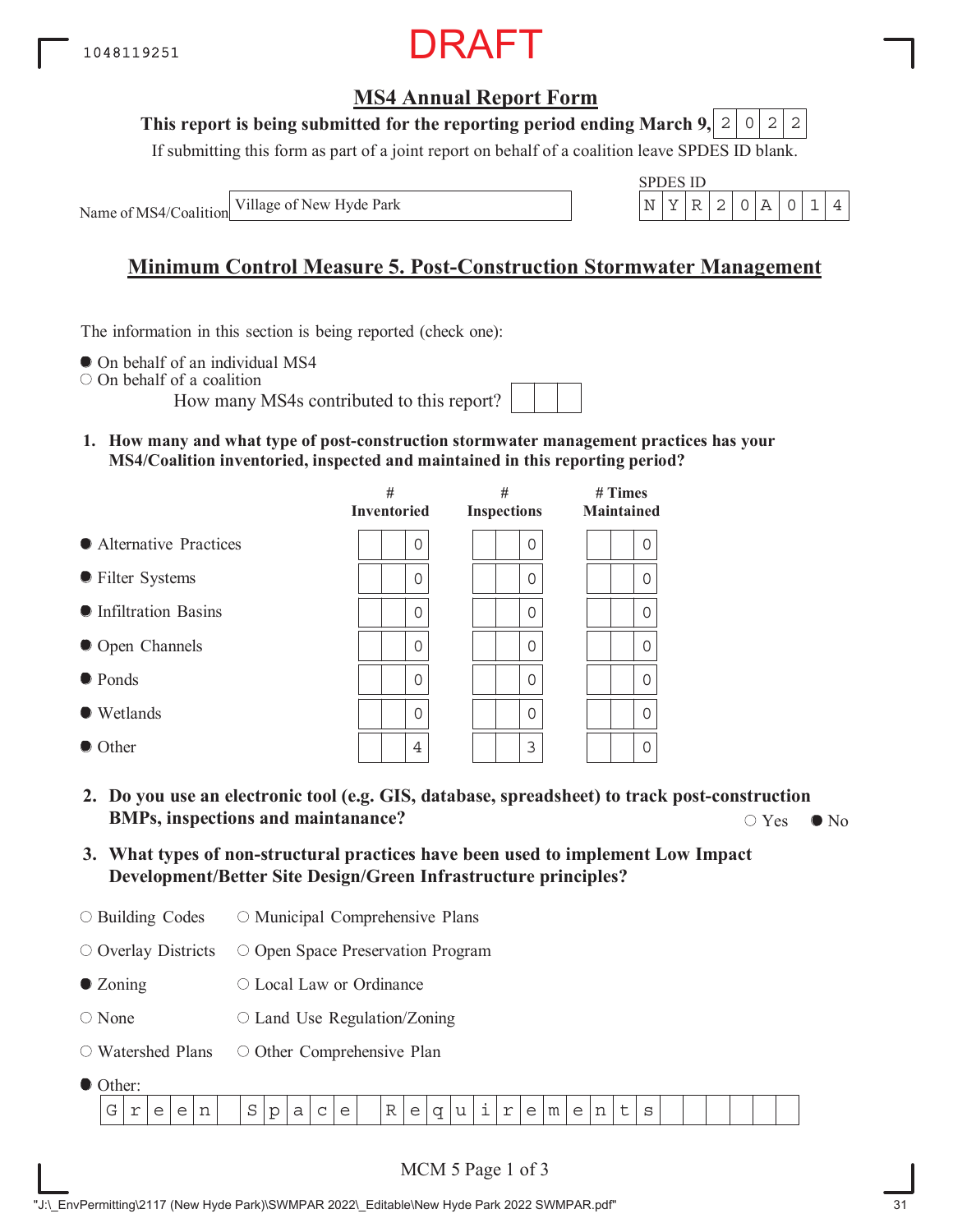#### **MS4 Annual Report Form**

#### **This report is being submitted for the reporting period ending March 9,**  $2|0|2|2$

If submitting this form as part of a joint report on behalf of a coalition leave SPDES ID blank.

Name of MS4/Coalition Village of New Hyde Park  $\vert N \vert Y \vert R \vert 2 \vert 0 \vert A \vert 0 \vert 1 \vert 4$ 

**4a. Are the MS4s contributing to this report involved in a regional/watershed wide planning effort?**

 $\bigcirc$  Yes  $\bigcirc$  No

 $\circ$  Yes  $\bullet$  No

 $\frac{0}{0}$ 

SPDES ID

**4b. Does the MS4 have a banking and credit system for stormwater management practices?**

- **4c. Do the SWMP Plans for each MS4 contributing to this report include a protocol for evaluation and approval of banking and credit of alternative siting of a stormwater management practice?**  $\circ$  Yes  $\bullet$  No
- **4d. How many stormwater management practices have been implemented as part of this system in this reporting period?** 0
- **5. What percent of municipal officials/MS4 staff responsible for program implementation attended training on Low Impace Development (LID), Better Site Design (BSD) and other Green ImpactInfrastructure principles in this reporting period?**  $7|5$

MCM 5 Page 2 of 3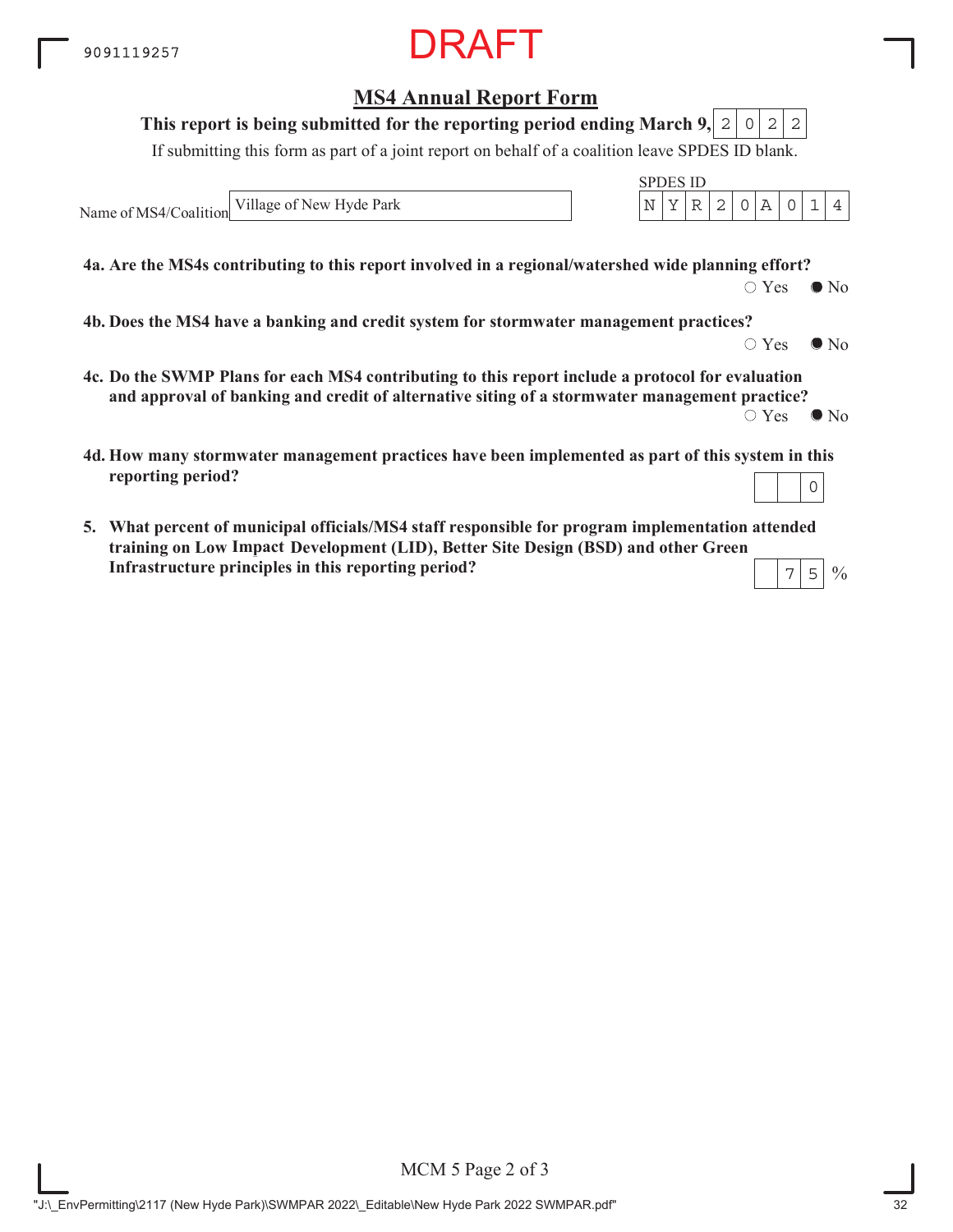# RAFT

#### **MS4 Annual Report Form**

#### **This report is being submitted for the reporting period ending March 9, 2 0 2 2**

If submitting this form as part of a joint report on behalf of a coalition leave SPDES ID blank.

SPDES ID

Name of MS4/Coalition Village of New Hyde Park N YR 2 0A 014

#### **6. Evaluating Progress Toward Measurable Goals MCM 5**

Use this page to report on your progress and project plans toward achieving measurable goals identified in your Stormwater Management Program Plan (SWMPP), including requirements in Part III.C.1. Submit additional pages as needed.

#### **A. Briefly summarize the Measurable Goal identified in the SWMPP in this reporting period.**

The Village Post-Construction Stormwater Management program will address stormwater runoff from regulated (i.e., projects with land disturbances of an acre or greater) new development and redevelopment projects to the Village's municipal separate storm sewer system.

#### **B. Briefly summarize the observations that indicated the overall effectiveness of this Measurable Goal.**

The Village has four dry wells in the BMP inventory. The threshold for a SPDES General Permit for Stormwater Discharges from Construction Activity is rarely met within the Village. The Village will add to the inventory if applicable BMPs are constructed and plans to evaluate the total BMPs inventoried as an indicator for measuring the overall effectiveness of the Village's compliance with the Post-Construction Stormwater Management program requirements.

#### **C. How many times was this observation measured or evaluated in this reporting period?**

*(ex.: samples/participants/events)*

1

**D. Has your MS4 made progress toward this measurable goal during this reporting period?**

 $\bullet$  Yes  $\circ$  No

**E. Is your MS4 on schedule to meet the deadline set forth in the SWMPP?**

 $\bullet$  Yes  $\circ$  No

**F. Briefly summarize the stormwater activities planned to meet the goals of this MCM during the next reporting cycle (including an implementation schedule).**

The Village plans to continue evaluating the number of BMPs inventoried as an indicator for measuring the overall effectiveness of the Village's compliance with the Post-Construction Stormwater Management program requirements in the next reporting cycle. The Village will continue following the Village of New Hyde Park Written Procedures for MCM 5: Post-Construction Stormwater Management.

MCM 5 Page 3 of 3

"J:\\_EnvPermitting\2117 (New Hyde Park)\SWMPAR 2022\\_Editable\New Hyde Park 2022 SWMPAR.pdf" 33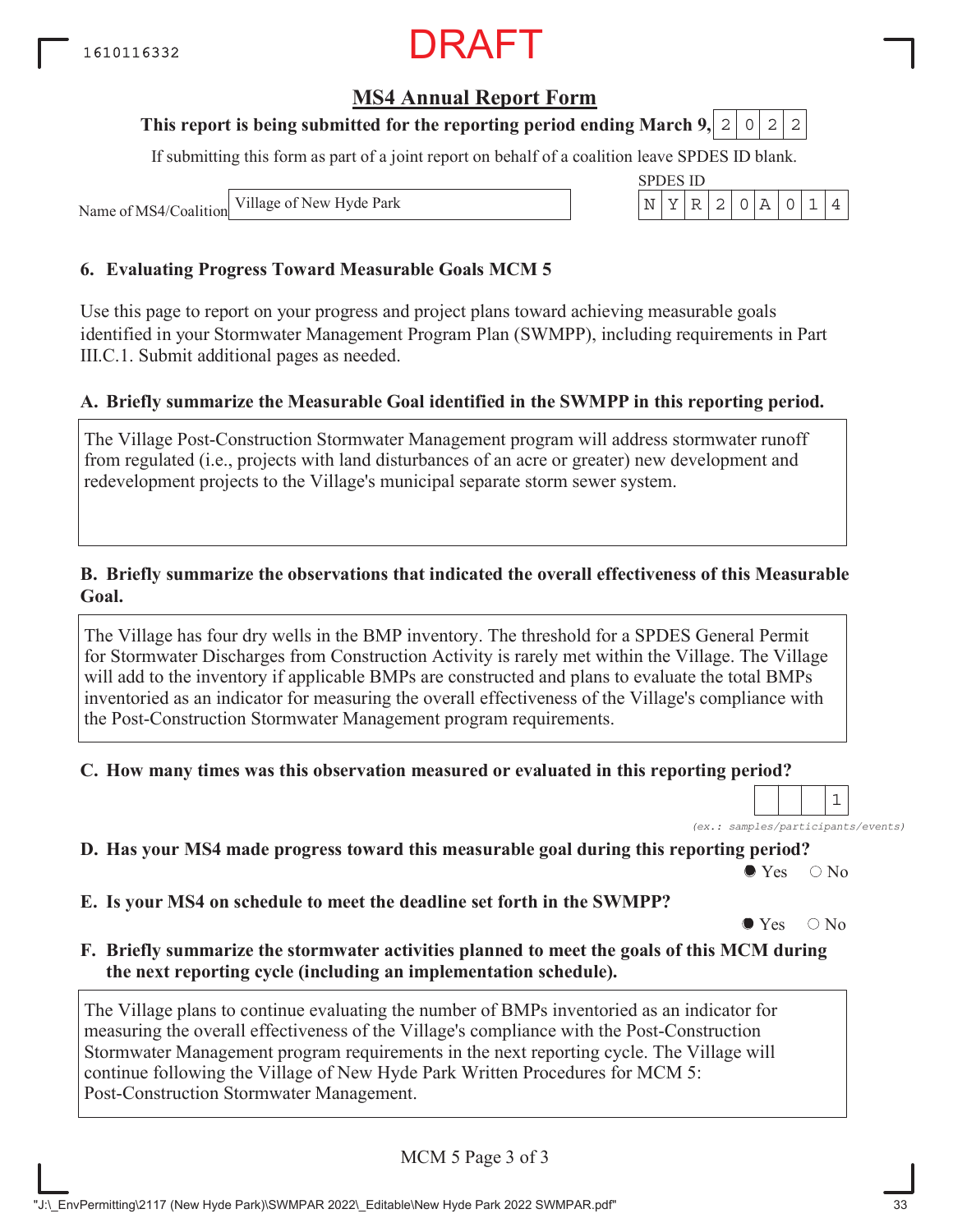

#### **This report is being submitted for the reporting period ending March 9,**  $2|0|2|2$

If submitting this form as part of a joint report on behalf of a coalition leave SPDES ID blank.

Name of MS4/Coalition

SPDES ID Village of New Hyde Park  $\vert N \vert Y \vert R \vert 2 \vert 0 \vert A \vert 0 \vert 1 \vert 4$ 

### **Minimum Control Measure 6. Stormwater Management for Municipal Operations**

The information in this section is being reported (check one):

 $\bullet$  On behalf of an individual MS4

On behalf of a coalition

How many MS4s contributed to this report?



**1. Choose/list each municipal operation/facility that contributes or may potentially contribute Pollutants of Concern to the MS4 system. For each operation/facility indicate whether the operation/facility has been addressed in the MS4's/Coalition's Stormwater Management Program(SWMP) Plan and whether a self-assessment has been performed during the reporting period. A self-assessment is performed to: 1) determine the sources of pollutants potentially generated by the permittee's operations and facilities; 2) evaluate the effectiveness of existing programs and 3) identify the municipal operations and facilities that will be addressed by the pollution prevention and good housekeeping program, if it's not done already.**

|                                                 |                           |                                                | <b>Self-Assessment</b>             |               |
|-------------------------------------------------|---------------------------|------------------------------------------------|------------------------------------|---------------|
|                                                 |                           |                                                | <b>Operation/Activity/Facility</b> |               |
|                                                 |                           |                                                | performed within the past 3        |               |
| <b>Operation/Activity/Facility</b>              | <b>Addressed in SWMP?</b> |                                                | <u>vears?</u>                      |               |
|                                                 |                           |                                                |                                    | $\bigcirc$ No |
|                                                 |                           |                                                |                                    | $\bullet$ No  |
|                                                 |                           |                                                |                                    | $\circ$ No    |
|                                                 |                           |                                                |                                    | $\bigcirc$ No |
|                                                 |                           |                                                |                                    | $\bigcirc$ No |
| New Municipal Construction and Land Disturbance | $\bullet$ Yes             |                                                | $\circ$ No $\ldots$ $\bullet$ Yes  | $\circ$ No    |
|                                                 | $\bullet$ Yes             |                                                | $\circ$ No $\ldots$ $\bullet$ Yes  | $\circ$ No    |
|                                                 | $\circ$ Yes               |                                                |                                    | $\bullet$ No  |
|                                                 |                           |                                                |                                    | $\bullet$ No  |
|                                                 |                           | $\circ$ No $\ldots$ $\ldots$ $\ldots$ $\ldots$ | $\bullet$ Yes                      | $\bigcirc$ No |
|                                                 |                           |                                                | $\bullet$ Yes                      | $\circ$ No    |
|                                                 |                           |                                                | $\circ$ No $\ldots$ $\bullet$ Yes  | $\bigcirc$ No |
|                                                 |                           |                                                | $\circ$ No $\ldots$ $\bullet$ Yes  | $\circ$ No    |
|                                                 | $\bullet$ Yes             | $\circ$ No $\ldots$                            | $\bullet$ Yes                      | $\bigcirc$ No |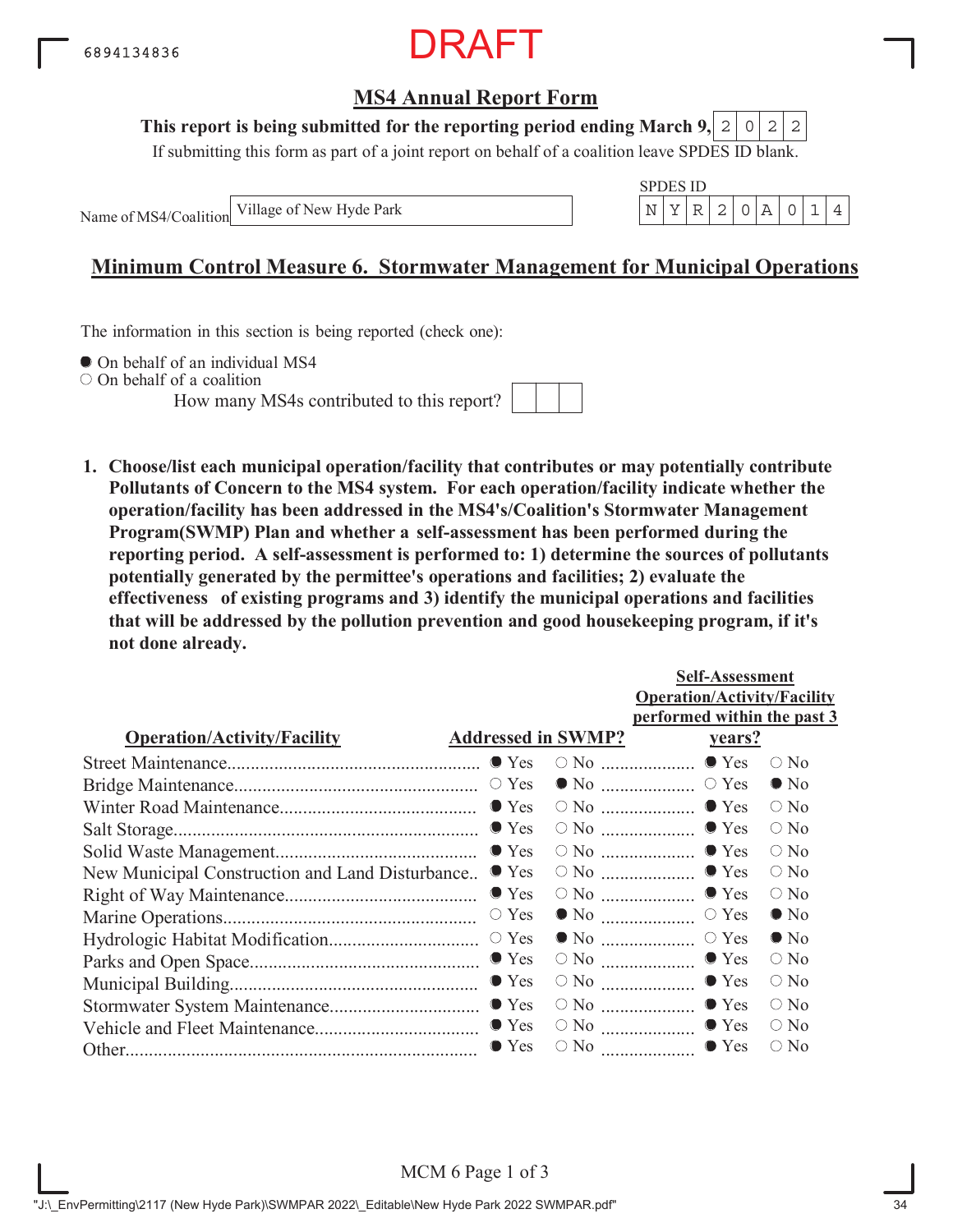# **MS4 Annual Report Form**

#### This report is being submitted for the reporting period ending March 9,  $\mid 2 \mid 0 \mid 2 \mid 2$

If submitting this form as part of a joint report on behalf of a coalition leave SPDES ID blank.

SPDES ID

Name of MS4/Coalition Village of New Hyde Park  $N$  N  $\left| N \right| X \left| R \right| 2 \left| 0 \right| A \left| 0 \right| 1 \left| 4 \right|$ 

#### **2. Provide the following information about municipal operations good housekeeping programs:**

| • Parking Lots Swept (Number of acres X Number of times swept)                                                                                 | $#$ Acres |              |   | $\overline{2}$ | 5        |
|------------------------------------------------------------------------------------------------------------------------------------------------|-----------|--------------|---|----------------|----------|
| (Number of miles X Number of times swept)<br>● Streets Swept                                                                                   | $#$ Miles | $\mathbf{1}$ | 9 | $\Omega$       | $\Omega$ |
| Catch Basins Inspected and Cleaned Where Necessary                                                                                             | #         |              |   | 3              | $\Omega$ |
| <b>• Post Construction Control Stormwater Management Practices</b><br>Inspected and Cleaned Where Necessary                                    | #         |              |   |                | 3        |
| <b>• Phosphorus Applied In Chemical Fertilizer</b>                                                                                             | #Lbs.     |              |   |                | $\Omega$ |
| • Nitrogen Applied In Chemical Fertilizer                                                                                                      | #Lbs.     |              | 7 | 7              | 5        |
| ● Pesticide/Herbicide Applied<br>(Number of acres to which pesticide/herbicide was applied X Number of<br>times applied to the nearest tenth.) | $#$ Acres |              | 0 |                | $\Omega$ |
|                                                                                                                                                |           |              |   |                |          |

- **3. How many stormwater management trainings have been provided to municipal employees during this reporting period?**
- **4. What was the date of the last training?**
- **5. How many municipal employees have been trained in this reporting period?**
- **6. What percent of municipal employees in relevant positions and departments receive stormwater management training?**

1





 $\frac{0}{0}$  $1|0|0|$ 

MCM 6 Page 2 of 3